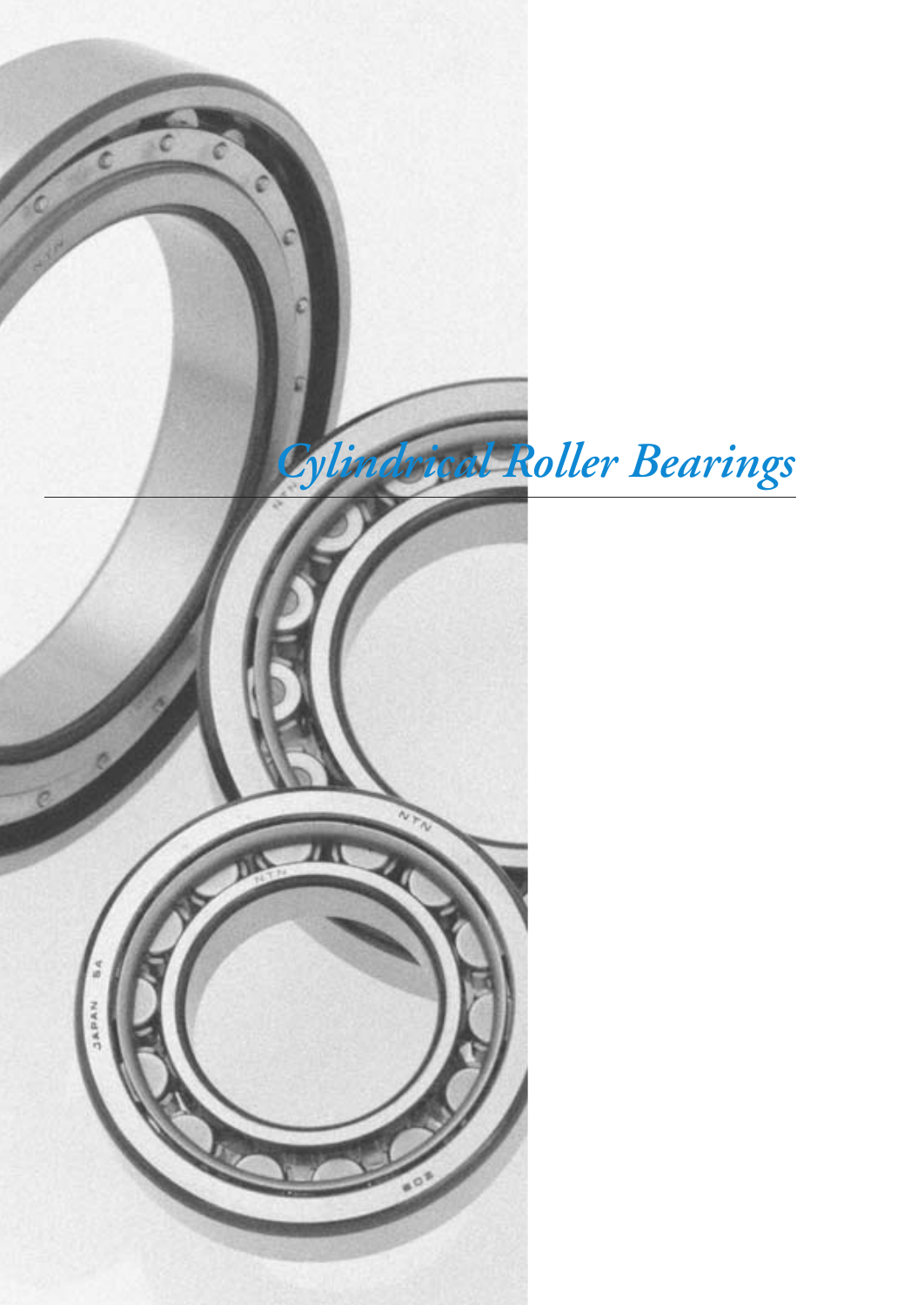### **1. Structure and Characteristics**

Since the rollers of the cylindrical roller bearings make line contact with the raceways, these bearings can support heavy radial loads and are suitable for high speed operation.

Assembly and disassembly are comparatively easy even if the inner or outer ring requires a shrink fit, as the bearing is a separation type.

Cylindrical roller bearings are classified as single row, double row and four row type, according to how many rollers are used, and there are models as shown in **Table 1** to **3**.

Although designed as a thin wall type, the SL Model double row cylindrical roller bearing can support enormous radial and impact loads. **Table 4** lists the configurations available.

#### **Table 1 Model and characteristics of the single row cylindrical roller bearings**

| <b>Model code</b>                                | <b>Drawing</b>                      | <b>Characteristics</b>                                                                                                                                                                                                                                                                                                                                                                   |
|--------------------------------------------------|-------------------------------------|------------------------------------------------------------------------------------------------------------------------------------------------------------------------------------------------------------------------------------------------------------------------------------------------------------------------------------------------------------------------------------------|
| <b>Model NU</b><br><b>Model N</b>                | <b>Model NU</b><br><b>Model N</b>   | • Model NU has ribs on the outer ring and the inner ring can be separated from "the<br>arranged set of outer ring, rollers and cage". Model N has ribs on the inner ring and the<br>outer ring can be separated from "the arranged set of inner ring, rollers and cage".<br>• This bearing cannot support axial loads.<br>• The most suitable model widely used as the free end bearing. |
| Model NJ<br><b>Model NF</b>                      | Model N.I<br><b>Model NF</b>        | • Model NJ has ribs on the outer ring and a rib on the inner ring.<br>Model NF has a rib on the outer ring and ribs on the inner ring.<br>• These bearings support axial loads in one direction only.<br>• There may be a case to use two bearings adjacent when they are used regardless of the<br>fixed end or free end.                                                               |
| <b>Model NUP</b><br><b>Model NH</b><br>$(NJ+HJ)$ | <b>Model NUP</b><br><b>Model NH</b> | • Model NUP has a rib ring added on the side of the inner ring where it did not have a rib.<br>Model NJ with the added ring rib of Model L is Model NH. The inner ring should be fixed<br>along the axial direction since each ring rib will be separated.<br>• These bearings support axial loads in either direction.<br>• There may be a case to use as the fixed end bearing.        |

Note: Model E provides higher load capacity designed with increased diameter,length and numbers of rollers but the boundary dimensions are same as the standard type bearings.

#### **Table 2 Model and characteristics of the double row cylindrical roller bearings**

| <b>Model code</b>                   | <b>Drawing</b>                                                                                               | <b>Characteristics</b>                                                                                                                                                                                                                                                                                                      |
|-------------------------------------|--------------------------------------------------------------------------------------------------------------|-----------------------------------------------------------------------------------------------------------------------------------------------------------------------------------------------------------------------------------------------------------------------------------------------------------------------------|
| <b>Model NNU</b><br><b>Model NN</b> | <b>Model NNU</b><br><b>Cylindrical hole Tapered hole</b><br><b>Model NN</b><br>Cylindrical hole Tapered hole | • These bearings are used in the main shaft of machine tools, rolling mill rolls and printing<br>machine plate cylinders where thin walled bearings are needed.<br>• To use the bearing in the main shaft of machine tools, adjust the radial internal clearance<br>by inserting a tapered inner ring to the tapered shaft. |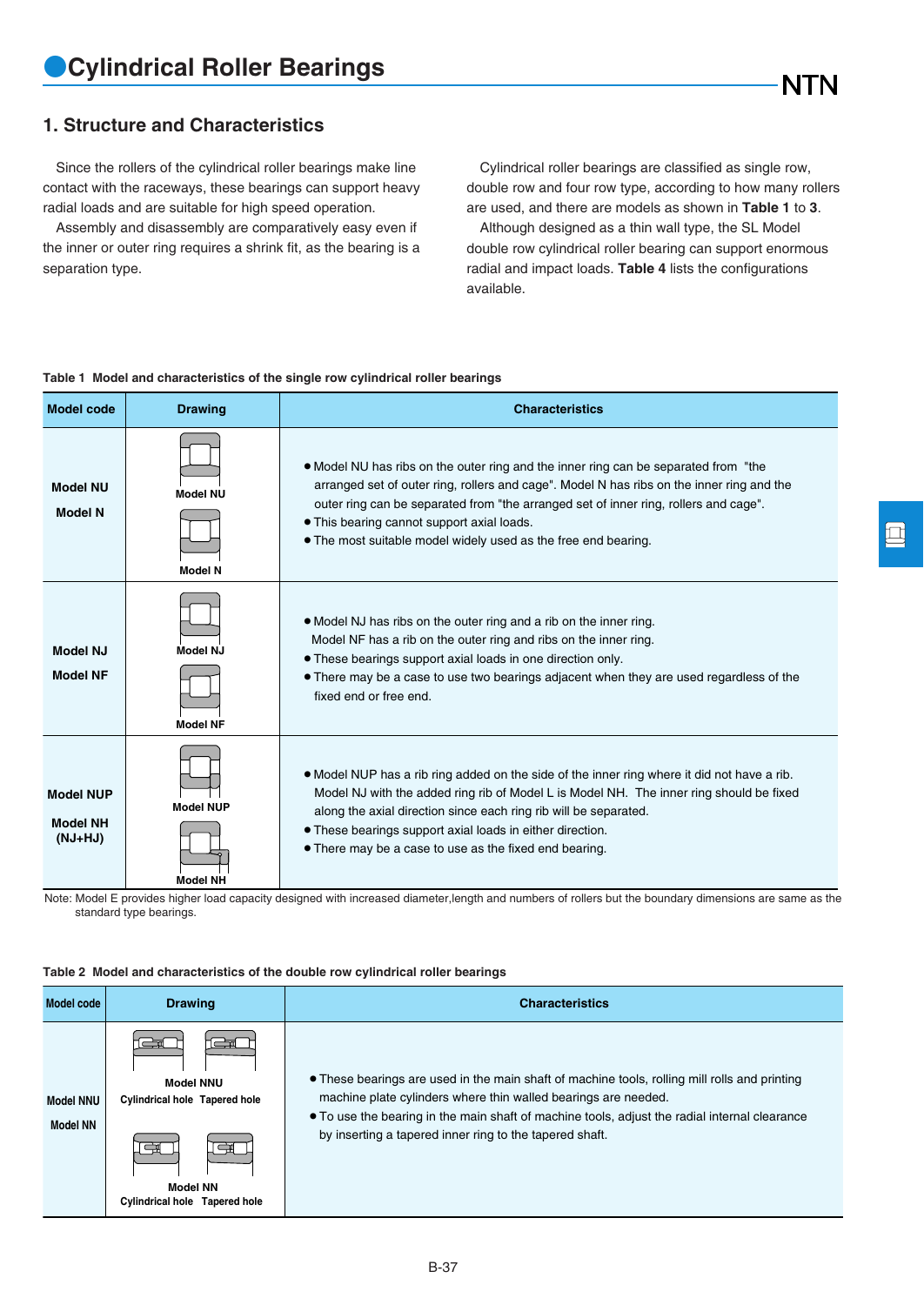#### **Table 3 Models and characters of four row cylindrical roller bearings**

| <b>Drawing</b>                                         | <b>Characteristics</b>                                                                                                                                                                                                                                                                                                       |
|--------------------------------------------------------|------------------------------------------------------------------------------------------------------------------------------------------------------------------------------------------------------------------------------------------------------------------------------------------------------------------------------|
| Refer to the drawings.                                 | • The bearing is mainly used for the roll neck of a rolling mill, and is designed so as to handle the maximum rating load<br>for the allowable space in the roll neck part. Carbonized steel may be used to provide better resistance to cracking or<br>impact to the inner ring.                                            |
| Drawing numbers are<br>listed in the dimensions table. | • Consult NTN Engineering about the fitting and bearing internal clearance when the bearing is used for the preparing<br>roll of a rolling mill.<br>• NTN provides bearings with special configurations: with tapered shaft holes; for high speed use; designed to prevent<br>creeping; and, with dust and waterproof seals. |

NTN





#### **Table 4 Model and Characteristics of the Model SL cylindrical roller bearings**

|               | <b>Model</b>             | <b>Characteristics</b>                                                                                                                                                                                                                                                                                                                                                                                                                                                                                                                                                                                                                                       |
|---------------|--------------------------|--------------------------------------------------------------------------------------------------------------------------------------------------------------------------------------------------------------------------------------------------------------------------------------------------------------------------------------------------------------------------------------------------------------------------------------------------------------------------------------------------------------------------------------------------------------------------------------------------------------------------------------------------------------|
| type<br>Open  | Model SL01<br>Model SL02 | • Fixed end is Model SL01, free end is Model SL02.<br>• Since the outer ring is split in the circumference direction using a special method and fixed as a unit<br>after mounting rollers, the bearing side face should be securely fixed using the shaft or<br>housing shoulder in the axial direction.<br>• Outer ring has an oil groove and port.<br>• Model SL01 can support axial loads from both directions via rollers.<br>• Shoulder dimensions of shaft and bearings generally applies $D_a$ and $d_a$ dimensions in the dimensions<br>table, but $J$ and $K$ dimensions are used when the moment or large axial loads are applied.                 |
| Enclosed type | Model SL04               | • Model SL04 only with the fixed side.<br>• Since the inner ring is split in the circumference direction using a special method and fixed as a unit<br>after mounting rollers, the bearing side face should be securely fixed by using the shaft or housing<br>shoulder in the axial direction.<br>• Inner ring has an oil groove and port.<br>• Model SL04 can support radial and axial loads in either directions.<br>• A sealed bearing prelubricated with grease, the outer ring is fitted with a locating snap ring, making it<br>easy to handle and appropriate for sheaves and other applications.<br>• Surface coating is added for rust prevention. |
|               |                          | Note: We also provide 3-row, 4-row and 5-row bearings for the Model SL cylindrical roller bearing. Consult NTN Engineering for further details.                                                                                                                                                                                                                                                                                                                                                                                                                                                                                                              |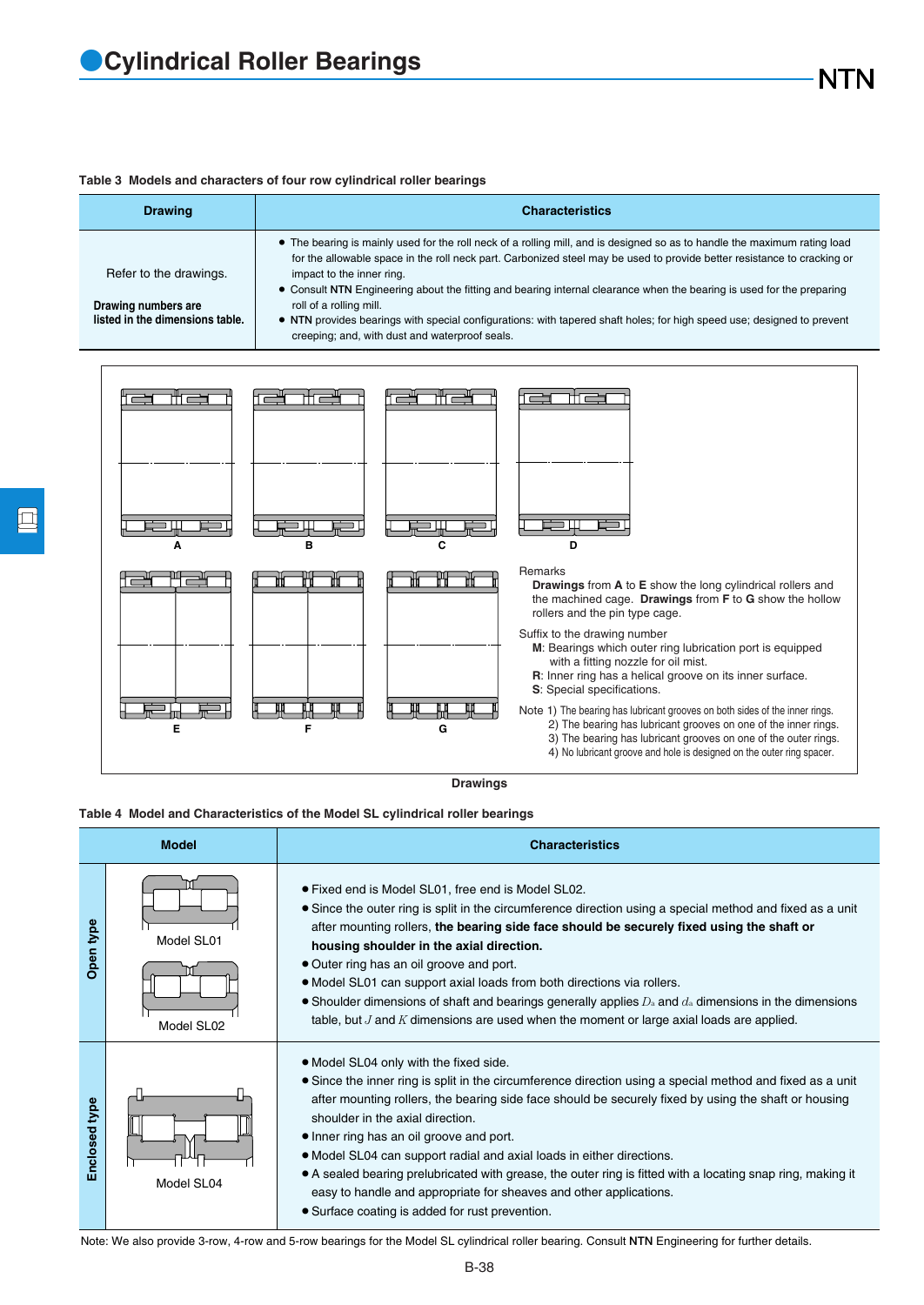**2. Dimensional Accuracy/Rotation Accuracy**

**Refer to Table 3.3 (Page A-12,13)**

#### **3. Recommended Fitting**

**Refer to Table 4.2 (Page A-24)**

#### **4. Bearing Internal Clearance**

**Refer to Table 5.5 and 5.6 (Page A-31, 32, 33)**

#### **5. Permissible slant angle**

It varies according to the bearing type and internal specifications, the values in the table below are widely used to avoid edge loads under general load conditions.

When the width series is 0 or  $1 \cdots 0.001$  rad  $(3.5')$ When the width series is  $2 \cdots 0.0005$  rad (1.5') Double row cylindrical roller bearing  $\bullet \cdots 0.0005$  rad (1.5')

 $\bullet$  This is no applied to high accuracy bearings which are used as the main shaft of machine tools.

Unit  $\mu$ m **Table 5 Tolerance of inscribed circle diameter** *F*<sup>w</sup> **of rollers and circumscribed circle diameter** *E*<sup>w</sup> **of rollers for compatible bearings.**

| $\overline{d}$ | mm    |        | $\Delta F_{\rm w}$ | <b>12.111</b><br>$\Delta E_{\rm w}$ |        |  |
|----------------|-------|--------|--------------------|-------------------------------------|--------|--|
| over           | Incl  | high   | low                | low                                 | high   |  |
| 50             | 120   | $+20$  | 0                  | 0                                   | $-20$  |  |
| 120            | 200   | $+25$  | 0                  | 0                                   | - 25   |  |
| 200            | 250   | $+30$  | 0                  | 0                                   | - 30   |  |
| 250            | 315   | $+35$  | 0                  | 0                                   | - 35   |  |
| 315            | 400   | $+40$  | 0                  | 0                                   | $-40$  |  |
| 400            | 500   | $+45$  | 0                  | 0                                   | - 45   |  |
| 500            | 630   | $+ 70$ | 0                  | 0                                   | $-70$  |  |
| 630            | 800   | $+80$  | 0                  | 0                                   | -80    |  |
| 800            | 1,000 | $+90$  | 0                  | 0                                   | - 90   |  |
| 1,000          | 1,250 | $+105$ | 0                  | 0                                   | $-105$ |  |
| 1,250          | 1,400 | $+125$ | 0                  | 0                                   | $-125$ |  |

 $\Lambda F_{\rm w}$ : Dimensional difference of inscribed circle diameter of rollers.<sup><sup>2</sup></sup>

∆*Ew*: Dimensional difference of circumscribed circle diameter of rollers.<sup>2</sup> 2 Regulation range of JIS is *d* ≦ 500mm for ∆*F*w, and *d* ≦ 400mm for ∆*E*w.

Unit **Table 6 Radial internal clearance of Model SL cylindrical roller bearing.**

|                                               |      |             |     |     |                |                | $\cdots$ |
|-----------------------------------------------|------|-------------|-----|-----|----------------|----------------|----------|
| Nominal bore diameter<br>$\overline{d}$<br>mm |      | CN (Normal) |     |     | C <sub>3</sub> | C <sub>4</sub> |          |
| over                                          | Incl | min         | max | min | max            | min            | max      |
| 30                                            | 50   | 20          | 75  | 40  | 95             | 55             | 110      |
| 50                                            | 80   | 30          | 90  | 55  | 115            | 75             | 135      |
| 80                                            | 120  | 35          | 105 | 80  | 150            | 105            | 175      |
| 120                                           | 180  | 60          | 150 | 110 | 200            | 150            | 240      |
| 180                                           | 250  | 90          | 190 | 155 | 255            | 205            | 305      |
| 250                                           | 315  | 110         | 225 | 195 | 310            | 255            | 370      |
| 315                                           | 400  | 140         | 265 | 245 | 370            | 320            | 445      |
| 400                                           | 500  | 180         | 320 | 300 | 440            | 395            | 535      |

#### **6. Radial internal clearance of the Model SL cylindrical roller bearings.**

**Table 6** lists the radial internal clearance values of the Model SL cylindrical roller bearings.

#### **7. Recommended fit of the Model SL cylindrical roller bearings, and selection of the radial internal clearance.**

**Table 7** lists the recommended fit for outer ring rotation such as sheaves and wheels, **Table 8** lists the relation between the fitting and the radial internal clearance.

For assembling and disassembling the bearing, it is necessary to evenly load around the circumference of the raceway end on the fitting side.

#### **8. General Operating Cautions**

Slippage between the rollers and raceways may occur when bearings are operated under small loads (about *F*<sup>r</sup> ≦ 0.04*C*or) and may cause smearing. This is most apparent when using large size cylindrical roller bearings due to the large cage mass. Please consult **NTN** Engineering for further details.

#### **Table 7 Recommended fit**

|                                | Conditions                                                                                              | Tolerance range<br>class of shaft | Tolerance range<br>class of housing |
|--------------------------------|---------------------------------------------------------------------------------------------------------|-----------------------------------|-------------------------------------|
| Outer ring<br>rotating<br>load | Heavy load with a<br>thin walled housing.<br>Normal load, heavy<br>load<br>Light load,<br>changing load | q6 or h6                          | P7<br>N7<br>M7                      |

<sup>3</sup> Be sure to use N7 for sheaves.

**Table 8 Relation between fit and radial internal clearance.**



Note: When the shaft fit is g6, housing fit is N7(N6) and used at low speed (for sheaves), apply CN(normal) clearance.

回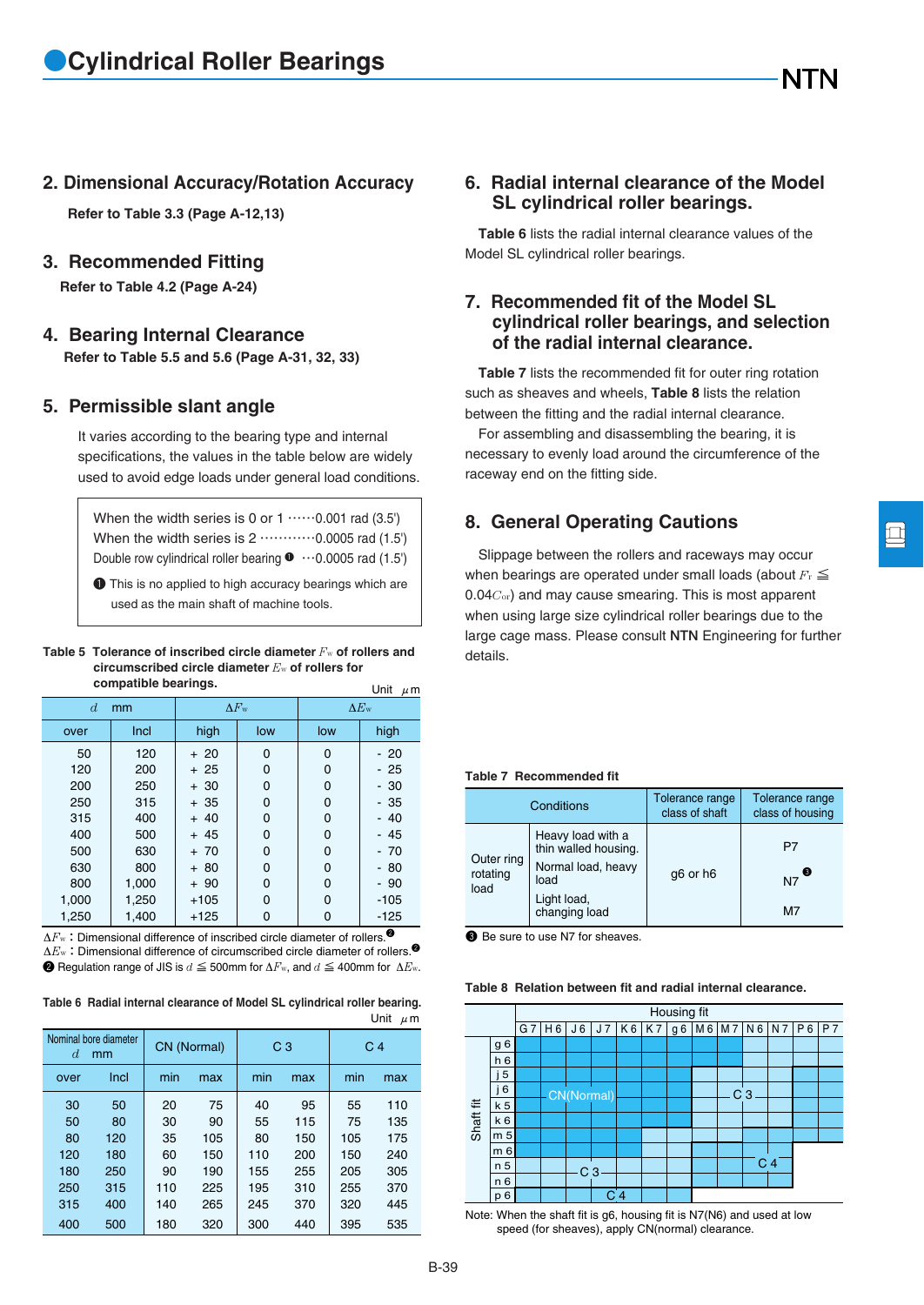

*d* **100**~**120mm**

|                |                                                                           | <b>Boundary dimensions</b> |                  |                   | dynamic     | <b>Basic load ratings</b><br>static | dynamic     | static       | <b>Bearing</b><br>numbers | <b>Dimensions</b> |
|----------------|---------------------------------------------------------------------------|----------------------------|------------------|-------------------|-------------|-------------------------------------|-------------|--------------|---------------------------|-------------------|
|                |                                                                           | mm                         |                  |                   | kN          |                                     | kgf         |              |                           | mm                |
|                | $\overline{D}$                                                            | $\boldsymbol{B}$           |                  |                   |             |                                     |             |              | type<br><b>NU</b>         |                   |
| $\mathfrak{d}$ |                                                                           |                            | $r_{\rm s\,min}$ | $r_{\rm ls\,min}$ | $C_{\rm r}$ | $C_{\rm or}$                        | $C_{\rm r}$ | $C_{\rm or}$ |                           | $F_{\rm w}$       |
|                | 140                                                                       | 20                         | 1.1              | $\mathbf{1}$      | 70.0        | 98.0                                | 7,100       | 10,000       | <b>NU1920</b>             | 110               |
|                | 150                                                                       | 24                         | 1.5              | 1.1               | 93.0        | 126                                 | 9,500       | 12,800       | <b>NU1020</b>             | 113               |
|                | 180                                                                       | 34                         | 2.1              | 2.1               | 183         | 217                                 | 18,600      | 22,200       | <b>NU220</b>              | 120               |
|                | 180                                                                       | 34                         | 2.1              | 2.1               | 249         | 305                                 | 25,400      | 31,000       | <b>NU220E</b>             | 119               |
|                | 180                                                                       | 46                         | 2.1              | 2.1               | 258         | 340                                 | 26,300      | 34,500       | <b>NU2220</b>             | 120               |
| 100            | 180                                                                       | 46                         | 2.1              | 2.1               | 335         | 445                                 | 34,000      | 45,500       | <b>NU2220E</b>            | 119               |
|                | 215                                                                       | 47                         | 3                | 3                 | 299         | 335                                 | 30,500      | 34,500       | <b>NU320</b>              | 129.5             |
|                | 215                                                                       | 47                         | 3                | 3                 | 380         | 425                                 | 38,500      | 43,500       | <b>NU320E</b>             | 127.5             |
|                | 215                                                                       | 73                         | 3                | 3                 | 410         | 505                                 | 42,000      | 51,500       | <b>NU2320</b>             | 129.5             |
|                | 215                                                                       | 73                         | 3                | 3                 | 570         | 715                                 | 58,000      | 73,000       | <b>NU2320E</b>            | 127.5             |
|                | 160                                                                       | 26                         | $\overline{c}$   | 1.1               | 105         | 142                                 | 10,700      | 14,500       | <b>NU1021</b>             | 119.5             |
|                | 190                                                                       | 36                         | 2.1              | 2.1               | 201         | 241                                 | 20,500      | 24,600       | <b>NU221</b>              | 126.8             |
| 105            | 190                                                                       | 65.1                       | 2.1              | 2.1               | 360         | 505                                 | 36,500      | 51,500       | <b>NU3221</b>             | 126.8             |
|                | 225                                                                       | 49                         | 3                | 3                 | 320         | 360                                 | 32,500      | 36,500       | <b>NU321</b>              | 135               |
|                |                                                                           |                            |                  |                   |             |                                     |             |              |                           |                   |
|                | 150                                                                       | 20                         | 1.1              | 1                 | 72.5        | 106                                 | 7,400       | 10,800       | <b>NU1922</b>             | 120               |
|                | 170                                                                       | 28                         | $\overline{c}$   | 1.1               | 131         | 174                                 | 13,400      | 17,700       | <b>NU1022</b>             | 125               |
|                | 200                                                                       | 38                         | 2.1              | 2.1               | 240         | 290                                 | 24,500      | 29,500       | <b>NU222</b>              | 132.5             |
|                | 200                                                                       | 38                         | 2.1              | 2.1               | 293         | 365                                 | 29,800      | 37,000       | <b>NU222E</b>             | 132.5             |
|                | 200                                                                       | 53                         | 2.1              | 2.1               | 320         | 415                                 | 32,500      | 42,000       | <b>NU2222</b>             | 132.5             |
| 110            | 200                                                                       | 53                         | 2.1              | 2.1               | 385         | 515                                 | 39,000      | 52,500       | <b>NU2222E</b>            | 132.5             |
|                | 200                                                                       | 69.8                       | 2.1              | 2.1               | 425         | 605                                 | 43,500      | 62,000       | <b>NU3222</b>             | 132.5             |
|                | 240                                                                       | 50                         | 3                | 3                 | 360         | 400                                 | 36,500      | 41,000       | <b>NU322</b>              | 143               |
|                | 240                                                                       | 50                         | 3                | 3                 | 450         | 525                                 | 46,000      | 53,500       | <b>NU322E</b>             | 143               |
|                | 240                                                                       | 80                         | 3                | 3                 | 605         | 790                                 | 61,500      | 80,500       | <b>NU2322</b>             | 143               |
|                | 240                                                                       | 80                         | 3                | 3                 | 675         | 880                                 | 69,000      | 89,500       | <b>NU2322E</b>            | 143               |
|                | 240                                                                       | 92.1                       | 3                | 3                 | 715         | 985                                 | 73,000      | 100,000      | <b>NU3322A</b>            | 143               |
|                | 165                                                                       | 22                         | 1.1              | 1                 | 89.5        | 134                                 | 9,150       | 13,700       | <b>NU1924</b>             | 132               |
|                | 165                                                                       | 27                         | 1.1              | 1                 | 116         | 188                                 | 11,900      | 19,100       | <b>NU2924</b>             | 132               |
|                | 180                                                                       | 28                         | 2                | 1.1               | 139         | 191                                 | 14,100      | 19,500       | <b>NU1024</b>             | 135               |
|                | 215                                                                       | 40                         | 2.1              | 2.1               | 260         | 320                                 | 26,500      | 32,500       | <b>NU224</b>              | 143.5             |
| 120            | 215                                                                       | 40                         | 2.1              | 2.1               | 335         | 420                                 | 34,000      | 43,000       | <b>NU224E</b>             | 143.5             |
|                | 215                                                                       | 58                         | 2.1              | 2.1               | 350         | 460                                 | 35,500      | 47,000       | <b>NU2224</b>             | 143.5             |
|                | 215                                                                       | 58                         | 2.1              | 2.1               | 450         | 620                                 | 46,000      | 63,000       | <b>NU2224E</b>            | 143.5             |
|                | 215                                                                       | 76                         | 2.1              | 2.1               | 540         | 815                                 | 55,000      | 83,000       | <b>NU3224</b>             | 143.5             |
|                | 260                                                                       | 55                         | 3                | 3                 | 450         | 510                                 | 46,000      | 52,000       | <b>NU324</b>              | 154               |
|                | 260                                                                       | 55                         | 3                | 3                 | 530         | 610                                 | 54,000      | 62,000       | <b>NU324E</b>             | 154               |
|                | $\bullet$ Minimal allowable dimension for chamfer dimension $r$ or $r1$ . |                            |                  |                   |             |                                     |             |              |                           |                   |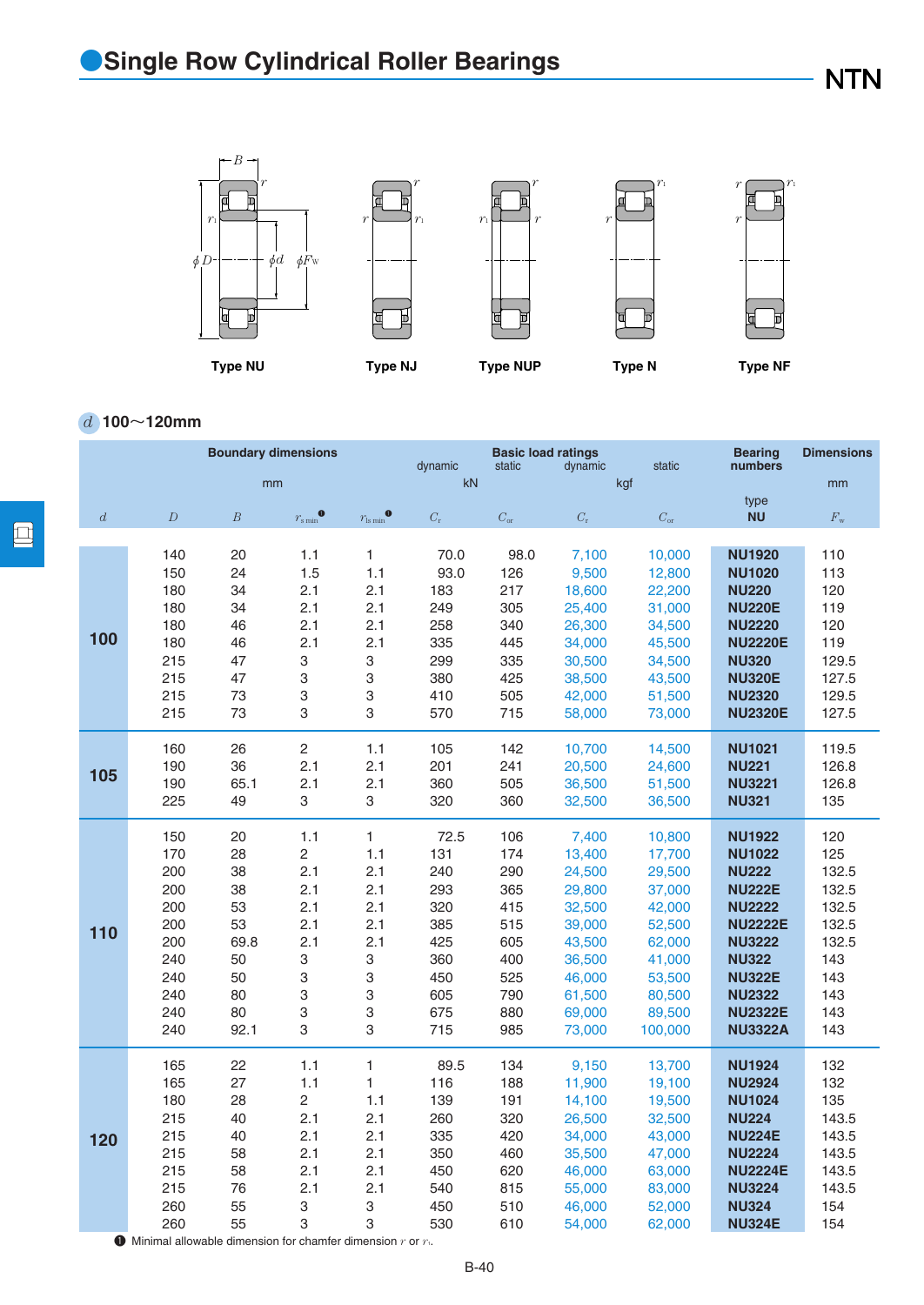**Type N Type NU**

*r*1a *r*a  $φd<sub>a</sub> φD<sub>a</sub>$ 巨



*P*r=*F*r **Equivalent bearing load dynamic**

*P*or=*F*r **static**

**Abutment and fillet dimensions Mass** mm kg kg  $d_a$  *D*<sub>a</sub> *r*<sub>as</sub> *r*<sub>las</sub> *r***<sub>pas</sub> <b>***r*<sub>pas</sub> *r* min max max max max (approx.) 105 133.5 1 1 1.01 106.5 142 1.5 1 1.45 111 169 2 2 3.33 111 169 2 2 3.66 111 169 2 2 4.57 111 169 2 2 5.01 113 202 2.5 2.5 7.49 113 202 2.5 2.5 8.57 113 202 2.5 2.5 11.7 113 202 2.5 2.5 12.8 111.5 151 2 1 1.84 116 179 2 2 3.95 116 179 2 2 8.25 118 212 2.5 2.5 8.53 115 143.5 1 1 1.09 116.5 161 2 1 2.33 121 189 2 2 4.63 121 189 2 2 4.27 121 189 2 2 6.56 121 189 2 2 7.4 121 189 2 2 9.85 123 227 2.5 2.5 10 123 227 2.5 2.5 11.1 123 227 2.5 2.5 17.1 123 227 2.5 2.5 19.4 123 227 2.5 2.5 20.2 125 158.5 1 1 1.48 125 158.5 1 1 1.81 126.5 171 2 1 2.44 131 204 2 2 5.57 131 204 2 2 5.97 131 204 2 2 8.19 131 204 2 2 9.18 131 204 2 2 12.2 133 247 2.5 2.5 12.8 133 247 2.5 2.5 13.9

回

**NTN** 

B-41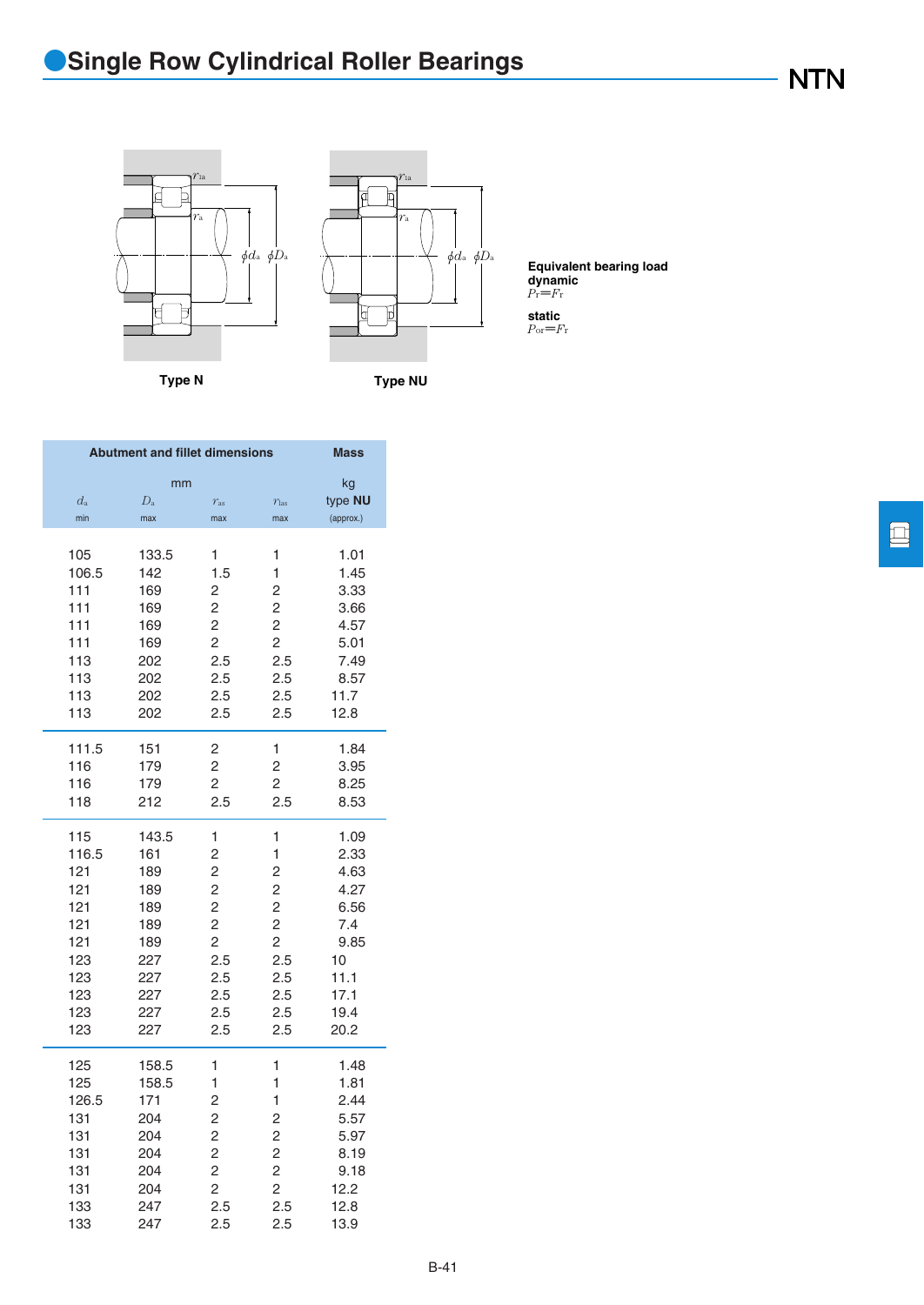

*d* **120**~**150mm**

|                |                                                                           |                  | <b>Boundary dimensions</b> |                   | dynamic     | static       | <b>Basic load ratings</b><br>dynamic | static       | <b>Bearing</b><br>numbers | <b>Dimensions</b> |
|----------------|---------------------------------------------------------------------------|------------------|----------------------------|-------------------|-------------|--------------|--------------------------------------|--------------|---------------------------|-------------------|
|                |                                                                           |                  | mm                         |                   | kN          |              |                                      | kgf          |                           | mm                |
| $\mathfrak{d}$ | $\boldsymbol{D}$                                                          | $\boldsymbol{B}$ | $r_{\rm s\,min}$           | $r_{\rm ls\,min}$ | $C_{\rm r}$ | $C_{\rm or}$ | $C_{\rm r}$                          | $C_{\rm or}$ | type<br><b>NU</b>         | $F_{\rm w}$       |
|                | 260                                                                       | 86               | 3                          | 3                 | 710         | 920          | 72,500                               | 93,500       | <b>NU2324</b>             | 154               |
| 120            | 260                                                                       | 86               | 3                          | 3                 | 795         | 1,030        | 81,000                               | 105,000      | <b>NU2324E</b>            | 154               |
|                | 260                                                                       | 106              | 3                          | 3                 | 845         | 1,150        | 86,000                               | 117,000      | <b>NU3324</b>             | 154               |
|                | 180                                                                       | 24               | 1.5                        | 1.1               | 106         | 161          | 10,800                               | 16,400       | <b>NU1926</b>             | 143               |
|                | 180                                                                       | 30               | 1.5                        | 1.1               | 149         | 248          | 15,200                               | 25,300       | <b>NU2926</b>             | 143               |
|                | 200                                                                       | 33               | 2                          | 1.1               | 172         | 238          | 17,500                               | 24,200       | <b>NU1026</b>             | 148               |
|                | 230                                                                       | 40               | 3                          | 3                 | 270         | 340          | 27,600                               | 35,000       | <b>NU226</b>              | 156               |
|                | 230                                                                       | 40               | 3                          | 3                 | 365         | 455          | 37,000                               | 46,000       | <b>NU226E</b>             | 153.5             |
|                | 230                                                                       | 64               | 3                          | 3                 | 380         | 530          | 38,500                               | 54,000       | <b>NU2226</b>             | 156               |
| 130            | 230                                                                       | 64               | 3                          | 3                 | 530         | 735          | 54,000                               | 75,000       | <b>NU2226E</b>            | 153.5             |
|                | 230                                                                       | 80               | 3                          | 3                 | 600         | 955          | 61,000                               | 97,500       | <b>NU3226</b>             | 156               |
|                | 280                                                                       | 58               | $\overline{4}$             | 4                 | 560         | 665          | 57,000                               | 68,000       | <b>NU326</b>              | 167               |
|                | 280                                                                       | 58               | $\overline{4}$             | 4                 | 615         | 735          | 63,000                               | 75,000       | <b>NU326E</b>             | 167               |
|                | 280                                                                       | 93               | $\overline{4}$             | 4                 | 840         | 1,130        | 85,500                               | 115,000      | <b>NU2326</b>             | 167               |
|                | 280                                                                       | 93               | 4                          | 4                 | 920         | 1,230        | 94,000                               | 126,000      | <b>NU2326E</b>            | 167               |
|                | 280                                                                       | 112              | 4                          | 4                 | 975         | 1,360        | 99,500                               | 139,000      | <b>NU3326</b>             | 167               |
|                | 190                                                                       | 30               | 1.5                        | 1.1               | 151         | 258          | 15,400                               | 26,300       | <b>NU2928</b>             | 153               |
|                | 210                                                                       | 33               | $\overline{c}$             | 1.1               | 176         | 250          | 17,900                               | 25,500       | <b>NU1028</b>             | 158               |
|                | 210                                                                       | 53               | $\overline{c}$             | 2                 | 350         | 585          | 36,000                               | 60,000       | <b>NU3028</b>             | 158               |
|                | 250                                                                       | 42               | 3                          | 3                 | 310         | 400          | 31,500                               | 40,500       | <b>NU228</b>              | 169               |
|                | 250                                                                       | 42               | 3                          | 3                 | 395         | 515          | 40,000                               | 52,500       | <b>NU228E</b>             | 169               |
| 140            | 250                                                                       | 68               | 3                          | 3                 | 445         | 635          | 45,500                               | 64,500       | <b>NU2228</b>             | 169               |
|                | 250                                                                       | 68               | 3                          | 3                 | 575         | 835          | 58,500                               | 85,000       | <b>NU2228E</b>            | 169               |
|                | 250                                                                       | 88               | 3                          | 3                 | 695         | 1,120        | 70,500                               | 114,000      | <b>NU3228</b>             | 169               |
|                | 300                                                                       | 62               | 4                          | 4                 | 615         | 745          | 63,000                               | 76,000       | <b>NU328</b>              | 180               |
|                | 300                                                                       | 62               | 4                          | 4                 | 665         | 795          | 67,500                               | 81,500       | <b>NU328E</b>             | 180               |
|                | 300                                                                       | 102              | 4                          | 4                 | 920         | 1,250        | 94,000                               | 127,000      | <b>NU2328</b>             | 180               |
|                | 300                                                                       | 102              | $\overline{\mathcal{L}}$   | 4                 | 1,020       | 1,380        | 104,000                              | 141,000      | <b>NU2328E</b>            | 180               |
|                | 210                                                                       | 28               | $\overline{c}$             | 1.1               | 147         | 219          | 15,000                               | 22,300       | <b>NU1930</b>             | 165               |
|                | 210                                                                       | 36               | $\overline{c}$             | 1.1               | 204         | 335          | 20,800                               | 34,000       | <b>NU2930</b>             | 165               |
|                | 225                                                                       | 35               | 2.1                        | 1.5               | 202         | 294          | 20,600                               | 29,900       | <b>NU1030</b>             | 169.5             |
| 150            | 270                                                                       | 45               | 3                          | 3                 | 345         | 435          | 35,000                               | 44,500       | <b>NU230</b>              | 182               |
|                | 270                                                                       | 45               | 3                          | 3                 | 450         | 595          | 45,500                               | 60,500       | <b>NU230E</b>             | 182               |
|                | 270                                                                       | 73               | 3                          | 3                 | 500         | 710          | 51,000                               | 72,500       | <b>NU2230</b>             | 182               |
|                | 270                                                                       | 73               | 3                          | 3                 | 660         | 980          | 67,500                               | 100,000      | <b>NU2230E</b>            | 182               |
|                | 270                                                                       | 96               | 3                          | 3                 | 800         | 1,300        | 81,500                               | 132,000      | <b>NU3230</b>             | 182               |
|                | $\bullet$ Minimal allowable dimension for chamfer dimension $r$ or $r1$ . |                  |                            |                   |             |              |                                      |              |                           |                   |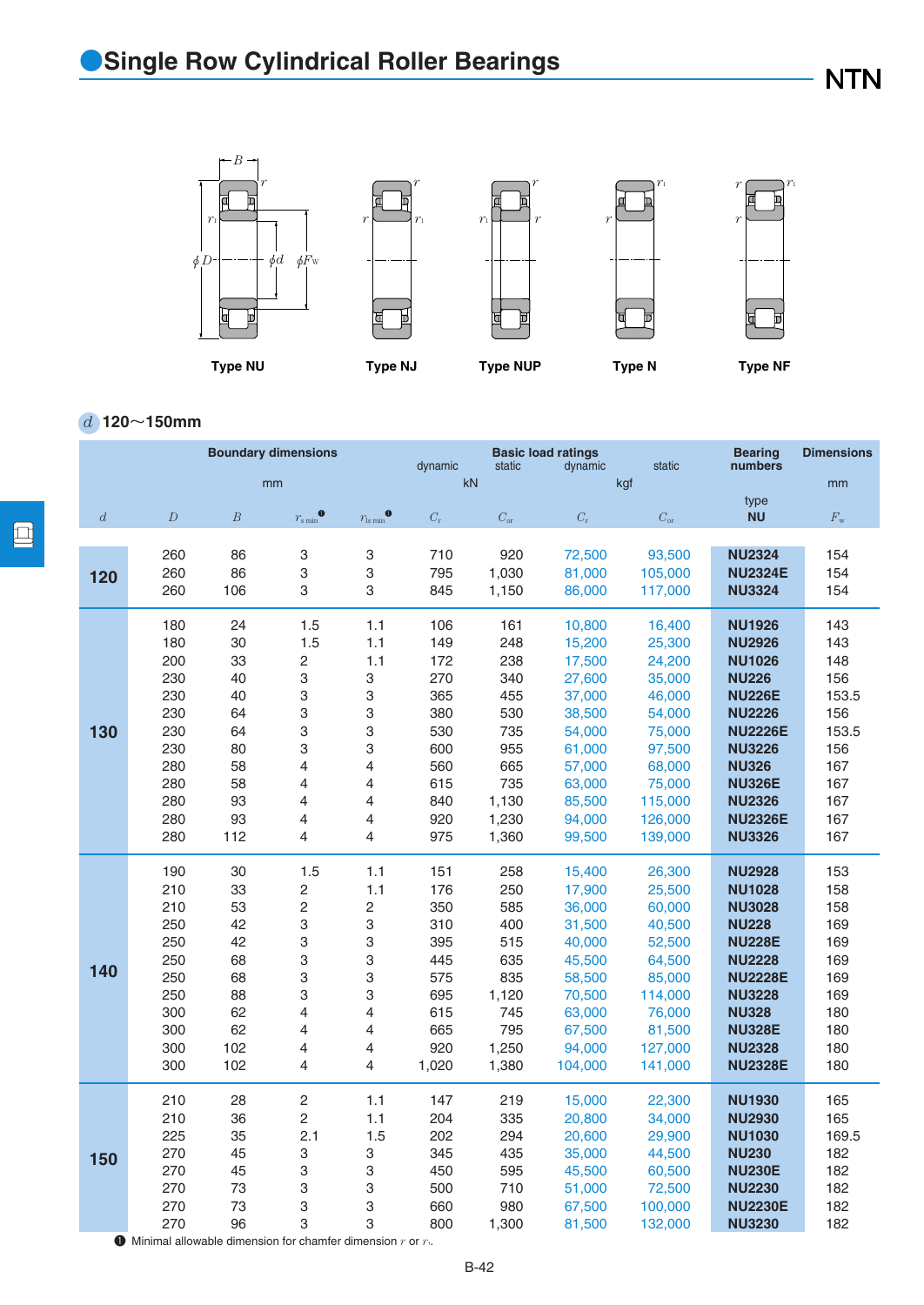*r*1a *r*a 巨



*P*r=*F*r **Equivalent bearing load dynamic**

*P*or=*F*r **static**

**Type N Type NU**

| <b>Abutment and fillet dimensions</b> | <b>Mass</b>              |                     |                      |                            |
|---------------------------------------|--------------------------|---------------------|----------------------|----------------------------|
| $d_{\rm a}$<br>min                    | mm<br>$D_{\rm a}$<br>max | $r_{\rm as}$<br>max | $r_{\rm las}$<br>max | kg<br>type NU<br>(approx.) |
| 133                                   | 247                      | 2.5                 | 2.5                  | 21.5                       |
| 133                                   | 247                      | 2.5                 | 2.5                  | 26.1                       |
| 133                                   | 247                      | 2.5                 | 2.5                  | 27.1                       |
| 136.5                                 | 172                      | 1.5                 | 1                    | 1.95                       |
| 136.5                                 | 172                      | 1.5                 | 1                    | 2.44                       |
| 136.5                                 | 191                      | 2                   | 1                    | 3.69                       |
| 143                                   | 217                      | 2.5                 | 2.5                  | 6.3                        |
| 143                                   | 217                      | 2.5                 | 2.5                  | 6.9                        |
| 143                                   | 217                      | 2.5                 | 2.5                  | 10.2                       |
| 143                                   | 217                      | 2.5                 | 2.5                  | 11.8                       |
| 143                                   | 217                      | 2.5                 | 2.5                  | 14.6                       |
| 146                                   | 264                      | 3                   | 3                    | 17.4                       |
| 146                                   | 264                      | 3                   | 3                    | 19.4                       |
| 146                                   | 264                      | 3                   | 3                    | 26.9                       |
| 146                                   | 264                      | 3                   | 3                    | 30.9                       |
| 146                                   | 264                      | 3                   | 3                    | 33.1                       |
| 146.5                                 | 182                      | 1.5                 | 1                    | 2.59                       |
| 146.5                                 | 201                      | $\overline{c}$      | 1                    | 4.05                       |
| 149                                   | 201                      | 2                   | $\overline{c}$       | 6.8                        |
| 153                                   | 237                      | 2.5                 | 2.5                  | 7.88                       |
| 153                                   | 237                      | 2.5                 | 2.5                  | 8.73                       |
| 153                                   | 237                      | 2.5                 | 2.5                  | 12.9                       |
| 153                                   | 237                      | 2.5                 | 2.5                  | 15.8                       |
| 153                                   | 237                      | 2.5                 | 2.5                  | 19.1                       |
| 156                                   | 284                      | 3                   | 3                    | 21.2                       |
| 156                                   | 284                      | 3                   | 3                    | 23.2                       |
| 156                                   | 284                      | 3                   | 3                    | 33.8                       |
| 156                                   | 284                      | 3                   | 3                    | 38.7                       |
| 156.5                                 | 201                      | 2                   | 1                    | 3.17                       |
| 156.5                                 | 201                      | $\overline{c}$      | 1                    | 4.08                       |
| 158                                   | 214                      | 2                   | 1.5                  | 4.77                       |
| 163                                   | 257                      | 2.5                 | 2.5                  | 9.92                       |
| 163                                   | 257                      | 2.5                 | 2.5                  | 11                         |
| 163                                   | 257                      | 2.5                 | 2.5                  | 16.3                       |
| 163                                   | 257                      | 2.5                 | 2.5                  | 19.7                       |
| 163                                   | 257                      | 2.5                 | 2.5                  | 24.5                       |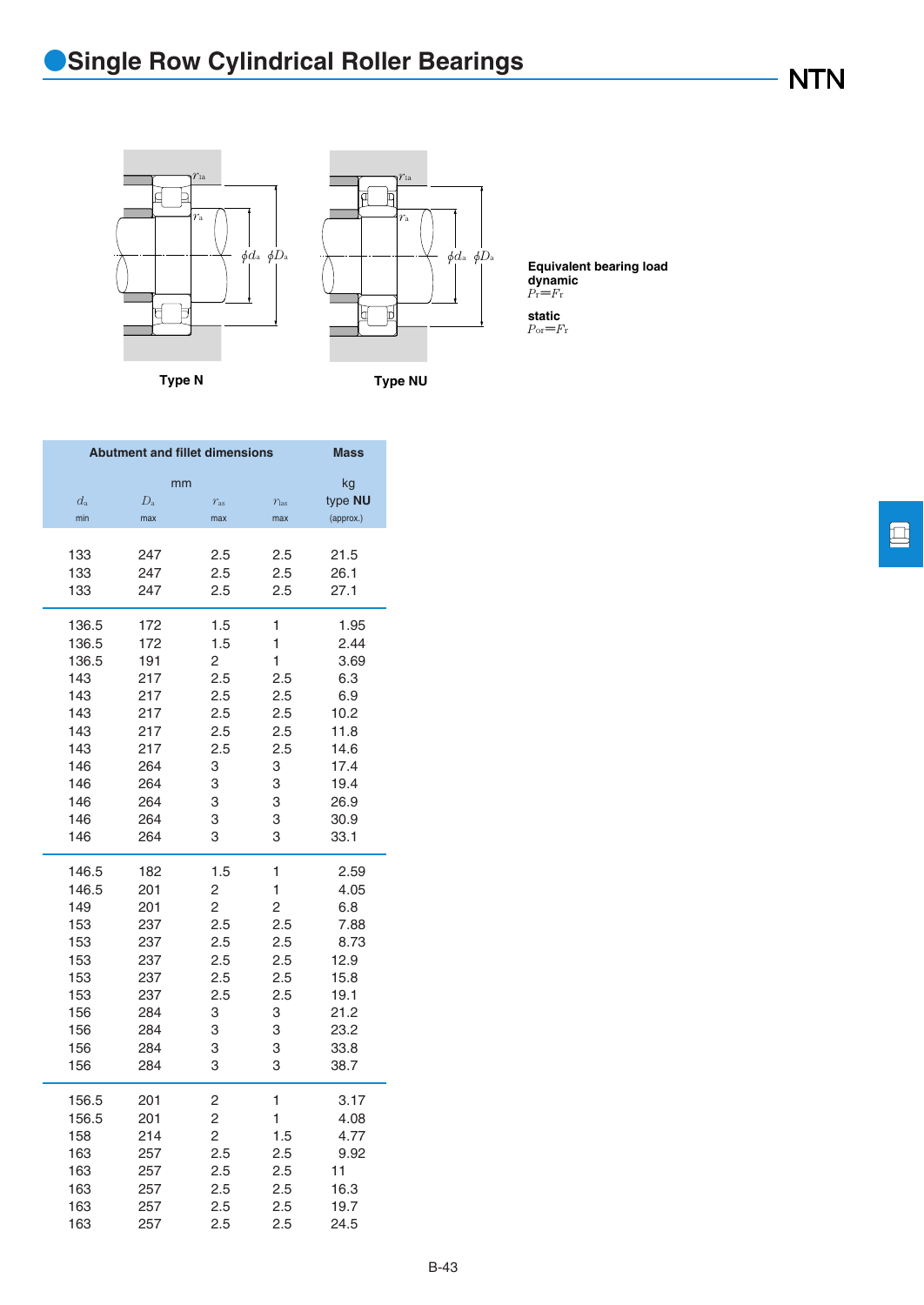

*d* **150**~**180mm**

|                |                                                                                                                                                |                                                                        | <b>Boundary dimensions</b>                                                                                                                 |                                                                                  | dynamic                                                                              | static                                                                                   | <b>Basic load ratings</b><br>dynamic                                                                                   | static                                                                                                                   | <b>Bearing</b><br>numbers                                                                                                                                                                                | <b>Dimensions</b>                                                                |
|----------------|------------------------------------------------------------------------------------------------------------------------------------------------|------------------------------------------------------------------------|--------------------------------------------------------------------------------------------------------------------------------------------|----------------------------------------------------------------------------------|--------------------------------------------------------------------------------------|------------------------------------------------------------------------------------------|------------------------------------------------------------------------------------------------------------------------|--------------------------------------------------------------------------------------------------------------------------|----------------------------------------------------------------------------------------------------------------------------------------------------------------------------------------------------------|----------------------------------------------------------------------------------|
|                |                                                                                                                                                |                                                                        | mm                                                                                                                                         |                                                                                  | kN                                                                                   |                                                                                          |                                                                                                                        | kgf                                                                                                                      |                                                                                                                                                                                                          | mm                                                                               |
| $\overline{d}$ | $\overline{D}$                                                                                                                                 | $\boldsymbol{B}$                                                       | $r_{\text{s min}}$                                                                                                                         | $r_{\rm ls\,min}$                                                                | $C_{r}$                                                                              | $C_{\text{or}}$                                                                          | $C_{r}$                                                                                                                | $C_{\text{or}}$                                                                                                          | type<br><b>NU</b>                                                                                                                                                                                        | $F_{\rm w}$                                                                      |
| 150            | 320<br>320<br>320<br>320                                                                                                                       | 65<br>65<br>108<br>108                                                 | 4<br>$\overline{4}$<br>$\overline{4}$<br>4                                                                                                 | 4<br>4<br>4<br>4                                                                 | 665<br>760<br>1,020<br>1,160                                                         | 805<br>920<br>1,400<br>1,600                                                             | 67,500<br>77,500<br>104,000<br>118,000                                                                                 | 82,500<br>94,000<br>143,000<br>163,000                                                                                   | <b>NU330</b><br><b>NU330E</b><br><b>NU2330</b><br><b>NU2330E</b>                                                                                                                                         | 193<br>193<br>193<br>193                                                         |
| 160            | 220<br>220<br>240<br>270<br>290<br>290<br>290<br>290<br>340<br>340<br>340<br>340                                                               | 28<br>36<br>38<br>86<br>48<br>48<br>80<br>80<br>68<br>68<br>114<br>114 | $\overline{c}$<br>$\overline{c}$<br>2.1<br>2.1<br>3<br>3<br>3<br>3<br>4<br>$\overline{\mathcal{L}}$<br>$\overline{4}$<br>4                 | 1.1<br>1.1<br>1.5<br>2.1<br>3<br>3<br>3<br>3<br>4<br>4<br>4<br>4                 | 154<br>213<br>238<br>400<br>430<br>500<br>630<br>810<br>700<br>860<br>1,070<br>1,310 | 236<br>360<br>340<br>565<br>570<br>665<br>940<br>1,190<br>875<br>1,050<br>1,520<br>1,820 | 15,700<br>21,700<br>24,200<br>40,500<br>43,500<br>51,000<br>64,500<br>82,500<br>71,000<br>87,500<br>109,000<br>134,000 | 24,100<br>36,500<br>35,000<br>57,500<br>58,000<br>68,000<br>96,000<br>121,000<br>89,500<br>107,000<br>155,000<br>186,000 | <b>NU1932</b><br><b>NU2932</b><br><b>NU1032</b><br><b>NU3132</b><br><b>NU232</b><br><b>NU232E</b><br><b>NU2232</b><br><b>NU2232E</b><br><b>NU332</b><br><b>NU332E</b><br><b>NU2332</b><br><b>NU2332E</b> | 175<br>175<br>180<br>189<br>195<br>195<br>195<br>193<br>208<br>204<br>208<br>204 |
| 170            | 230<br>230<br>260<br>310<br>310<br>310<br>310<br>310<br>360<br>360                                                                             | 28<br>36<br>42<br>52<br>52<br>86<br>86<br>110<br>72<br>120             | 2<br>$\overline{c}$<br>2.1<br>4<br>4<br>$\overline{4}$<br>$\overline{\mathcal{L}}$<br>$\overline{4}$<br>$\overline{4}$<br>4                | 1.1<br>1.1<br>2.1<br>4<br>$\overline{4}$<br>4<br>4<br>4<br>4<br>4                | 160<br>222<br>278<br>475<br>605<br>715<br>965<br>1,020<br>795<br>1,220               | 254<br>385<br>400<br>635<br>800<br>1,080<br>1,410<br>1,690<br>1,010<br>1,750             | 16,300<br>22,600<br>28,300<br>48,500<br>61,500<br>73,000<br>98,500<br>104,000<br>81,500<br>125,000                     | 25,900<br>39,500<br>41,000<br>65,000<br>81,500<br>110,000<br>144,000<br>172,000<br>103,000<br>179,000                    | <b>NU1934</b><br><b>NU2934</b><br><b>NU1034</b><br><b>NU234</b><br><b>NU234E</b><br><b>NU2234</b><br><b>NU2234E</b><br><b>NU3234</b><br><b>NU334</b><br><b>NU2334</b>                                    | 185<br>185<br>193<br>208<br>207<br>208<br>205<br>208<br>220<br>220               |
| 180            | 250<br>250<br>280<br>280<br>320<br>320<br>320<br>320<br>320<br>380<br>$\bullet$ Minimal allowable dimension for chamfer dimension $r$ or $r$ . | 33<br>42<br>46<br>74<br>52<br>52<br>86<br>86<br>112<br>75              | $\overline{c}$<br>$\overline{c}$<br>2.1<br>2.1<br>$\overline{4}$<br>4<br>$\overline{\mathcal{L}}$<br>$\overline{4}$<br>$\overline{4}$<br>4 | 1.1<br>1.1<br>2.1<br>2.1<br>$\overline{4}$<br>4<br>4<br>4<br>$\overline{4}$<br>4 | 215<br>293<br>340<br>610<br>495<br>625<br>745<br>1,010<br>1,010<br>905               | 335<br>495<br>485<br>1,030<br>675<br>850<br>1,140<br>1,510<br>1,700<br>1,150             | 21,900<br>29,900<br>35,000<br>62,000<br>50,500<br>64,000<br>76,000<br>103,000<br>103,000<br>92,000                     | 34,000<br>50,500<br>49,500<br>105,000<br>69,000<br>87,000<br>117,000<br>154,000<br>174,000<br>118,000                    | <b>NU1936</b><br><b>NU2936</b><br><b>NU1036</b><br><b>NU3036</b><br><b>NU236</b><br><b>NU236E</b><br><b>NU2236</b><br><b>NU2236E</b><br><b>NU3236</b><br><b>NU336</b>                                    | 197<br>197<br>205<br>205<br>218<br>217<br>218<br>215<br>218<br>232               |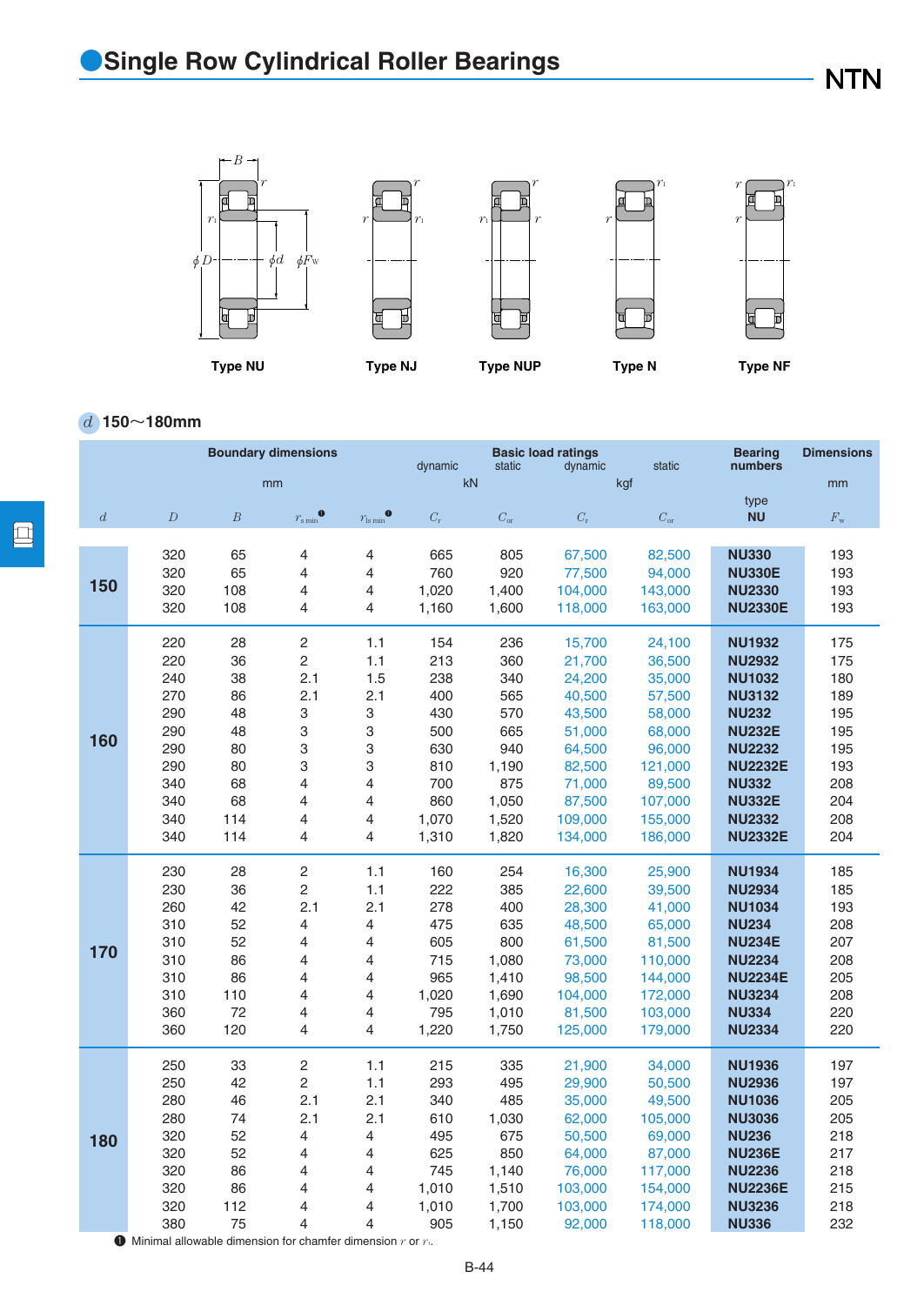*r*1a *r*a 巨



*P*r=*F*r **Equivalent bearing load dynamic**

*P*or=*F*r **static**

**Type N Type NU**

| <b>Abutment and fillet dimensions</b> | <b>Mass</b>              |                     |                      |                            |
|---------------------------------------|--------------------------|---------------------|----------------------|----------------------------|
| $d_{\rm a}$<br>min                    | mm<br>$D_{\rm a}$<br>max | $r_{\rm as}$<br>max | $r_{\rm las}$<br>max | kg<br>type NU<br>(approx.) |
| 166                                   | 304                      | 3                   | 3                    | 25.3                       |
| 166                                   | 304                      | 3                   | 3                    | 28.4                       |
| 166                                   | 304                      | 3                   | 3                    | 40.6                       |
| 166                                   | 304                      | 3                   | 3                    | 47.2                       |
| 166.5                                 | 211                      | 2                   | 1                    | 3.35                       |
| 166.5                                 | 211                      | $\overline{c}$      | $\mathbf{1}$         | 4.3                        |
| 168                                   | 229                      | 2                   | 1.5                  | 5.9                        |
| 171                                   | 259                      | $\overline{c}$      | $\overline{c}$       | 20.6                       |
| 173                                   | 277                      | 2.5                 | 2.5                  | 13.7                       |
| 173                                   | 277                      | 2.5                 | 2.5                  | 15.6                       |
| 173                                   | 277                      | 2.5                 | 2.5                  | 22                         |
| 173                                   | 277                      | 2.5                 | 2.5                  | 25.1                       |
| 176                                   | 324                      | 3                   | 3                    | 31.3                       |
| 176                                   | 324                      | 3                   | 3                    | 34                         |
| 176                                   | 324                      | 3                   | 3                    | 50.5                       |
| 176                                   | 324                      | 3                   | 3                    | 56                         |
| 176.5                                 | 221                      | $\overline{c}$      | 1                    | 3.52                       |
| 176.5                                 | 221                      | $\overline{c}$      | 1                    | 4.53                       |
| 181                                   | 249                      | 2                   | 2                    | 7.88                       |
| 186                                   | 294                      | 3                   | 3                    | 17                         |
| 186                                   | 294                      | 3                   | 3                    | 19.6                       |
| 186                                   | 294                      | 3                   | 3                    | 27.2                       |
| 186                                   | 294                      | 3                   | 3                    | 31                         |
| 186                                   | 294                      | 3                   | 3                    | 37.4                       |
| 186                                   | 344                      | 3                   | 3                    | 37                         |
| 186                                   | 344                      | 3                   | 3                    | 59.5                       |
| 186.5                                 | 241                      | 2                   | 1                    | 5.21                       |
| 186.5                                 | 241                      | 2                   | 1                    | 6.63                       |
| 191                                   | 269                      | $\overline{c}$      | 2                    | 10.3                       |
| 191                                   | 269                      | 2                   | 2                    | 17.8                       |
| 196                                   | 304                      | 3                   | 3                    | 17.7                       |
| 196                                   | 304                      | 3                   | 3                    | 20.4                       |
| 196                                   | 304                      | 3                   | 3                    | 28.4                       |
| 196                                   | 304                      | 3                   | 3                    | 31.9                       |
| 196                                   | 304                      | 3                   | 3                    | 39.6                       |
| 196                                   | 364                      | 3                   | 3                    | 44.2                       |

**NTN** 

B-45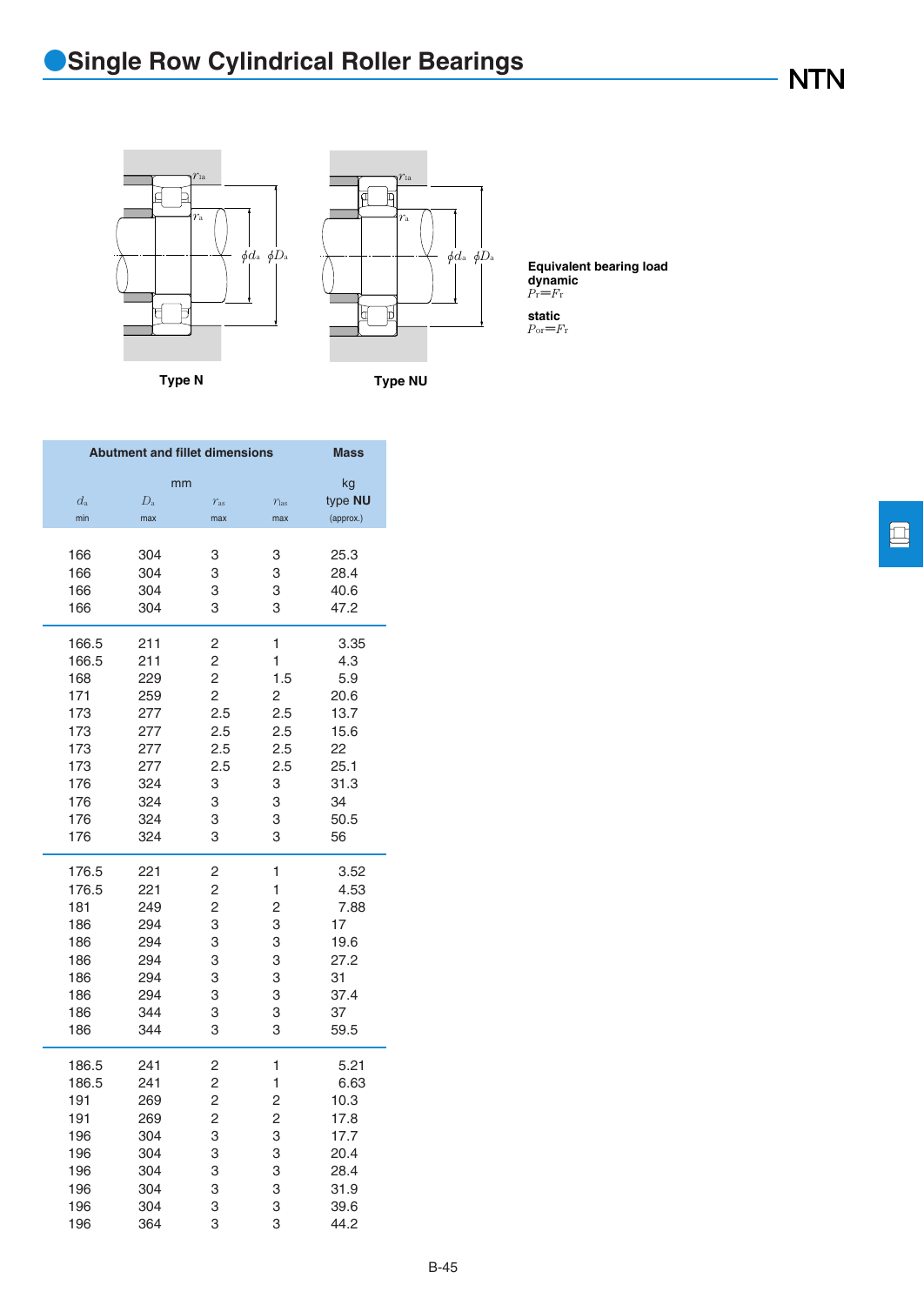

*d* **180**~**240mm**

|                |                |                  | <b>Boundary dimensions</b>                                                       |                   | dynamic | static       | <b>Basic load ratings</b><br>dynamic | static       | <b>Bearing</b><br>numbers | <b>Dimensions</b> |
|----------------|----------------|------------------|----------------------------------------------------------------------------------|-------------------|---------|--------------|--------------------------------------|--------------|---------------------------|-------------------|
|                |                |                  | mm                                                                               |                   |         | kN           |                                      | kgf          |                           | mm                |
| $\mathfrak{d}$ | $\overline{D}$ | $\boldsymbol{B}$ | $r_{\rm s\,min}$                                                                 | $r_{\rm ls\,min}$ | $C_{r}$ | $C_{\rm or}$ | $C_{\rm r}$                          | $C_{\rm or}$ | type<br><b>NU</b>         | $F_{\rm w}$       |
| 180            | 380            | 126              | 4                                                                                | 4                 | 1,380   | 1.990        | 141.000                              | 203,000      | <b>NU2336</b>             | 232               |
|                | 380            | 150              | 4                                                                                | 4                 | 1,600   | 2,410        | 163,000                              | 246,000      | <b>NU3336</b>             | 232               |
| 190            | 260            | 42               | $\overline{c}$                                                                   | 1.1               | 299     | 515          | 30,500                               | 52,500       | <b>NU2938</b>             | 207               |
|                | 290            | 46               | 2.1                                                                              | 2.1               | 350     | 510          | 36,000                               | 52,000       | <b>NU1038</b>             | 215               |
|                | 340            | 55               | 4                                                                                | 4                 | 555     | 770          | 56,500                               | 78,500       | <b>NU238</b>              | 231               |
|                | 340            | 55               | 4                                                                                | 4                 | 695     | 955          | 71,000                               | 97,500       | <b>NU238E</b>             | 230               |
|                | 340            | 92               | 4                                                                                | 4                 | 830     | 1,290        | 84,500                               | 131,000      | <b>NU2238</b>             | 231               |
|                | 340            | 92               | 4                                                                                | 4                 | 1,100   | 1,670        | 113,000                              | 170,000      | <b>NU2238E</b>            | 228               |
|                | 340            | 120              | 4                                                                                | 4                 | 1,240   | 2,160        | 126,000                              | 220,000      | <b>NU3238</b>             | 231               |
|                | 400            | 78               | 5                                                                                | 5                 | 975     | 1,260        | 99,500                               | 129,000      | <b>NU338</b>              | 245               |
|                | 400            | 132              | 5                                                                                | 5                 | 1,520   | 2,220        | 155,000                              | 226,000      | <b>NU2338</b>             | 245               |
|                | 400            | 155              | 5                                                                                | 5                 | 1,550   | 2,280        | 158,000                              | 233,000      | <b>NU3338</b>             | 245               |
| 200            | 280            | 38               | 2.1                                                                              | 2.1               | 259     | 405          | 26,400                               | 41,500       | <b>NU1940</b>             | 220               |
|                | 280            | 48               | 2.1                                                                              | 1.5               | 365     | 630          | 37,000                               | 64,500       | <b>NU2940</b>             | 220               |
|                | 310            | 51               | 2.1                                                                              | 2.1               | 390     | 580          | 40,000                               | 59,500       | <b>NU1040</b>             | 229               |
|                | 310            | 82               | 2.1                                                                              | 2.1               | 735     | 1,240        | 75,000                               | 127,000      | <b>NU3040</b>             | 227               |
|                | 340            | 112              | 3                                                                                | 3                 | 1,130   | 1,820        | 115,000                              | 186,000      | <b>NU3140A</b>            | 235               |
|                | 360            | 58               | 4                                                                                | 4                 | 620     | 865          | 63,500                               | 88,500       | <b>NU240</b>              | 244               |
|                | 360            | 58               | 4                                                                                | 4                 | 765     | 1.060        | 78,000                               | 108,000      | <b>NU240E</b>             | 243               |
|                | 360            | 98               | 4                                                                                | 4                 | 925     | 1,440        | 94,000                               | 147,000      | <b>NU2240</b>             | 244               |
|                | 360            | 98               | 4                                                                                | 4                 | 1,220   | 1,870        | 125,000                              | 191,000      | <b>NU2240E</b>            | 241               |
|                | 360            | 128              | 4                                                                                | 4                 | 1,260   | 2,150        | 128,000                              | 219,000      | <b>NU3240</b>             | 244               |
|                | 420            | 80               | 5                                                                                | 5                 | 975     | 1,270        | 99,500                               | 130,000      | <b>NU340</b>              | 260               |
|                | 420            | 138              | 5                                                                                | 5                 | 1,510   | 2,240        | 154,000                              | 229,000      | <b>NU2340</b>             | 260               |
|                | 420            | 165              | 5                                                                                | 5                 | 1,870   | 2,930        | 190,000                              | 299,000      | <b>NU3340</b>             | 260               |
| 220            | 300            | 48               | 2.1                                                                              | 1.5               | 390     | 705          | 39,500                               | 72,000       | <b>NU2944</b>             | 240               |
|                | 340            | 56               | 3                                                                                | 3                 | 500     | 750          | 51,000                               | 76,500       | <b>NU1044</b>             | 250               |
|                | 340            | 90               | 3                                                                                | 3                 | 860     | 1,490        | 87,500                               | 152,000      | <b>NU3044</b>             | 250               |
|                | 370            | 120              | 4                                                                                | 4                 | 1,180   | 2,090        | 120,000                              | 213,000      | <b>NU3144</b>             | 262               |
|                | 400            | 65               | 4                                                                                | 4                 | 760     | 1,080        | 77,500                               | 110,000      | <b>NU244</b>              | 270               |
|                | 400            | 108              | 4                                                                                | 4                 | 1,140   | 1,810        | 116,000                              | 184,000      | <b>NU2244</b>             | 270               |
|                | 400            | 144              | 4                                                                                | 4                 | 1,540   | 2,680        | 157,000                              | 273,000      | <b>NU3244</b>             | 270               |
|                | 460            | 88               | 5                                                                                | 5                 | 1,190   | 1,570        | 122,000                              | 161,000      | <b>NU344</b>              | 284               |
|                | 460            | 145              | 5                                                                                | 5                 | 1,780   | 2,620        | 181,000                              | 268,000      | <b>NU2344</b>             | 284               |
| 240            | 320            | 48               | 2.1<br>$\bullet$ Minimal allowable dimension for chamfer dimension $r$ or $r1$ . | 1.5               | 400     | 755          | 41,000                               | 77,000       | <b>NU2948</b>             | 260               |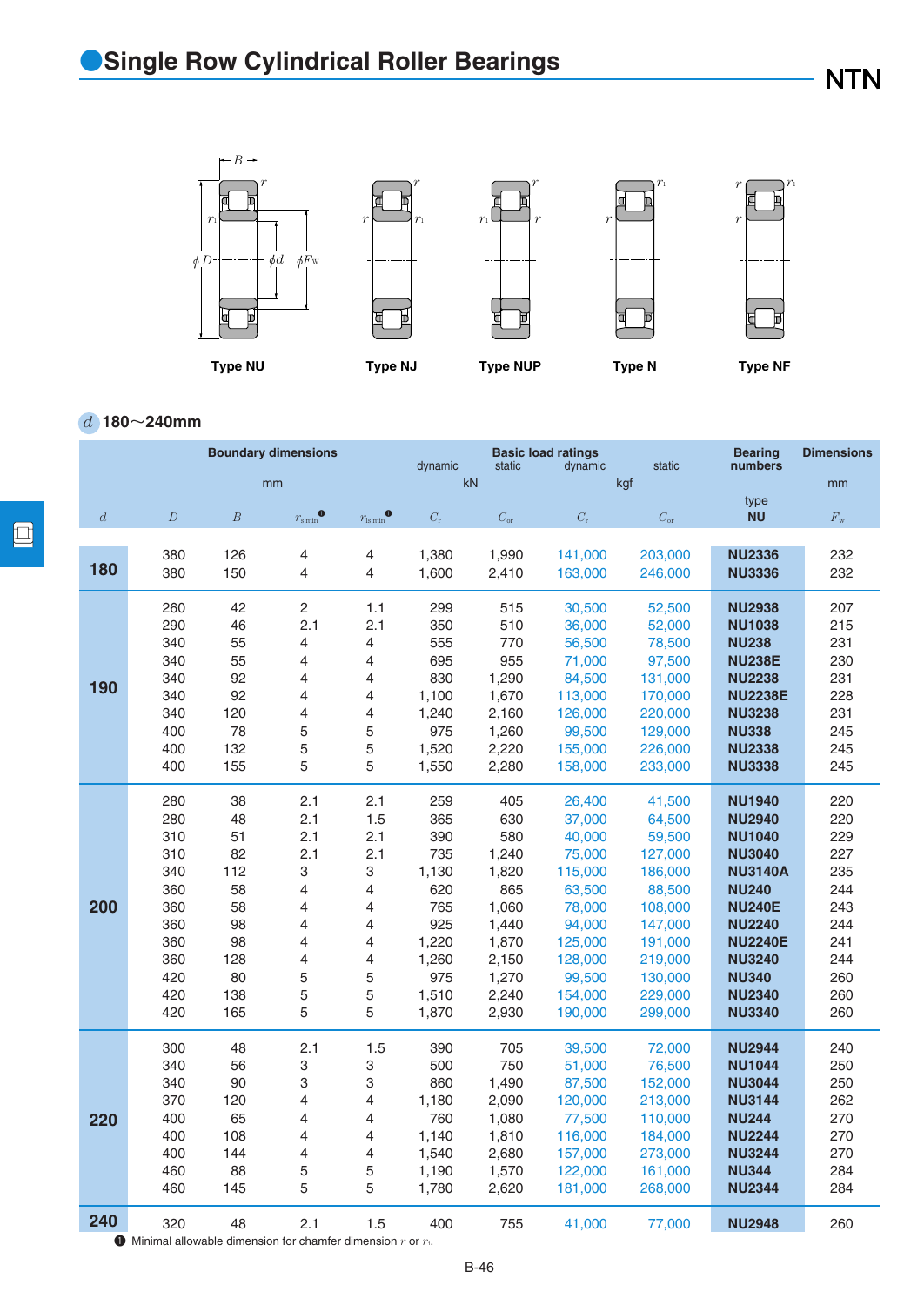**Type N Type NU**

*r*1a *r*a  $φd<sub>a</sub> φD<sub>a</sub>$ 巨



*P*r=*F*r **Equivalent bearing load dynamic**

*P*or=*F*r **static**

回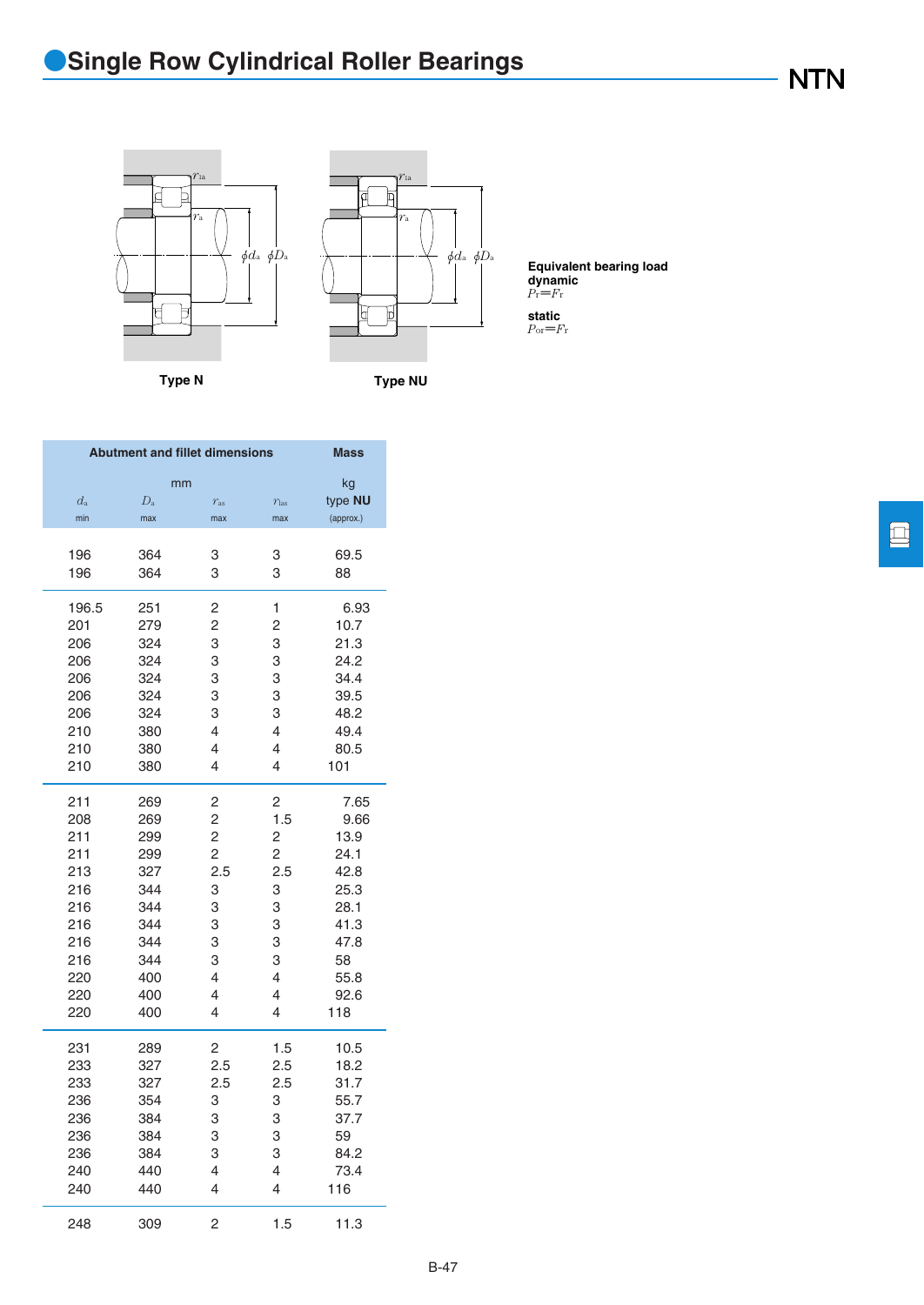

### *d* **240**~**320mm**

|                |                                                                          |                  | <b>Boundary dimensions</b> |                     | dynamic     | static       | <b>Basic load ratings</b><br>dynamic | static       | <b>Bearing</b><br>numbers | <b>Dimensions</b> |
|----------------|--------------------------------------------------------------------------|------------------|----------------------------|---------------------|-------------|--------------|--------------------------------------|--------------|---------------------------|-------------------|
|                |                                                                          | mm               |                            |                     |             | kN           |                                      | kgf          |                           | mm                |
| $\overline{d}$ | $\overline{D}$                                                           | $\boldsymbol{B}$ | $r_{\rm s\,min}$           | $r_{\text{ls min}}$ | $C_{\rm r}$ | $C_{\rm or}$ | $C_{r}$                              | $C_{\rm or}$ | type<br><b>NU</b>         | $F_{\rm w}$       |
|                |                                                                          |                  |                            |                     |             |              |                                      |              |                           |                   |
|                | 360                                                                      | 56               | 3                          | 3                   | 530         | 820          | 54,000                               | 83,500       | <b>NU1048</b>             | 270               |
|                | 360                                                                      | 92               | 3                          | 3                   | 940         | 1,710        | 95,500                               | 174,000      | <b>NU3048</b>             | 270               |
|                | 440                                                                      | 72               | 4                          | 4                   | 935         | 1,340        | 95,500                               | 136,000      | <b>NU248</b>              | 295               |
| 240            | 440                                                                      | 120              | 4                          | 4                   | 1,440       | 2,320        | 146,000                              | 236,000      | <b>NU2248</b>             | 295               |
|                | 500                                                                      | 95               | 5                          | 5                   | 1,430       | 1,950        | 146,000                              | 198,000      | <b>NU348</b>              | 310               |
|                | 500                                                                      | 155              | 5                          | 5                   | 2,100       | 3,200        | 214,000                              | 325,000      | <b>NU2348</b>             | 310               |
|                | 360                                                                      | 46               | 2.1                        | 2.1                 | 400         | 665          | 41,000                               | 67,500       | <b>NU1952</b>             | 285               |
|                | 360                                                                      | 60               | 2.1                        | 2.1                 | 545         | 985          | 55,500                               | 100,000      | <b>NU2952</b>             | 285               |
|                | 400                                                                      | 65               | 4                          | 4                   | 645         | 1,000        | 65,500                               | 102,000      | <b>NU1052</b>             | 296               |
|                | 400                                                                      | 104              | 4                          | 4                   | 1,150       | 2,020        | 117,000                              | 206,000      | <b>NU3052</b>             | 294               |
|                | 440                                                                      | 144              | 4                          | 4                   | 1,810       | 3,150        | 185,000                              | 320,000      | <b>NU3152</b>             | 305               |
| 260            | 480                                                                      | 80               | 5                          | 5                   | 1,150       | 1,660        | 117,000                              | 170,000      | <b>NU252</b>              | 320               |
|                | 480                                                                      | 130              | 5                          | 5                   | 1,780       | 2,930        | 182,000                              | 299,000      | <b>NU2252</b>             | 320               |
|                | 540                                                                      | 102              | 6                          | 6                   | 1,620       | 2,230        | 165,000                              | 228,000      | <b>NU352</b>              | 336               |
|                | 540                                                                      | 165              | 6                          | 6                   | 2,340       | 3,600        | 239,000                              | 365,000      | <b>NU2352</b>             | 336               |
|                | 540                                                                      | 206              | 6                          | 6                   | 2,930       | 4,800        | 299,000                              | 490,000      | <b>NU3352</b>             | 336               |
|                | 380                                                                      | 46               | 2.1                        | 2.1                 | 415         | 710          | 42,500                               | 72,500       | <b>NU1956</b>             | 305               |
|                | 380                                                                      | 60               | 2.1                        | 2.1                 | 565         | 1,060        | 58,000                               | 108,000      | <b>NU2956</b>             | 305               |
|                | 420                                                                      | 65               | 4                          | 4                   | 660         | 1,050        | 67,000                               | 107,000      | <b>NU1056</b>             | 316               |
|                | 420                                                                      | 106              | 4                          | 4                   | 1,240       | 2,260        | 126,000                              | 230,000      | <b>NU3056</b>             | 314               |
| 280            | 500                                                                      | 80               | 5                          | 5                   | 1,190       | 1,760        | 121,000                              | 180,000      | <b>NU256</b>              | 340               |
|                | 500                                                                      | 130              | 5                          | 5                   | 1,840       | 3,100        | 188,000                              | 315,000      | <b>NU2256</b>             | 340               |
|                | 580                                                                      | 108              | 6                          | 6                   | 1,820       | 2,540        | 185,000                              | 259,000      | <b>NU356</b>              | 362               |
|                | 580                                                                      | 175              | 6                          | 6                   | 2,700       | 4,250        | 275,000                              | 430,000      | <b>NU2356</b>             | 362               |
|                | 380                                                                      | 60               | 2.1                        | 2.1                 | 505         | 1,230        | 51,500                               | 125,000      | <b>NU3860</b>             | 324               |
|                | 420                                                                      | 56               | 3                          | 3                   | 560         | 935          | 57,000                               | 95,500       | <b>NU1960</b>             | 330               |
|                | 420                                                                      | 72               | 3                          | 3                   | 780         | 1,440        | 79,500                               | 147,000      | <b>NU2960</b>             | 330               |
|                | 460                                                                      | 74               | 4                          | $\overline{4}$      | 855         | 1,340        | 87,000                               | 137,000      | <b>NU1060</b>             | 340               |
| 300            | 460                                                                      | 118              | 4                          | 4                   | 1,610       | 3,000        | 164,000                              | 305,000      | <b>NU3060</b>             | 340               |
|                | 540                                                                      | 85               | 5                          | 5                   | 1,400       | 2,070        | 143,000                              | 211,000      | <b>NU260</b>              | 364               |
|                | 540                                                                      | 140              | 5                          | 5                   | 2,180       | 3,650        | 223,000                              | 370,000      | <b>NU2260</b>             | 364               |
|                | 620                                                                      | 185              | 7.5                        | 7.5                 | 3,250       | 5,150        | 330,000                              | 525,000      | <b>NU2360</b>             | 385               |
|                | 400                                                                      | 60               | 2.1                        | 2.1                 | 525         | 1,310        | 53,500                               | 134,000      | <b>NU3864</b>             | 344               |
| 320            | 440                                                                      | 56               | 3                          | 3                   | 580         | 1,010        | 59,500                               | 103,000      | <b>NU1964</b>             | 350               |
|                | 480                                                                      | 74               | 4                          | $\overline{4}$      | 875         | 1,410        | 89,500                               | 143,000      | <b>NU1064</b>             | 360               |
|                | $\bullet$ Minimal allowable dimension for chamfer dimension $r$ or $r$ . |                  |                            |                     |             |              |                                      |              |                           |                   |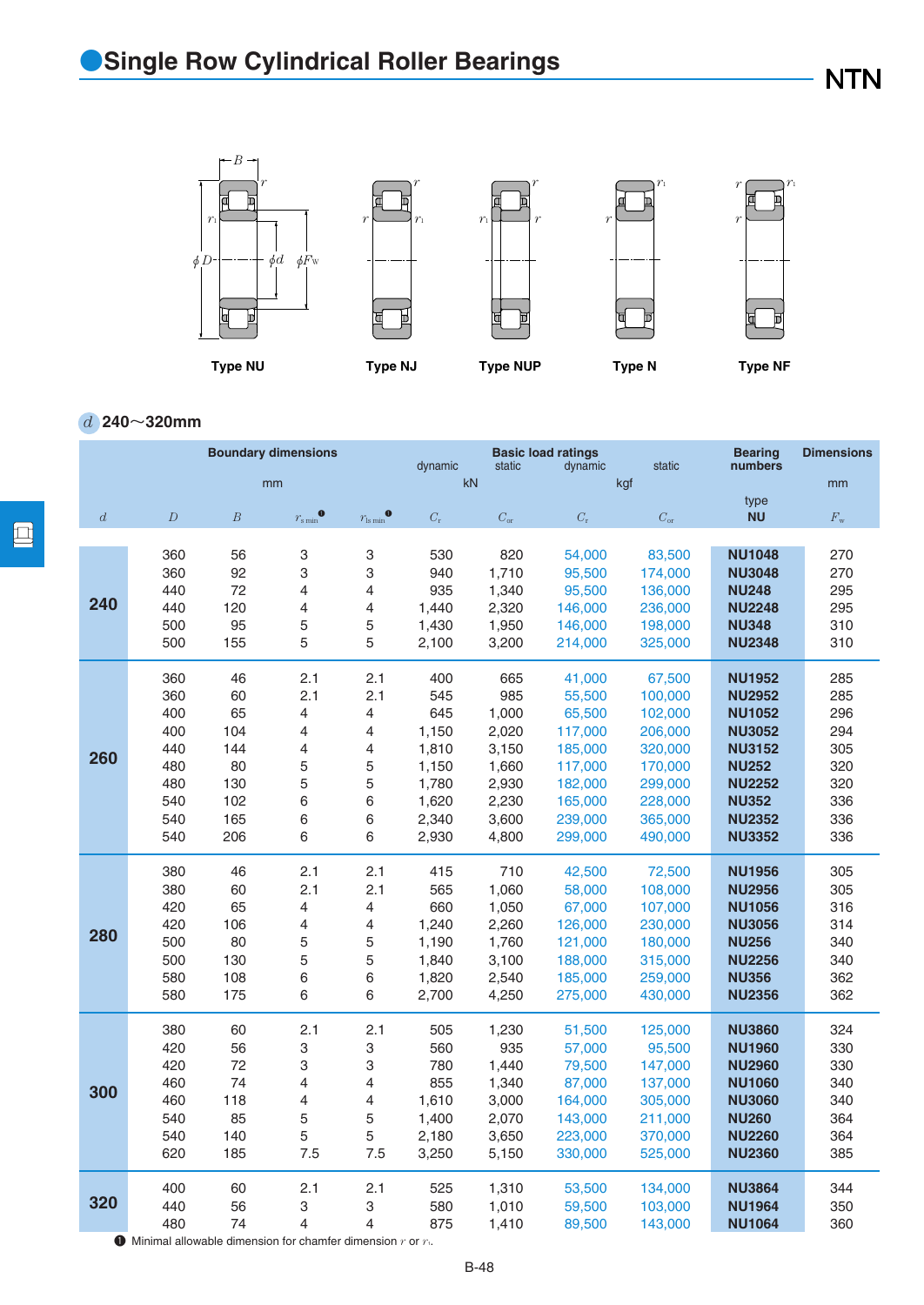*r*1a *r*a 卢



*P*r=*F*r **Equivalent bearing load dynamic**

*P*or=*F*r **static**

**Type N Type NU**

| <b>Abutment and fillet dimensions</b> |             |                |                |           |  |  |  |  |
|---------------------------------------|-------------|----------------|----------------|-----------|--|--|--|--|
|                                       | mm          |                |                | kg        |  |  |  |  |
| $d_{\rm a}$                           | $D_{\rm a}$ | $r_{\rm as}$   | $r_{\rm las}$  | type NU   |  |  |  |  |
| min                                   | max         | max            | max            | (approx.) |  |  |  |  |
|                                       |             |                |                |           |  |  |  |  |
| 253                                   | 347         | 2.5            | 2.5            | 19.6      |  |  |  |  |
| 253                                   | 347         | 2.5            | 2.5            | 34.7      |  |  |  |  |
| 256                                   | 424         | 3              | 3              | 50.2      |  |  |  |  |
| 256                                   | 424         | 3              | 3              | 80        |  |  |  |  |
| 260                                   | 480         | 4              | 4              | 93.4      |  |  |  |  |
| 260                                   | 480         | 4              | 4              | 147       |  |  |  |  |
| 271                                   | 349         | 2              | 2              | 14.9      |  |  |  |  |
| 271                                   | 349         | 2              | $\overline{c}$ | 19.5      |  |  |  |  |
| 276                                   | 384         | 3              | 3              | 29.1      |  |  |  |  |
| 276                                   | 384         | 3              | 3              | 50.4      |  |  |  |  |
| 276                                   | 424         | 3              | 3              | 95.1      |  |  |  |  |
| 280                                   | 460         | 4              | 4              | 66.9      |  |  |  |  |
| 280                                   | 460         | 4              | 4              | 104       |  |  |  |  |
| 284                                   | 516         | 5              | 5              | 117       |  |  |  |  |
| 284                                   | 516         | 5              | 5              | 182       |  |  |  |  |
| 284                                   | 516         | 5              | 5              | 242       |  |  |  |  |
| 291                                   | 369         | 2              | $\overline{c}$ | 15.9      |  |  |  |  |
| 291                                   | 369         | $\overline{c}$ | $\overline{c}$ | 20.8      |  |  |  |  |
| 296                                   | 404         | 3              | 3              | 30.9      |  |  |  |  |
| 296                                   | 404         | 3              | 3              | 54.4      |  |  |  |  |
| 300                                   | 480         | 4              | 4              | 70.8      |  |  |  |  |
| 300                                   | 480         | 4              | 4              | 109       |  |  |  |  |
| 304                                   | 556         | 5              | 5              | 142       |  |  |  |  |
| 304                                   | 556         | 5              | 5              | 222       |  |  |  |  |
| 311                                   | 369         | 2              | 2              | 17.1      |  |  |  |  |
| 313                                   | 407         | 2.5            | 2.5            | 25.4      |  |  |  |  |
| 313                                   | 407         | 2.5            | 2.5            | 32.6      |  |  |  |  |
| 316                                   | 444         | 3              | 3              | 43.6      |  |  |  |  |
| 316                                   | 444         | 3              | 3              | 75.2      |  |  |  |  |
| 320                                   | 520         | 4              | 4              | 88.2      |  |  |  |  |
| 320                                   | 520         | 4              | 4              | 138       |  |  |  |  |
| 332                                   | 588         | 6              | 6              | 316       |  |  |  |  |
| 331                                   | 389         | 2              | 2              | 18.1      |  |  |  |  |
| 333                                   | 427         | 2.5            | 2.5            | 26.8      |  |  |  |  |
| 336                                   | 464         | 3              | 3              | 46        |  |  |  |  |

 $\boxed{\Box}$ 

**NTN** 

B-49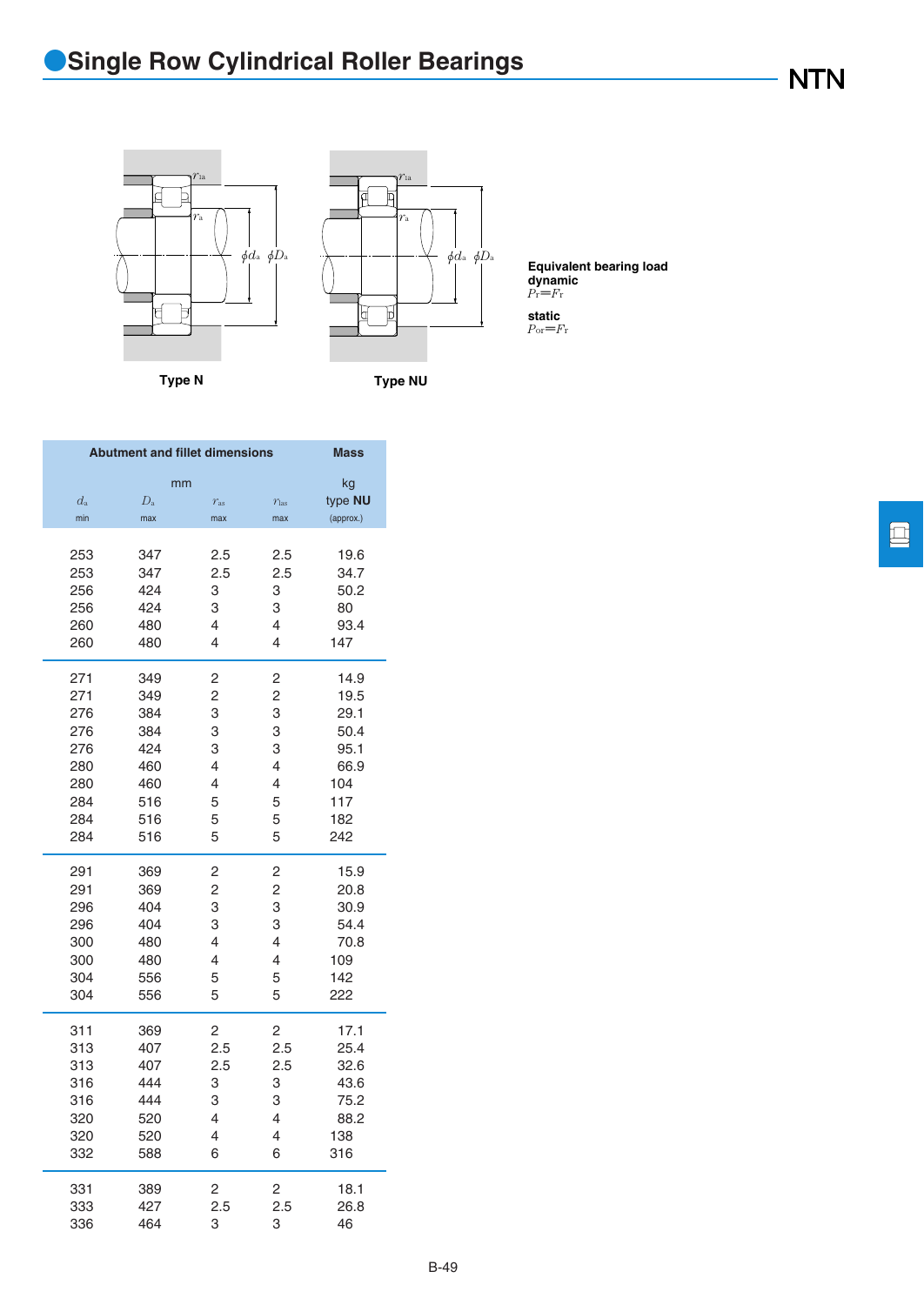

*d* **320**~**420mm**

|                  |                                                                                      |                  | <b>Boundary dimensions</b> |                   | dynamic               | static                  | <b>Basic load ratings</b><br>dynamic | static                        | <b>Bearing</b><br>numbers                       | <b>Dimensions</b> |
|------------------|--------------------------------------------------------------------------------------|------------------|----------------------------|-------------------|-----------------------|-------------------------|--------------------------------------|-------------------------------|-------------------------------------------------|-------------------|
|                  |                                                                                      |                  | mm                         |                   |                       | kN                      |                                      | kgf                           |                                                 | mm                |
| $\boldsymbol{d}$ | $\overline{D}$                                                                       | $\boldsymbol{B}$ | $r_{\rm s\,min}$ $\bullet$ | $r_{\rm ls\,min}$ | $C_{\rm r}$           | $C_{\text{or}}$         | $C_{\rm r}$                          | $C_{\rm or}$                  | type<br><b>NU</b>                               | $F_{\rm w}$       |
| 320              | 480                                                                                  | 121              | 4                          | 4                 | 1,580                 | 2,890                   | 161,000                              | 295,000                       | <b>NU3064</b>                                   | 358               |
|                  | 540                                                                                  | 176              | 5                          | 5                 | 2,530                 | 4,550                   | 258,000                              | 465,000                       | <b>NU3164</b>                                   | 376               |
|                  | 580                                                                                  | 92               | 5                          | 5                 | 1,600                 | 2,390                   | 164,000                              | 244,000                       | <b>NU264</b>                                    | 390               |
|                  | 580                                                                                  | 150              | 5                          | 5                 | 2,550                 | 4,350                   | 260,000                              | 445,000                       | <b>NU2264</b>                                   | 390               |
|                  | 670                                                                                  | 200              | 7.5                        | 7.5               | 3,750                 | 5,800                   | 385,000                              | 595,000                       | <b>NU2364</b>                                   | 410               |
| 340              | 460                                                                                  | 56               | З                          | 3                 | 590                   | 1,040                   | 60,500                               | 107,000                       | <b>NU1968</b>                                   | 370               |
|                  | 460                                                                                  | 72               | 3                          | 3                 | 830                   | 1,610                   | 84,500                               | 164,000                       | <b>NU2968</b>                                   | 370               |
|                  | 520                                                                                  | 82               | 5                          | 5                 | 1,050                 | 1,670                   | 107,000                              | 170,000                       | <b>NU1068</b>                                   | 385               |
|                  | 520                                                                                  | 133              | 5                          | 5                 | 2,030                 | 3,900                   | 207,000                              | 400,000                       | <b>NU3068</b>                                   | 385               |
|                  | 580                                                                                  | 190              | 5                          | 5                 | 3,050                 | 5,450                   | 310,000                              | 555,000                       | <b>NU3168</b>                                   | 400               |
|                  | 620                                                                                  | 165              | 6                          | 6                 | 2,880                 | 4,650                   | 294,000                              | 475,000                       | <b>NU2268</b>                                   | 410               |
|                  | 620                                                                                  | 224              | 6                          | 6                 | 4,000                 | 7,100                   | 410,000                              | 725,000                       | <b>NU3268</b>                                   | 410               |
|                  | 710                                                                                  | 118              | 7.5                        | 7.5               | 2,250                 | 3,300                   | 230,000                              | 340,000                       | <b>NU368</b>                                    | 450               |
|                  | 710                                                                                  | 212              | 7.5                        | 7.5               | 4,250                 | 6,600                   | 430,000                              | 675,000                       | <b>NU2368</b>                                   | 435               |
| 360              | 440                                                                                  | 60               | 2.1                        | 2.1               | 460                   | 1,090                   | 47,000                               | 111,000                       | <b>NU3872</b>                                   | 382               |
|                  | 480                                                                                  | 56               | 3                          | 3                 | 615                   | 1,120                   | 62,500                               | 114,000                       | <b>NU1972</b>                                   | 390               |
|                  | 480                                                                                  | 72               | 3                          | 3                 | 860                   | 1,720                   | 87,500                               | 176,000                       | <b>NU2972</b>                                   | 390               |
|                  | 540                                                                                  | 82               | 5                          | 5                 | 1,080                 | 1,750                   | 110,000                              | 179,000                       | <b>NU1072</b>                                   | 405               |
|                  | 540                                                                                  | 134              | 5                          | 5                 | 1,990                 | 4,200                   | 202,000                              | 430,000                       | <b>NU3072</b>                                   | 413               |
|                  | 600                                                                                  | 192              | 5                          | 5                 | 3,150                 | 5,500                   | 320,000                              | 560,000                       | <b>NU3172A</b>                                  | 416               |
|                  | 650                                                                                  | 232              | 6                          | 6                 | 4,150                 | 7,600                   | 425,000                              | 775,000                       | <b>NU3272</b>                                   | 435               |
|                  | 750                                                                                  | 224              | 7.5                        | 7.5               | 4,500                 | 7,000                   | 460,000                              | 710,000                       | <b>NU2372</b>                                   | 460               |
| 380              | 520                                                                                  | 65               | 4                          | $\overline{4}$    | 740                   | 1,330                   | 75,500                               | 136,000                       | <b>NU1976</b>                                   | 416               |
|                  | 520                                                                                  | 82               | 4                          | 4                 | 1,110                 | 2,230                   | 113,000                              | 227,000                       | <b>NU2976</b>                                   | 416               |
|                  | 560                                                                                  | 82               | 5                          | 5                 | 1,100                 | 1,840                   | 112,000                              | 187,000                       | <b>NU1076</b>                                   | 425               |
|                  | 560                                                                                  | 135              | 5                          | 5                 | 2,200                 | 4,450                   | 224,000                              | 455,000                       | <b>NU3076</b>                                   | 426               |
|                  | 680                                                                                  | 175              | 6                          | 6                 | 3,350                 | 5,800                   | 340,000                              | 590,000                       | <b>NU2276</b>                                   | 460               |
|                  | 680                                                                                  | 240              | 6                          | 6                 | 4,300                 | 7,650                   | 440,000                              | 780,000                       | <b>NU3276</b>                                   | 460               |
| 400              | 500                                                                                  | 75               | 2.1                        | 2.1               | 870                   | 2,250                   | 88,500                               | 229,000                       | <b>NU3880</b>                                   | 430               |
|                  | 600                                                                                  | 90               | 5                          | 5                 | 1,320                 | 2,190                   | 134,000                              | 223,000                       | <b>NU1080</b>                                   | 450               |
|                  | 600                                                                                  | 148              | 5                          | 5                 | 2,520                 | 5,050                   | 257,000                              | 515,000                       | <b>NU3080</b>                                   | 450               |
| 420<br>O         | 560<br>560<br>620<br>Minimal allowable dimension for chamfer dimension $r$ or $ri$ . | 65<br>82<br>90   | 4<br>4<br>5                | 4<br>4<br>5       | 800<br>1,190<br>1,350 | 1,510<br>2,530<br>2,290 | 81,500<br>122,000<br>138,000         | 154,000<br>258,000<br>233,000 | <b>NU1984</b><br><b>NU2984</b><br><b>NU1084</b> | 456<br>456<br>470 |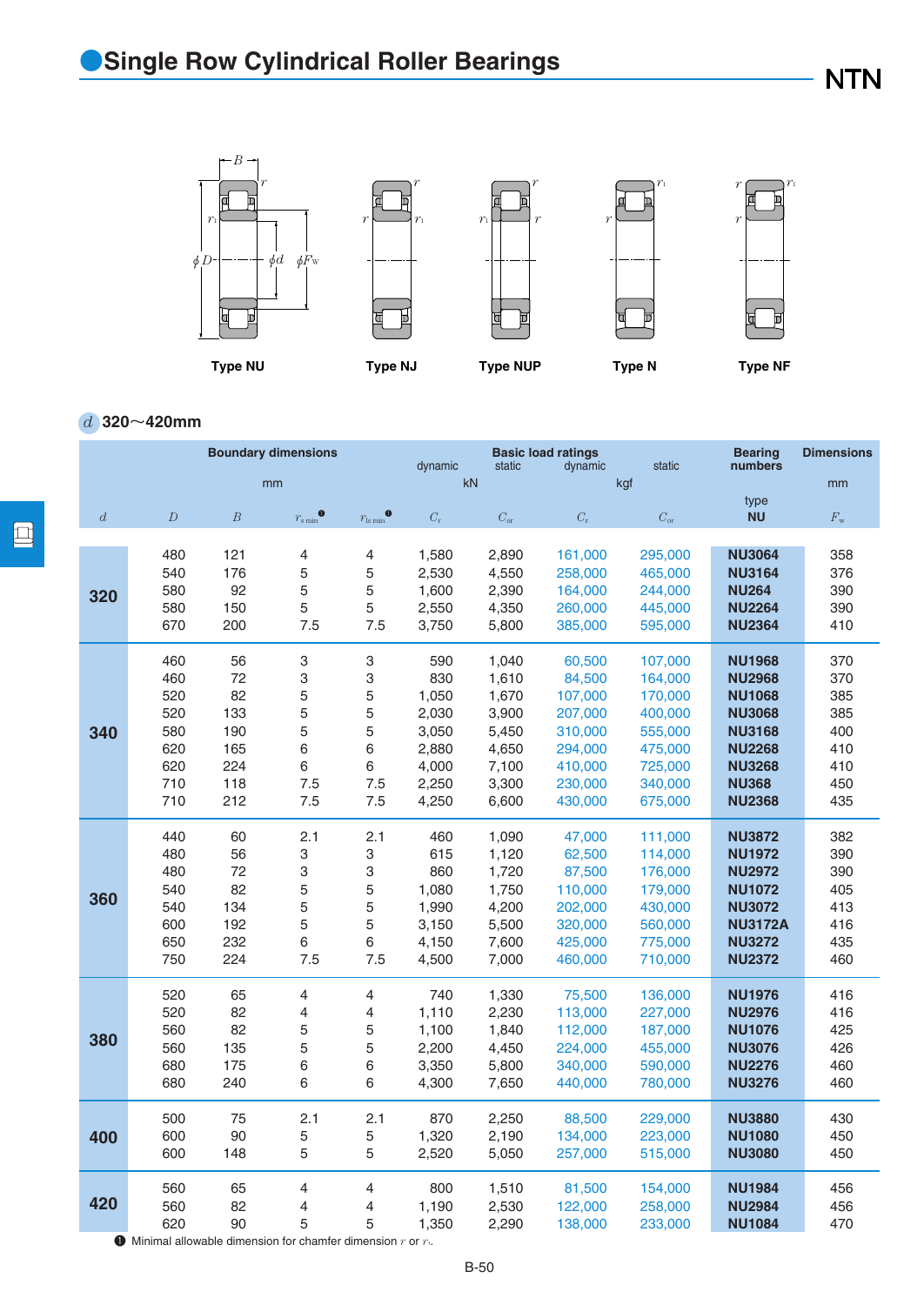*r*1a *r*a 卢



*P*r=*F*r **Equivalent bearing load dynamic**

*P*or=*F*r **static**

**Type N Type NU**

|             | <b>Abutment and fillet dimensions</b> |              |                  |              |  |  |  |  |
|-------------|---------------------------------------|--------------|------------------|--------------|--|--|--|--|
|             | mm                                    |              |                  | kg           |  |  |  |  |
| $d_{\rm a}$ | $D_{\rm a}$                           | $r_{\rm as}$ | $r_{\text{las}}$ | type NU      |  |  |  |  |
| min         | max                                   | max          | max              | (approx.)    |  |  |  |  |
|             |                                       |              |                  |              |  |  |  |  |
| 336         | 464                                   | 3            | 3                | 81.2         |  |  |  |  |
| 340         | 520                                   | 4            | 4                | 175          |  |  |  |  |
| 340         | 560                                   | 4            | 4                | 111          |  |  |  |  |
| 340         | 560                                   | 4            | 4                | 172          |  |  |  |  |
| 352         | 638                                   | 6            | 6                | 402          |  |  |  |  |
| 353         | 447                                   | 2.5          | 2.5              | 28.2         |  |  |  |  |
| 353         | 447                                   | 2.5          | 2.5              | 36.2         |  |  |  |  |
| 360         | 500                                   | 4            | 4                | 61.8         |  |  |  |  |
| 360         | 500                                   | 4            | 4                | 108          |  |  |  |  |
| 360         | 560                                   | 4            | $\overline{4}$   | 220          |  |  |  |  |
| 364         | 596                                   | 5            | 5                | 260          |  |  |  |  |
| 364         | 596                                   | 5            | 5                | 316          |  |  |  |  |
| 372         | 678                                   | 6            | 6                | 246          |  |  |  |  |
| 372         | 678                                   | 6            | 6                | 477          |  |  |  |  |
|             |                                       |              |                  |              |  |  |  |  |
| 371<br>373  | 429<br>467                            | 2<br>2.5     | 2<br>2.5         | 20.1<br>29.6 |  |  |  |  |
| 373         | 467                                   | 2.5          | 2.5              | 38           |  |  |  |  |
| 380         | 520                                   | 4            | 4                | 64.7         |  |  |  |  |
| 380         | 520                                   | 4            | 4                | 114          |  |  |  |  |
| 380         | 580                                   | 4            | 4                | 232          |  |  |  |  |
| 384         | 626                                   | 5            | 5                | 356          |  |  |  |  |
| 392         | 718                                   | 6            | 6                | 562          |  |  |  |  |
|             |                                       |              |                  |              |  |  |  |  |
| 396         | 504                                   | З            | З                | 42.9         |  |  |  |  |
| 396         | 504                                   | 3            | 3                | 54.1         |  |  |  |  |
| 400         | 540                                   | 4            | 4                | 67.5         |  |  |  |  |
| 400         | 540                                   | 4            | 4                | 120          |  |  |  |  |
| 404         | 656                                   | 5            | 5                | 326          |  |  |  |  |
| 404         | 656                                   | 5            | 5                | 400          |  |  |  |  |
| 411         | 489                                   | 2            | 2                | 35.4         |  |  |  |  |
| 420         | 580                                   | 4            | 4                | 87.6         |  |  |  |  |
| 420         | 580                                   | 4            | 4                | 155          |  |  |  |  |
| 436         | 544                                   | 3            | 3                | 46.7         |  |  |  |  |
| 436         | 544                                   | 3            | 3                | 59           |  |  |  |  |
| 440         | 600                                   | 4            | 4                | 91           |  |  |  |  |
|             |                                       |              |                  |              |  |  |  |  |

 $\boxed{\Box}$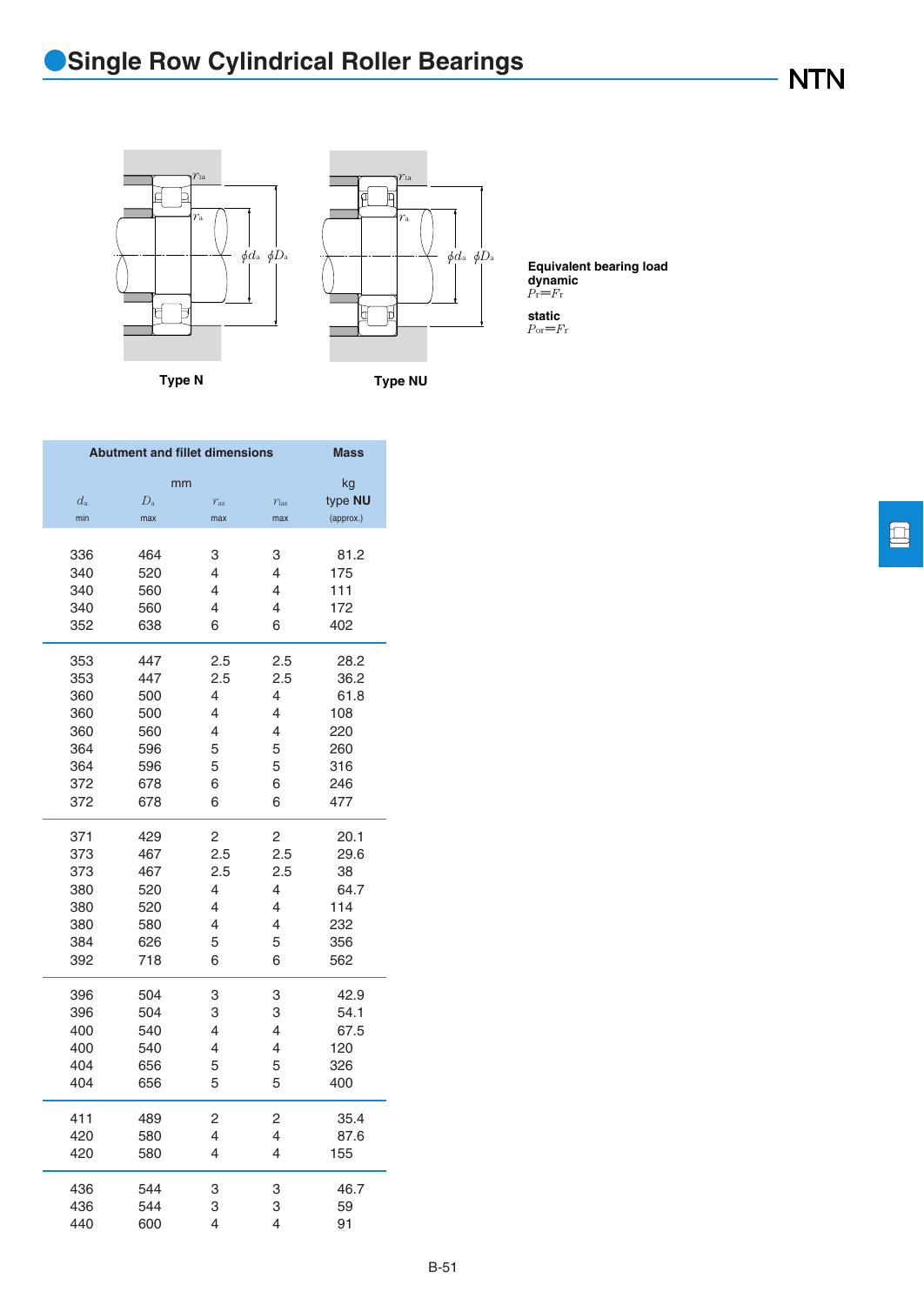

*d* **440**~**670mm**

|                |                                                                                      |                  | <b>Boundary dimensions</b> |                             | dynamic                 | static                  | <b>Basic load ratings</b><br>dynamic | static                        | <b>Bearing</b><br>numbers                             | <b>Dimensions</b> |
|----------------|--------------------------------------------------------------------------------------|------------------|----------------------------|-----------------------------|-------------------------|-------------------------|--------------------------------------|-------------------------------|-------------------------------------------------------|-------------------|
|                |                                                                                      |                  | mm                         |                             |                         | kN                      |                                      | kgf                           |                                                       | mm                |
| $\overline{d}$ | $\overline{D}$                                                                       | $\boldsymbol{B}$ | $r_{\rm s\,min}$           | $r_{\rm ls\,min}$ $\bullet$ | $C_{\rm r}$             | $C_{\rm or}$            | $C_{\rm r}$                          | $C_{\rm or}$                  | type<br><b>NU</b>                                     | $F_{\rm w}$       |
| 440            | 600                                                                                  | 95               | 4                          | 4                           | 1,520                   | 3,100                   | 155,000                              | 320,000                       | <b>NU2988</b>                                         | 480               |
|                | 650                                                                                  | 94               | 6                          | 6                           | 1,430                   | 2,430                   | 146,000                              | 248,000                       | <b>NU1088</b>                                         | 493               |
|                | 650                                                                                  | 157              | 6                          | 6                           | 2,770                   | 5,700                   | 283,000                              | 580,000                       | <b>NU3088</b>                                         | 493               |
| 460            | 580                                                                                  | 72               | З                          | 3                           | 990                     | 2,230                   | 101,000                              | 227,000                       | <b>NU2892</b>                                         | 490               |
|                | 680                                                                                  | 100              | 6                          | 6                           | 1,540                   | 2,630                   | 157,000                              | 269,000                       | <b>NU1092</b>                                         | 516               |
| 480            | 650                                                                                  | 78               | 5                          | 5                           | 1,140                   | 2,150                   | 116,000                              | 219,000                       | <b>NU1996</b>                                         | 523               |
|                | 650                                                                                  | 100              | 5                          | 5                           | 1,640                   | 3,450                   | 168,000                              | 350,000                       | <b>NU2996</b>                                         | 523               |
|                | 700                                                                                  | 100              | 6                          | 6                           | 1,580                   | 2,750                   | 161,000                              | 280,000                       | <b>NU1096</b>                                         | 536               |
| 500            | 620                                                                                  | 72               | 3                          | 3                           | 1,030                   | 2,390                   | 105,000                              | 244,000                       | <b>NU28/500</b>                                       | 530               |
|                | 670                                                                                  | 78               | 5                          | 5                           | 1,160                   | 2,220                   | 118,000                              | 226,000                       | <b>NU19/500</b>                                       | 543               |
|                | 720                                                                                  | 100              | 6                          | 6                           | 1,610                   | 2,870                   | 164,000                              | 292,000                       | <b>NU10/500</b>                                       | 556               |
| 530            | 710                                                                                  | 82               | 5                          | 5                           | 1,290                   | 2,480                   | 132,000                              | 253,000                       | <b>NU19/530</b>                                       | 576               |
|                | 710                                                                                  | 106              | 5                          | 5                           | 1,870                   | 4,000                   | 191,000                              | 410,000                       | <b>NU29/530</b>                                       | 576               |
|                | 780                                                                                  | 112              | 6                          | 6                           | 1,930                   | 3,450                   | 197,000                              | 350,000                       | <b>NU10/530</b>                                       | 595               |
|                | 780                                                                                  | 185              | 6                          | 6                           | 3,650                   | 7,400                   | 375,000                              | 755,000                       | <b>NU30/530</b>                                       | 590               |
| 560            | 680                                                                                  | 72               | 3                          | 3                           | 1,090                   | 2,680                   | 111,000                              | 273,000                       | <b>NU28/560</b>                                       | 590               |
|                | 680                                                                                  | 90               | 3                          | 3                           | 1,250                   | 3,200                   | 127,000                              | 325,000                       | <b>NU38/560</b>                                       | 590               |
|                | 750                                                                                  | 85               | 5                          | 5                           | 1,470                   | 2,840                   | 150,000                              | 290,000                       | <b>NU19/560</b>                                       | 607               |
|                | 750                                                                                  | 112              | 5                          | 5                           | 2,010                   | 4,250                   | 205,000                              | 435,000                       | <b>NU29/560</b>                                       | 607               |
|                | 820                                                                                  | 115              | 6                          | 6                           | 2,190                   | 3,900                   | 223,000                              | 400,000                       | <b>NU10/560</b>                                       | 626               |
| 600            | 730                                                                                  | 78               | 3                          | 3                           | 1,210                   | 3,000                   | 124,000                              | 310,000                       | <b>NU28/600</b>                                       | 633               |
|                | 800                                                                                  | 90               | 5                          | 5                           | 1,620                   | 3,200                   | 165,000                              | 325,000                       | <b>NU19/600</b>                                       | 650               |
|                | 800                                                                                  | 118              | 5                          | 5                           | 2,270                   | 4,950                   | 231,000                              | 505,000                       | <b>NU29/600</b>                                       | 650               |
|                | 870                                                                                  | 200              | 6                          | 6                           | 4,450                   | 9,350                   | 455,000                              | 955,000                       | <b>NU30/600</b>                                       | 670               |
| 630            | 780                                                                                  | 88               | 4                          | $\overline{4}$              | 1,520                   | 3,650                   | 155,000                              | 370,000                       | <b>NU28/630</b>                                       | 667               |
|                | 850                                                                                  | 100              | 6                          | 6                           | 1,910                   | 3,700                   | 195,000                              | 380,000                       | <b>NU19/630</b>                                       | 684               |
|                | 850                                                                                  | 128              | 6                          | 6                           | 2,710                   | 5,850                   | 277,000                              | 595,000                       | <b>NU29/630</b>                                       | 684               |
|                | 920                                                                                  | 128              | 7.5                        | 7.5                         | 2,560                   | 4,650                   | 261,000                              | 475,000                       | <b>NU10/630</b>                                       | 705               |
| 670<br>O       | 820<br>820<br>900<br>Minimal allowable dimension for chamfer dimension $r$ or $ri$ . | 88<br>112<br>103 | 4<br>4<br>6                | 4<br>4<br>6                 | 1,580<br>2,010<br>1,980 | 3,900<br>5,500<br>3,950 | 161,000<br>205,000<br>202,000        | 395,000<br>560,000<br>405,000 | <b>NU28/670</b><br><b>NU38/670</b><br><b>NU19/670</b> | 707<br>709<br>729 |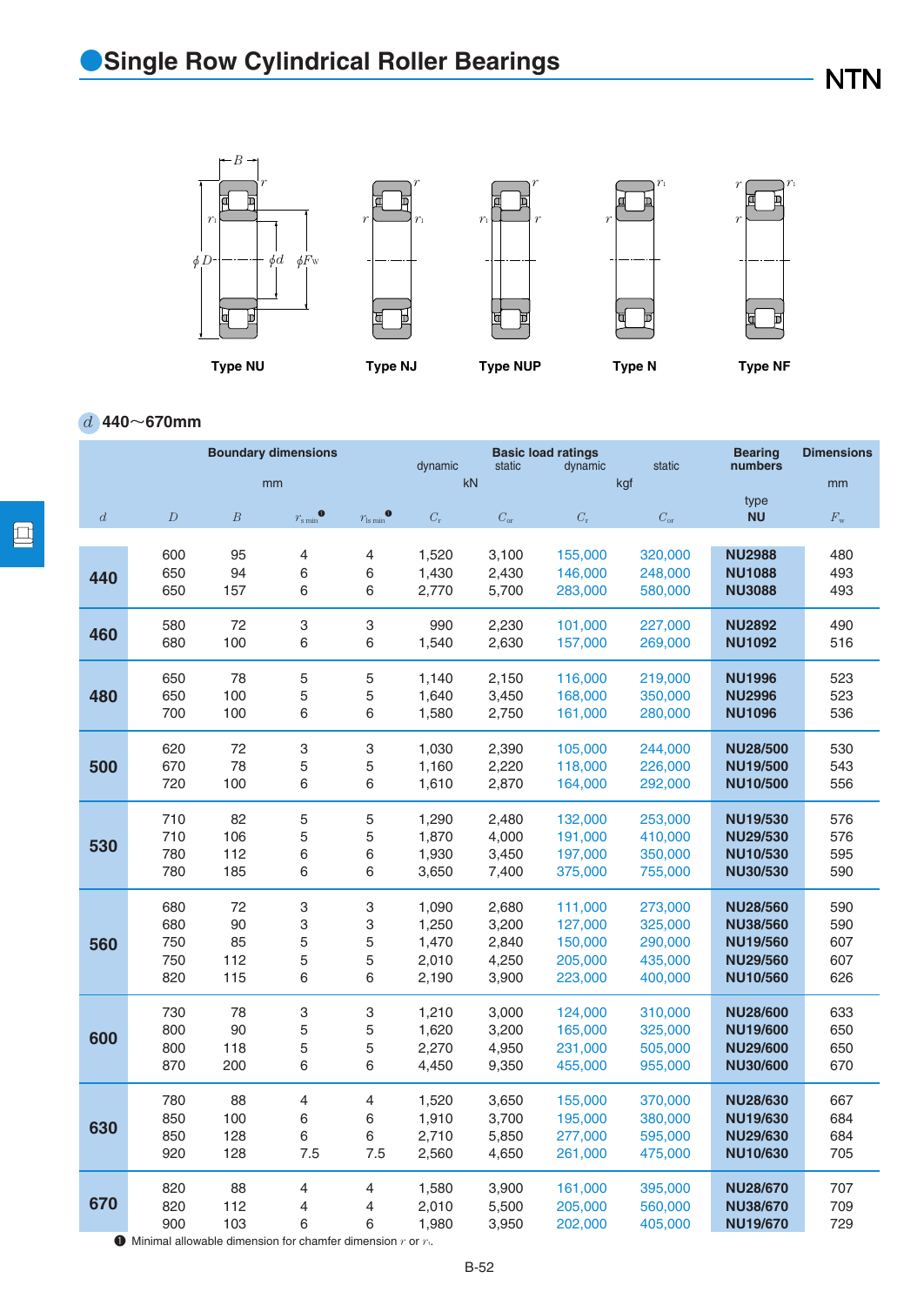*r*1a *r*a 卢



*P*r=*F*r **Equivalent bearing load dynamic**

*P*or=*F*r **static**

**Type N Type NU**

| <b>Abutment and fillet dimensions</b> |             | <b>Mass</b>    |               |           |
|---------------------------------------|-------------|----------------|---------------|-----------|
|                                       | mm          |                |               | kg        |
| $d_{\rm a}$                           | $D_{\rm a}$ | $r_{\rm as}$   | $r_{\rm las}$ | type NU   |
| min                                   | max         | max            | max           | (approx.) |
|                                       |             |                |               |           |
| 456                                   | 584         | 3              | 3             | 82.8      |
| 464                                   | 626         | 5              | 5             | 105       |
| 464                                   | 626         | 5              | 5             | 188       |
| 473                                   | 567         | 2.5            | 2.5           | 47.1      |
| 484                                   | 656         | 5              | 5             | 122       |
|                                       |             |                |               |           |
| 500                                   | 630         | $\overline{4}$ | 4             | 78.5      |
| 560                                   | 630         | 4              | 4             | 101       |
| 504                                   | 676         | 5              | 5             | 126       |
| 513                                   | 607         | 2.5            | 2.5           | 50.7      |
| 520                                   | 650         | 4              | 4             | 81.3      |
| 524                                   | 696         | 5              | 5             | 130       |
|                                       |             |                |               |           |
| 550                                   | 690         | $\overline{4}$ | 4             | 95.9      |
| 550                                   | 690         | 4              | 4             | 124       |
| 554                                   | 756         | 5              | 5             | 192       |
| 554                                   | 756         | 5              | 5             | 318       |
| 573                                   | 667         | 2.5            | 2.5           | 56.1      |
| 573                                   | 667         | 2.5            | 2.5           | 72.7      |
| 580                                   | 730         | 4              | 4             | 111       |
| 580                                   | 730         | 4              | 4             | 146       |
| 584                                   | 796         | 5              | 5             | 216       |
|                                       |             |                |               |           |
| 613                                   | 717         | 2.5            | 2.5           | 70.7      |
| 620                                   | 780         | 4              | 4             | 132       |
| 620                                   | 780         | 4              | 4             | 173       |
| 624                                   | 846         | 5              | 5             | 416       |
| 646                                   | 764         | 3              | 3             | 97.5      |
| 654                                   | 826         | 5              | 5             | 171       |
| 654                                   | 826         | 5              | 5             | 218       |
| 662                                   | 888         | 6              | 6             | 302       |
|                                       |             |                |               |           |
| 686                                   | 804         | 3              | 3             | 103       |
| 686                                   | 804         | 3              | 3             | 136       |
| 694                                   | 876         | 5              | 5             | 195       |
|                                       |             |                |               |           |

 $\boxed{\Box}$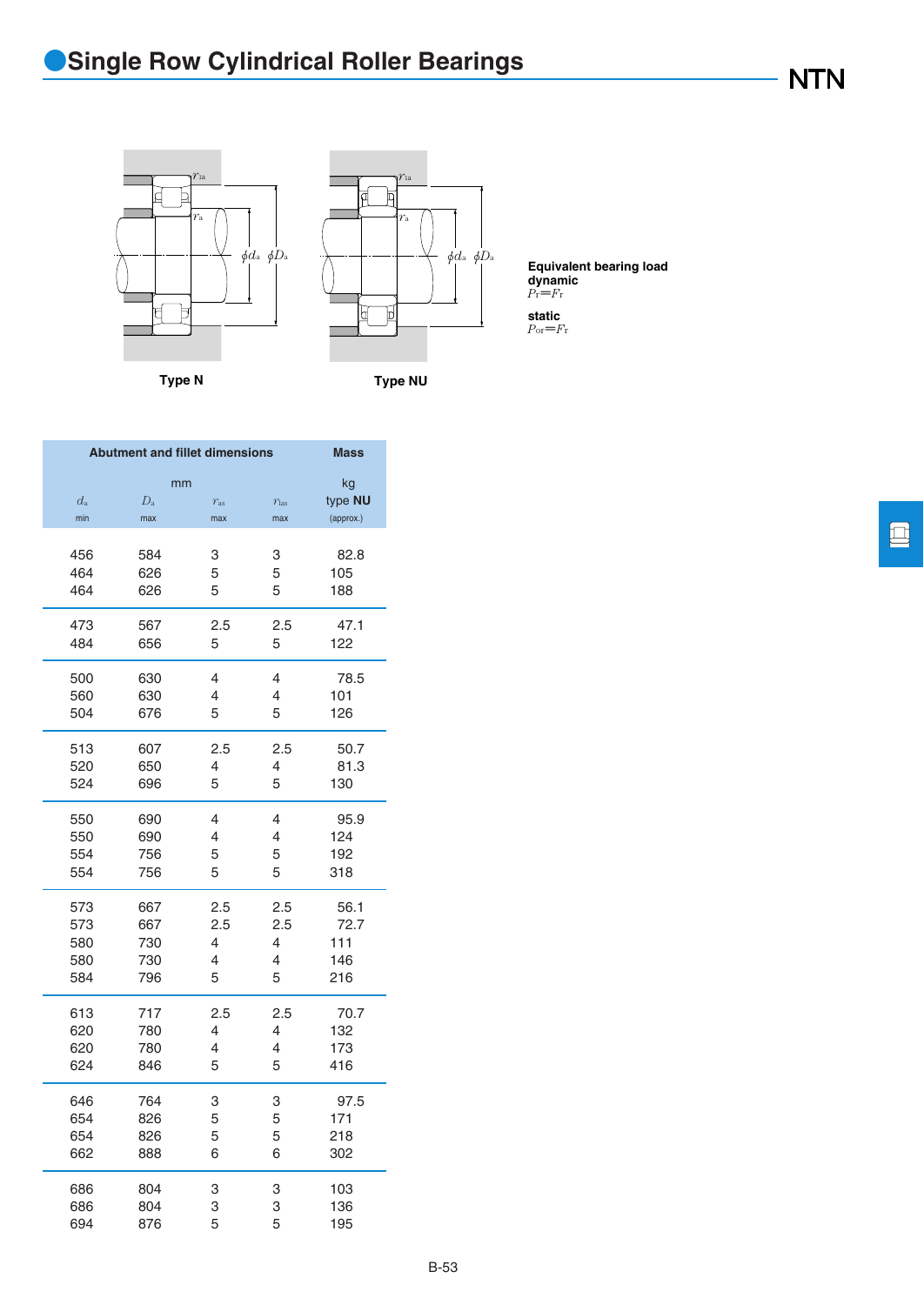

### *d* **670**~**1,250mm**

|                |                         |                   | <b>Boundary dimensions</b> |                             | dynamic                 | static                  | <b>Basic load ratings</b><br>dynamic | static                        | <b>Bearing</b><br>numbers                             | <b>Dimensions</b> |
|----------------|-------------------------|-------------------|----------------------------|-----------------------------|-------------------------|-------------------------|--------------------------------------|-------------------------------|-------------------------------------------------------|-------------------|
|                |                         |                   | mm                         |                             |                         | kN                      |                                      | kgf                           |                                                       | mm                |
| $\mathfrak{d}$ | $\boldsymbol{D}$        | $\boldsymbol{B}$  | $r_{\rm s\,min}$ $\bullet$ | $r_{\rm ls\,min}$ $\bullet$ | $C_{r}$                 | $C_{\rm or}$            | $C_{\rm r}$                          | $C_{\rm or}$                  | type<br><b>NU</b>                                     | $F_{\rm w}$       |
| 670            | 900                     | 136               | 6                          | 6                           | 2,940                   | 6,600                   | 300,000                              | 675,000                       | <b>NU29/670</b>                                       | 729               |
| 710            | 950<br>950              | 106<br>140        | 6<br>6                     | 6<br>6                      | 2,260<br>3,300          | 4.600<br>7.500          | 231,000<br>340,000                   | 465,000<br>765,000            | <b>NU19/710</b><br><b>NU29/710</b>                    | 770<br>770        |
| 750            | 1,000<br>1,000          | 112<br>145        | 6<br>6                     | 6<br>6                      | 2,340<br>3,600          | 4.850<br>8,400          | 239,000<br>365,000                   | 495,000<br>860,000            | <b>NU19/750</b><br><b>NU29/750</b>                    | 815<br>815        |
| 800            | 980<br>1.060<br>1,150   | 106<br>150<br>155 | 5<br>6<br>7.5              | 5<br>6<br>7.5               | 2,310<br>3,850<br>4,100 | 5,950<br>8.850<br>7,800 | 236,000<br>390,000<br>415,000        | 605,000<br>900,000<br>795,000 | <b>NU28/800</b><br><b>NU29/800</b><br><b>NU10/800</b> | 845<br>865<br>887 |
| 850            | 1,030<br>1,120<br>1,120 | 106<br>118<br>155 | 5<br>6<br>6                | 5<br>6<br>6                 | 2,390<br>2,920<br>4,000 | 6,350<br>6,150<br>9,250 | 244,000<br>297.000<br>410,000        | 645,000<br>625,000<br>945,000 | <b>NU28/850</b><br><b>NU19/850</b><br><b>NU29/850</b> | 895<br>917<br>917 |
| 1,060          | 1.400                   | 195               | 7.5                        | 7.5                         | 6,100                   | 14.500                  | 620,000                              | 1,480,000                     | NU29/1060                                             | 1,145             |
| 1,180          | 1,540                   | 206               | 7.5                        | 7.5                         | 6,900                   | 17,000                  | 705,000                              | 1,730,000                     | NU29/1180                                             | 1,270             |
| 1,250          | 1,630                   | 170               | 7.5                        | 7.5                         | 5,550                   | 12.500                  | 565,000                              | 1,280,000                     | NU19/1250                                             | 1,345             |

1 Minimal allowable dimension for chamfer dimension *r* or *r*1.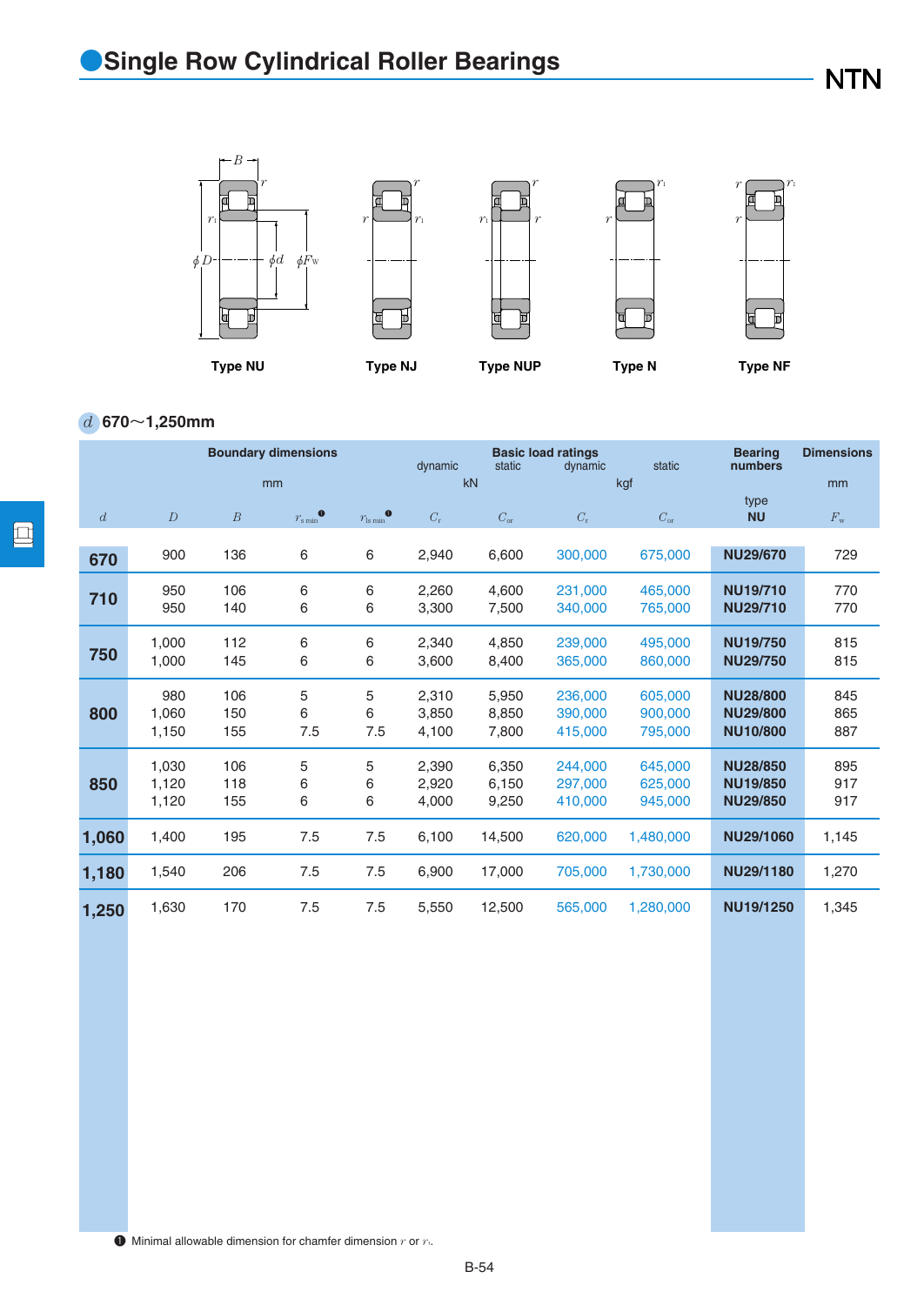



*P*r=*F*r **Equivalent bearing load dynamic**

*P*or=*F*r **static**

**Type N Type NU**

|                    | <b>Abutment and fillet dimensions</b> |                     |                      | <b>Mass</b>                |
|--------------------|---------------------------------------|---------------------|----------------------|----------------------------|
| $d_{\rm a}$<br>min | mm<br>$D_{\rm a}$<br>max              | $r_{\rm as}$<br>max | $r_{\rm las}$<br>max | kg<br>type NU<br>(approx.) |
| 694                | 876                                   | 5                   | 5                    | 257                        |
| 734<br>734         | 926<br>926                            | 5<br>5              | 5<br>5               | 221<br>292                 |
| 774<br>774         | 976<br>976                            | 5<br>5              | 5<br>5               | 257<br>332                 |
| 820<br>824<br>832  | 960<br>1,036<br>1,118                 | 4<br>5<br>6         | 4<br>5<br>6          | 178<br>380<br>554          |
| 870<br>874<br>874  | 1,010<br>1,096<br>1,096               | 4<br>5<br>5         | 4<br>5<br>5          | 188<br>329<br>432          |
| 1,092              | 1,368                                 | 6                   | 6                    | 855                        |
| 1,212              | 1,508                                 | 6                   | 6                    | 1,060                      |
| 1,282              | 1,598                                 | 6                   | 6                    | 975                        |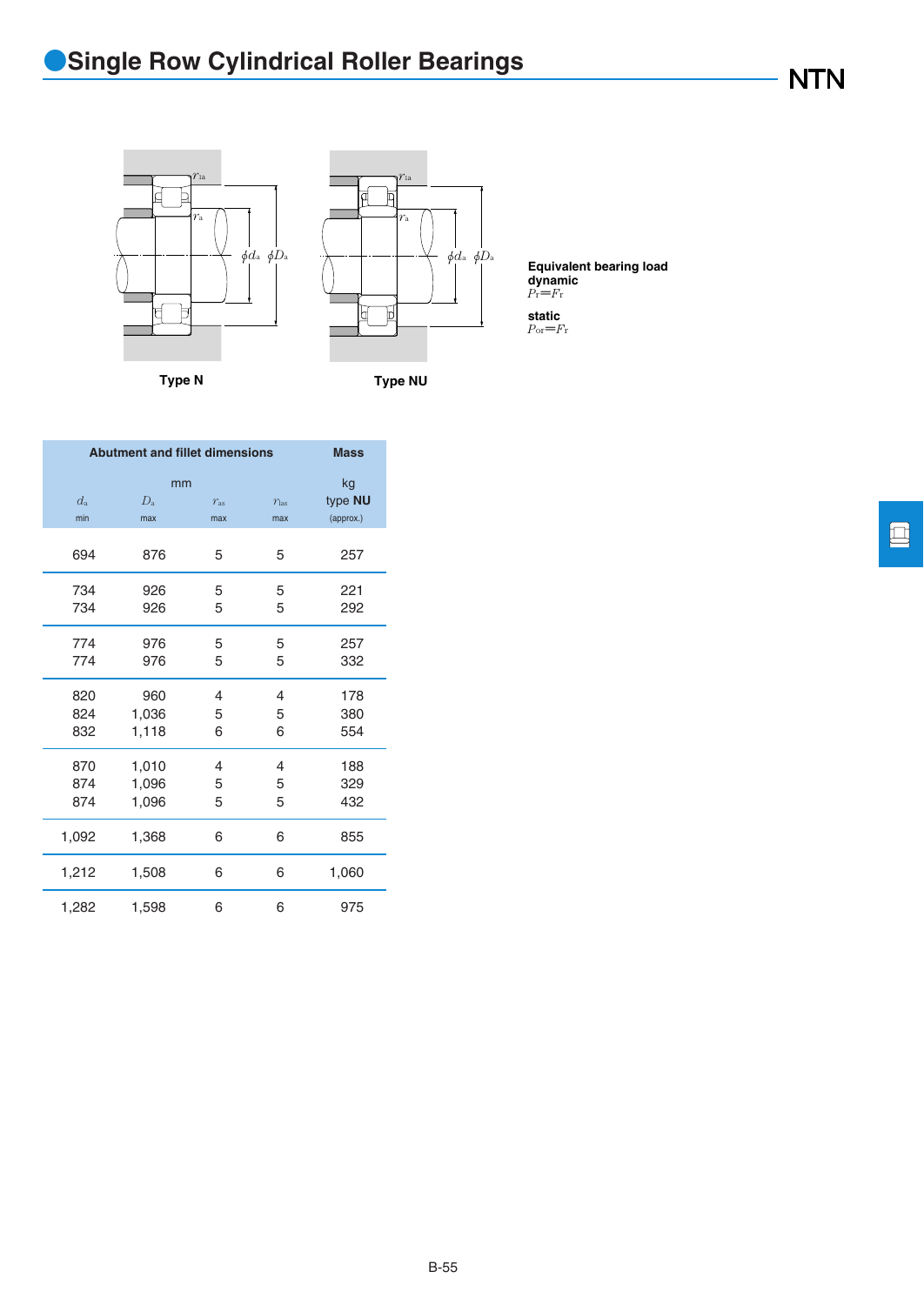### ●**Multi-Row Cylindrical Roller Bearings**

**NTN** 



**Type NNU Cylindrical bore Tapered bore taper 1:12**

**Type NN Cylindrical bore Tapered bore taper 1:12**

*d* **100**~**180mm**

|                  | <b>Boundary dimensions</b> |                  |                    | dynamic     | static          | <b>Basic load ratings</b><br>dynamic | static       | <b>Bearing numbers</b> |                                                                                                                                       |               |                   |
|------------------|----------------------------|------------------|--------------------|-------------|-----------------|--------------------------------------|--------------|------------------------|---------------------------------------------------------------------------------------------------------------------------------------|---------------|-------------------|
|                  | mm                         |                  |                    |             | kN              |                                      | kgf          | type NNU               |                                                                                                                                       |               | type NN           |
|                  |                            |                  |                    |             |                 |                                      |              | Cylindrical            | tapered                                                                                                                               | Cylindrical   | tapered           |
| $\boldsymbol{d}$ | $\overline{D}$             | $\boldsymbol{B}$ | $r_{\text{s min}}$ | $C_{\rm r}$ | $C_{\text{or}}$ | $C_\mathrm{r}$                       | $C_{\rm or}$ | bore                   | bore <sup>0</sup>                                                                                                                     | bore          | bore <sup>o</sup> |
|                  |                            |                  |                    |             |                 |                                      |              |                        |                                                                                                                                       |               |                   |
|                  | 140                        | 40               | 1.1                | 131         | 260             | 13,300                               | 26,500       | <b>NNU4920</b>         | <b>NNU4920K</b>                                                                                                                       | <b>NN4920</b> | <b>NN4920K</b>    |
| 100              | 150                        | 37               | 1.5                | 153         | 256             | 15,600                               | 26,100       |                        |                                                                                                                                       | <b>NN3020</b> | <b>NN3020K</b>    |
|                  |                            |                  |                    |             |                 |                                      |              |                        |                                                                                                                                       |               |                   |
|                  | 145                        | 40               | 1.1                | 133         | 268             | 13,500                               | 27,400       | <b>NNU4921</b>         | <b>NNU4921K</b>                                                                                                                       | <b>NN4921</b> | <b>NN4921K</b>    |
| 105              | 160                        | 41               | $\overline{c}$     | 198         | 320             | 20,200                               | 33,000       |                        |                                                                                                                                       | <b>NN3021</b> | <b>NN3021K</b>    |
|                  |                            |                  |                    |             |                 |                                      |              |                        |                                                                                                                                       |               |                   |
|                  | 150                        | 30               | 1.1                | 107         | 206             | 10,900                               | 21,000       |                        |                                                                                                                                       | <b>NN3922</b> |                   |
| 110              | 150                        | 40               | 1.1                | 137         | 284             | 14,000                               | 28,900       | <b>NNU4922</b>         | <b>NNU4922K</b>                                                                                                                       | <b>NN4922</b> | <b>NN4922K</b>    |
|                  | 170                        | 45               | $\overline{2}$     | 229         | 375             | 23,300                               | 38,000       | <b>NNU3022</b>         | <b>NNU3022K</b>                                                                                                                       | <b>NN3022</b> | <b>NN3022K</b>    |
|                  |                            |                  |                    |             |                 |                                      |              |                        |                                                                                                                                       |               |                   |
| 120              | 165                        | 45               | 1.1                | 183         | 360             | 18,700                               | 37,000       | <b>NNU4924</b>         | <b>NNU4924K</b>                                                                                                                       | <b>NN4924</b> | <b>NN4924K</b>    |
|                  | 180                        | 46               | $\overline{c}$     | 233         | 390             | 23,700                               | 40,000       | <b>NNU3024</b>         |                                                                                                                                       | <b>NN3024</b> | <b>NN3024K</b>    |
|                  |                            |                  |                    |             |                 |                                      |              |                        |                                                                                                                                       |               |                   |
|                  | 180                        | 37               | 1.5                | 169         | 315             | 17,300                               | 32,000       |                        |                                                                                                                                       | <b>NN3926</b> | <b>NN3926K</b>    |
| 130              | 180                        | 50               | 1.5                | 220         | 440             | 22,400                               | 45,000       | <b>NNU4926</b>         | <b>NNU4926K</b>                                                                                                                       | <b>NN4926</b> | <b>NN4926K</b>    |
|                  | 200                        | 52               | 2                  | 284         | 475             | 29,000                               | 48,500       | <b>NNU3026</b>         |                                                                                                                                       | <b>NN3026</b> | <b>NN3026K</b>    |
|                  | 210                        | 64               | $\overline{c}$     | 340         | 560             | 35,000                               | 57,000       |                        |                                                                                                                                       | <b>NN3126</b> |                   |
|                  | 190                        | 37               | 1.5                | 175         | 335             | 17,800                               | 34,000       |                        |                                                                                                                                       | <b>NN3928</b> |                   |
| 140              | 190                        | 50               | 1.5                | 227         | 470             | 23,100                               | 48,000       | <b>NNU4928</b>         | <b>NNU4928K</b>                                                                                                                       | <b>NN4928</b> | <b>NN4928K</b>    |
|                  | 210                        | 53               | $\overline{c}$     | 298         | 515             | 30,500                               | 52,500       | <b>NNU3028</b>         |                                                                                                                                       | <b>NN3028</b> | <b>NN3028K</b>    |
|                  |                            |                  |                    |             |                 |                                      |              |                        |                                                                                                                                       |               |                   |
|                  | 210                        | 45               | 2                  | 256         | 475             | 26,100                               | 48,500       |                        |                                                                                                                                       | <b>NN3930</b> |                   |
|                  | 210                        | 60               | $\overline{c}$     | 345         | 690             | 35,000                               | 70,500       | <b>NNU4930</b>         | <b>NNU4930K</b>                                                                                                                       | <b>NN4930</b> | <b>NN4930K</b>    |
| 150              | 225                        | 56               | 2.1                | 335         | 585             | 34,000                               | 60,000       | <b>NNU3030</b>         |                                                                                                                                       | <b>NN3030</b> | <b>NN3030K</b>    |
|                  | 225                        | 75               | 2.1                | 435         | 825             | 44,500                               | 84,000       |                        |                                                                                                                                       | <b>NN4030</b> |                   |
|                  | 250                        | 80               | 2.1                | 555         | 900             | 56,500                               | 92,000       | <b>NNU3130</b>         |                                                                                                                                       |               |                   |
|                  |                            |                  |                    |             |                 |                                      |              |                        |                                                                                                                                       |               |                   |
|                  | 220                        | 45               | 2                  | 265         | 505             | 27,000                               | 51,500       |                        |                                                                                                                                       | <b>NN3932</b> | <b>NN3932K</b>    |
| 160              | 220                        | 60               | 2                  | 355         | 740             | 36,500                               | 75,500       | <b>NNU4932</b>         | <b>NNU4932K</b>                                                                                                                       | <b>NN4932</b> | <b>NN4932K</b>    |
|                  | 240                        | 60               | 2.1                | 375         | 660             | 38,000                               | 67,500       |                        |                                                                                                                                       | <b>NN3032</b> | <b>NN3032K</b>    |
|                  |                            |                  |                    |             |                 |                                      |              |                        |                                                                                                                                       |               |                   |
|                  | 230                        | 45               | $\overline{2}$     | 268         | 520             | 27,400                               | 53,000       |                        |                                                                                                                                       | <b>NN3934</b> | <b>NN3934K</b>    |
| 170              | 230                        | 60               | $\overline{c}$     | 360         | 765             | 37,000                               | 78,000       | <b>NNU4934</b>         | <b>NNU4934K</b>                                                                                                                       | <b>NN4934</b> | <b>NN4934K</b>    |
|                  | 260                        | 67               | 2.1                | 440         | 775             | 45,000                               | 79,000       | <b>NNU3034</b>         | <b>NNU3034K</b>                                                                                                                       | <b>NN3034</b> | <b>NN3034K</b>    |
|                  | 280                        | 88               | 2.1                | 635         | 1,050           | 65,000                               | 107,000      | <b>NNU3134</b>         |                                                                                                                                       | <b>NN3134</b> |                   |
|                  | 250                        | 52               | 2                  | 340         | 665             | 35,000                               | 67,500       |                        |                                                                                                                                       | <b>NN3936</b> | <b>NN3936K</b>    |
| 180              | 250                        | 69               | 2                  | 460         | 965             | 46,500                               | 98,500       | <b>NNU4936</b>         | <b>NNU4936K</b>                                                                                                                       | <b>NN4936</b> | <b>NN4936K</b>    |
| O                |                            |                  |                    |             |                 |                                      |              |                        | "K" indicates bearings have tapered bore with a taper ratio of 1: 12. $\bullet$ Smallest allowable dimension for chamfer dimension r. |               |                   |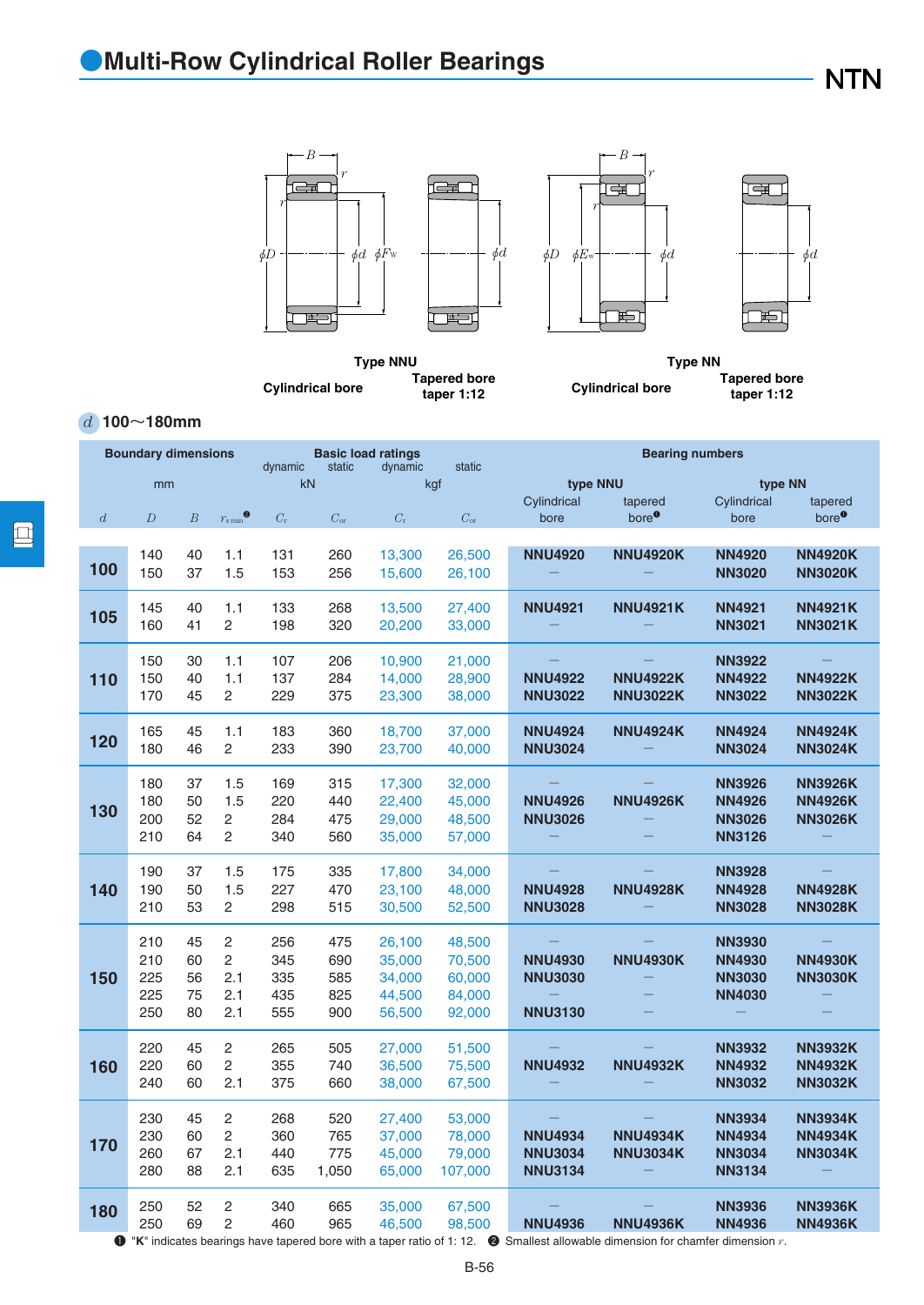



*P*r=*F*r *P*or=*F*r **Equivalent bearing load dynamic static**

**Type NN Type NNU**

| <b>Dimensions</b><br>mm                         |                              | <b>Abutment and fillet dimensions</b> | mm                |                                                 | Mass (approx.)<br>kg                             |                              |
|-------------------------------------------------|------------------------------|---------------------------------------|-------------------|-------------------------------------------------|--------------------------------------------------|------------------------------|
|                                                 |                              | $d_{\rm a}$                           | $D_{\rm a}$       | $r_{\rm as}$                                    | type NNU                                         | type NN                      |
| $F_{\rm w}$                                     | $E_{\rm w}$                  | min                                   | max               | max                                             | Cylindrical<br>bore                              | Cylindrical<br>bore          |
| 113                                             | 129<br>137                   | 106.5<br>108                          | 133.5             | 1<br>1.5                                        | 1.83<br>$\overline{\phantom{0}}$                 | 1.75<br>2.26                 |
| 118                                             | 134<br>146                   | 111.5<br>114                          | 138.5             | 1<br>2                                          | 1.91                                             | 1.82<br>2.89                 |
| 123<br>127                                      | 139<br>139<br>155            | 116.5<br>116.5<br>119                 | 143.5<br>161      | 1<br>1<br>2                                     | 1.99<br>3.87                                     | 1.54<br>1.9<br>3.69          |
| 134.5<br>137                                    | 154.5<br>165                 | 126.5<br>129                          | 158.5<br>171      | 1<br>$\overline{2}$                             | 2.75<br>4.24                                     | 2.63<br>3.98                 |
| 146<br>150<br>$\overline{\phantom{0}}$          | 168<br>168<br>182<br>189     | 138<br>138<br>139<br>139              | 172<br>191        | 1.5<br>1.5<br>2<br>2                            | 3.69<br>6.15<br>$\overline{\phantom{a}}$         | 3.52<br>5.92<br>8.59         |
| 156<br>160                                      | 178<br>178<br>192            | 148<br>148<br>149                     | 182<br>201        | 1.5<br>1.5<br>2                                 | 3.94<br>6.64                                     | 3.01<br>3.76<br>6.44         |
| 168.5<br>172<br>177                             | 196.5<br>196.5<br>206<br>206 | 159<br>159<br>161<br>161<br>161       | 201<br>214<br>239 | 2<br>2<br>2<br>$\overline{2}$<br>$\overline{2}$ | 6.18<br>8.06<br>$\overline{\phantom{0}}$<br>16.4 | 4.79<br>5.9<br>7.81<br>10.4  |
| 178.5                                           | 206.5<br>206.5<br>219        | 169<br>169<br>171                     | 211               | 2<br>2<br>2                                     | 6.53                                             | 5.06<br>6.24<br>8.92         |
| $\overline{\phantom{0}}$<br>188.5<br>196<br>201 | 216.5<br>216.5<br>236<br>253 | 179<br>179<br>181<br>181              | 221<br>249<br>269 | 2<br>2<br>2<br>$\mathcal{P}$                    | $\overline{\phantom{0}}$<br>6.87<br>13.3<br>22.3 | 5.33<br>6.56<br>12.6<br>21.5 |
| 202                                             | 234<br>234                   | 189<br>189                            | 241               | 2<br>$\overline{2}$                             | 9.9                                              | 7.72<br>9.45                 |

 $\boxed{\square}$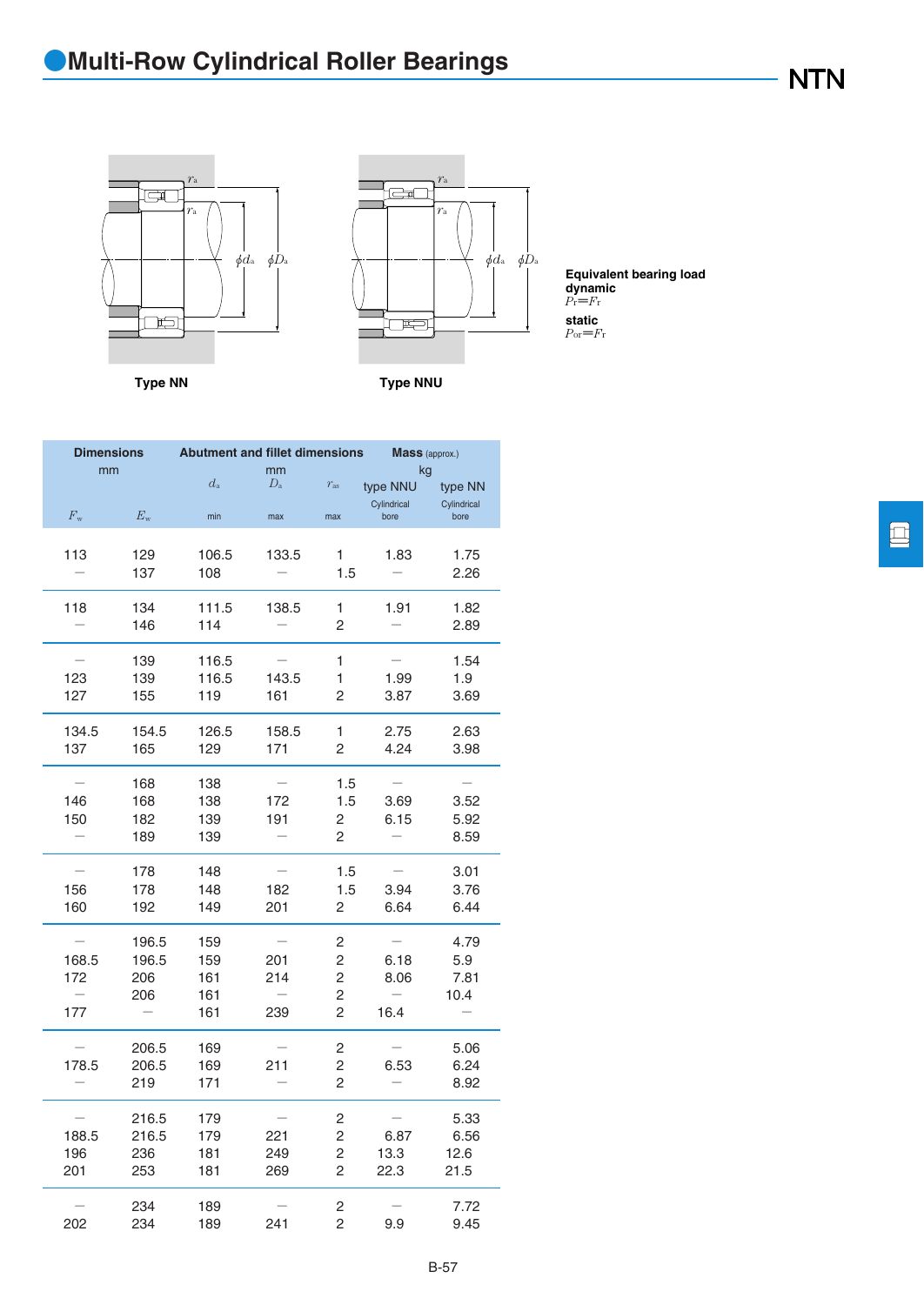### ●**Multi-Row Cylindrical Roller Bearings**

**NTN** 



**Type NNU Cylindrical bore Tapered bore taper 1:12**

**Type NN Cylindrical bore Tapered bore taper 1:12**

*d* **180**~**320mm**

|                  | <b>Boundary dimensions</b> |                  |                  | dynamic     | static         | <b>Basic load ratings</b><br>dynamic | static             | <b>Bearing numbers</b>           |                                                                                                                                          |                                |                                  |
|------------------|----------------------------|------------------|------------------|-------------|----------------|--------------------------------------|--------------------|----------------------------------|------------------------------------------------------------------------------------------------------------------------------------------|--------------------------------|----------------------------------|
|                  | mm                         |                  |                  |             | kN             |                                      | kgf                | type NNU                         |                                                                                                                                          |                                | type NN                          |
|                  |                            |                  |                  |             |                |                                      |                    | Cylindrical                      | tapered                                                                                                                                  | Cylindrical                    | tapered                          |
| $\boldsymbol{d}$ | $\overline{D}$             | $\boldsymbol{B}$ | $r_{\rm s\,min}$ | $C_{\rm r}$ | $C_{\rm{or}}$  | $C_{\rm r}$                          | $C_{\text{or}}$    | bore                             | bore <sup>①</sup>                                                                                                                        | bore                           | bore <sup>0</sup>                |
|                  |                            |                  |                  |             |                |                                      |                    |                                  |                                                                                                                                          |                                |                                  |
| 180              | 280                        | 74               | 2.1              | 565         | 995            | 57,500                               | 102,000            | <b>NNU3036</b>                   |                                                                                                                                          | <b>NN3036</b>                  | <b>NN3036K</b>                   |
|                  |                            |                  |                  |             |                |                                      |                    |                                  |                                                                                                                                          |                                |                                  |
|                  | 260                        | 52               | $\overline{c}$   | 355         | 705            | 36,000                               | 72,000             |                                  |                                                                                                                                          | <b>NN3938</b>                  |                                  |
| 190              | 260                        | 69               | 2                | 475         | 1,030          | 48,500                               | 105,000            | <b>NNU4938</b>                   | <b>NNU4938K</b>                                                                                                                          | <b>NN4938</b>                  | <b>NN4938K</b>                   |
|                  | 290                        | 75               | 2.1              | 580         | 1,040          | 59,000                               | 106,000            | <b>NNU3038</b>                   |                                                                                                                                          | <b>NN3038</b>                  | <b>NN3038K</b>                   |
|                  | 280                        | 60               | 2.1              | 445         | 890            | 45,500                               | 91,000             |                                  |                                                                                                                                          | <b>NN3940</b>                  |                                  |
|                  | 280                        | 80               | 2.1              | 555         | 1,180          | 56,500                               | 120,000            | <b>NNU4940</b>                   | <b>NNU4940K</b>                                                                                                                          | <b>NN4940</b>                  | <b>NN4940K</b>                   |
| 200              | 310                        | 82               | 2.1              | 655         | 1,170          | 66,500                               | 119,000            | <b>NNU3040</b>                   |                                                                                                                                          | <b>NN3040</b>                  | <b>NN3040K</b>                   |
|                  | 310                        | 109              | 2.1              | 890         | 1,730          | 90,500                               | 177,000            |                                  |                                                                                                                                          | <b>NN4040</b>                  |                                  |
|                  | 340                        | 112              | 3                | 970         | 1,660          | 99,000                               | 169,000            |                                  |                                                                                                                                          | <b>NN3140</b>                  |                                  |
|                  |                            |                  |                  |             |                |                                      |                    |                                  |                                                                                                                                          |                                |                                  |
|                  | 300                        | 60               | 2.1              | 470         | 975            | 48,000                               | 99,500             |                                  |                                                                                                                                          | <b>NN3944</b>                  | <b>NN3944K</b>                   |
| 220              | 300                        | 80               | 2.1              | 585         | 1,300          | 59,500                               | 132,000            | <b>NNU4944</b>                   | <b>NNU4944K</b>                                                                                                                          | <b>NN4944</b>                  | <b>NN4944K</b>                   |
|                  | 340                        | 90               | 3                | 815         | 1,480          | 83,000                               | 151,000            | <b>NNU3044</b>                   |                                                                                                                                          | <b>NN3044</b>                  | <b>NN3044K</b>                   |
|                  | 370                        | 120              | 4                | 1,080       | 1,890          | 111,000                              | 193,000            | <b>NNU3144</b>                   |                                                                                                                                          | <b>NN3144</b>                  |                                  |
|                  |                            |                  |                  |             |                |                                      |                    |                                  |                                                                                                                                          |                                |                                  |
|                  | 320                        | 60               | 2.1<br>2.1       | 490         | 1,060          | 50,000                               | 109,000            | <b>NNU3948</b>                   |                                                                                                                                          | <b>NN3948</b>                  | <b>NN3948K</b>                   |
| 240              | 320<br>360                 | 80<br>92         | 3                | 610<br>855  | 1,410<br>1,600 | 62,500<br>87,000                     | 144,000<br>163,000 | <b>NNU4948</b><br><b>NNU3048</b> | <b>NNU4948K</b>                                                                                                                          | <b>NN4948</b><br><b>NN3048</b> | <b>NN4948K</b><br><b>NN3048K</b> |
|                  | 400                        | 128              | $\overline{4}$   | 1,250       | 2,230          | 127,000                              | 228,000            |                                  |                                                                                                                                          | <b>NN3148</b>                  |                                  |
|                  |                            |                  |                  |             |                |                                      |                    |                                  |                                                                                                                                          |                                |                                  |
|                  | 360                        | 75               | 2.1              | 660         | 1,390          | 67,000                               | 141,000            |                                  |                                                                                                                                          | <b>NN3952</b>                  | <b>NN3952K</b>                   |
|                  | 360                        | 100              | 2.1              | 900         | 2,070          | 92,000                               | 211,000            | <b>NNU4952</b>                   | <b>NNU4952K</b>                                                                                                                          | <b>NN4952</b>                  | <b>NN4952K</b>                   |
| 260              | 400                        | 104              | 4                | 1,060       | 1,990          | 108,000                              | 203,000            |                                  |                                                                                                                                          | <b>NN3052</b>                  | <b>NN3052K</b>                   |
|                  | 400                        | 140              | 4                | 1,500       | 3,100          | 153,000                              | 315,000            | <b>NNU4052</b>                   |                                                                                                                                          | <b>NN4052</b>                  |                                  |
|                  |                            |                  |                  |             |                |                                      |                    |                                  |                                                                                                                                          |                                |                                  |
|                  | 350                        | 52               | 2                | 320         | 765            | 32,500                               | 78,000             | <b>NNU3856</b>                   |                                                                                                                                          |                                |                                  |
|                  | 350                        | 69               | 2                | 505         | 1,300          | 51,000                               | 132,000            | <b>NNU4856</b>                   | <b>NNU4856K</b>                                                                                                                          |                                |                                  |
| 280              | 380                        | 75               | 2.1              | 690         | 1,510          | 70,500                               | 154,000            |                                  |                                                                                                                                          | <b>NN3956</b>                  | <b>NN3956K</b>                   |
|                  | 380<br>420                 | 100<br>106       | 2.1<br>4         | 925         | 2,200          | 94,500                               | 224,000            | <b>NNU4956</b>                   | <b>NNU4956K</b>                                                                                                                          | <b>NN4956</b>                  | <b>NN4956K</b>                   |
|                  |                            |                  |                  | 1,080       | 2,080          | 110,000                              | 212,000            |                                  |                                                                                                                                          | <b>NN3056</b>                  | <b>NN3056K</b>                   |
|                  | 420                        | 90               | 3                | 945         | 2,050          | 96,000                               | 209,000            |                                  |                                                                                                                                          | <b>NN3960</b>                  | <b>NN3960K</b>                   |
|                  | 420                        | 118              | 3                | 1,200       | 2,800          | 122,000                              | 285,000            | <b>NNU4960</b>                   | <b>NNU4960K</b>                                                                                                                          | <b>NN4960</b>                  | <b>NN4960K</b>                   |
| 300              | 460                        | 118              | 4                | 1,330       | 2,560          | 135,000                              | 261,000            | <b>NNU3060</b>                   |                                                                                                                                          | <b>NN3060</b>                  | <b>NN3060K</b>                   |
|                  | 460                        | 160              | 4                | 1,890       | 4,050          | 193,000                              | 410,000            |                                  |                                                                                                                                          | <b>NN4060</b>                  |                                  |
| 320              |                            |                  |                  |             |                |                                      |                    |                                  |                                                                                                                                          |                                |                                  |
| ❶                | 400                        | 80               | 2.1              | 610         | 1,600          | 62,500                               | 163,000            | <b>NNU4864</b>                   | "K" indicates bearings have tapered bore with a taper ratio of 1: 12. $\bullet$ Smallest allowable dimension for chamfer dimension $r$ . |                                |                                  |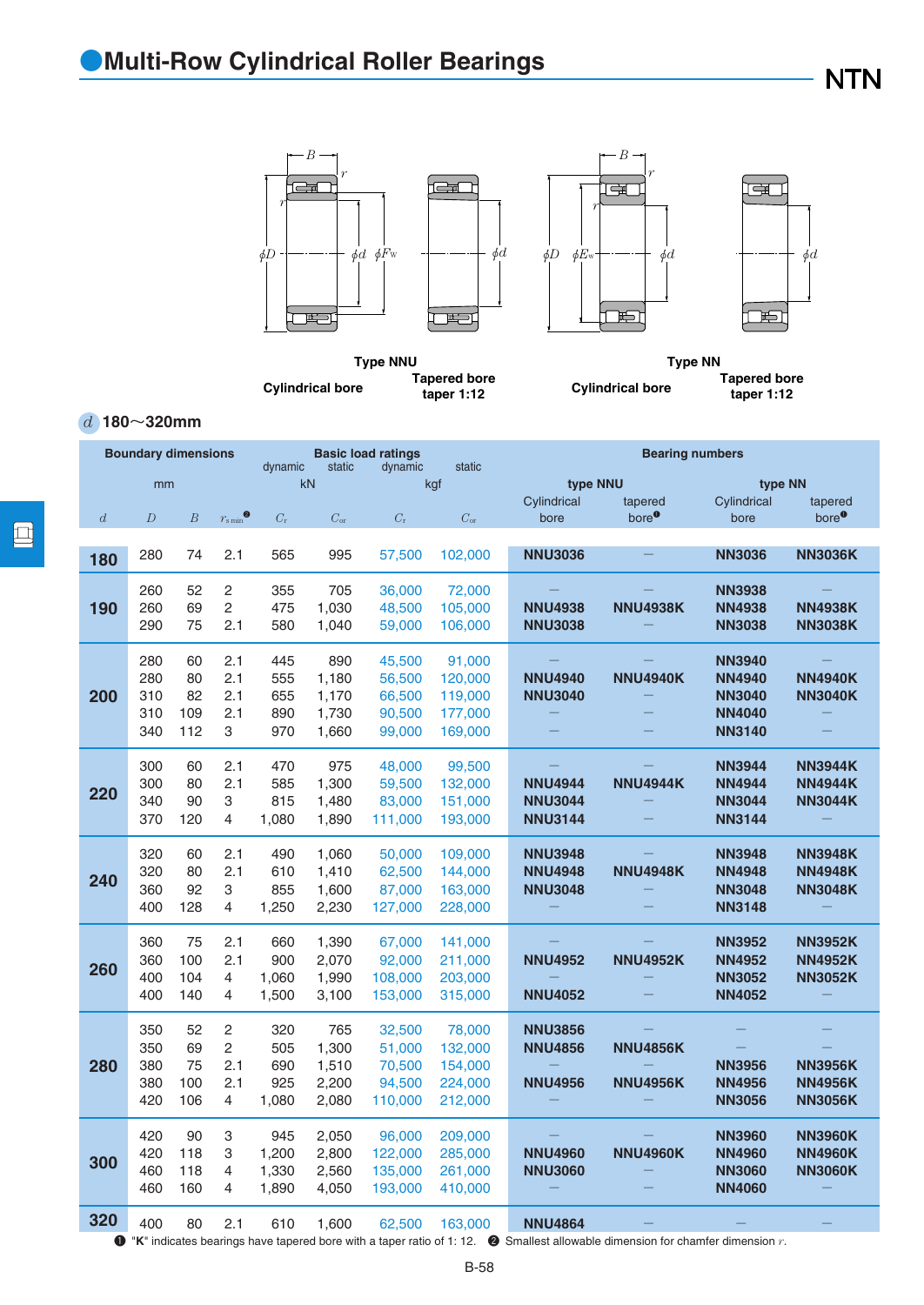



*P*r=*F*r *P*or=*F*r **Equivalent bearing load dynamic static**

**Type NN Type NNU**

| <b>Dimensions</b>        |             | <b>Abutment and fillet dimensions</b> |                          |                | <b>Mass</b> (approx.)         |                        |
|--------------------------|-------------|---------------------------------------|--------------------------|----------------|-------------------------------|------------------------|
| mm                       |             | $d_{\rm a}$                           | mm<br>$D_{\rm a}$        | $r_{\rm as}$   | kg<br>type NNU<br>Cylindrical | type NN<br>Cylindrical |
| $F_{\rm w}$              | $E_{\rm w}$ | min                                   | max                      | max            | bore                          | bore                   |
| 209                      | 255         | 191                                   | 269                      | $\overline{2}$ | 17.4                          | 16.6                   |
|                          | 244         | 199                                   | $\overline{\phantom{0}}$ | 2              |                               | 8.08                   |
| 212                      | 244         | 199                                   | 251                      | 2              | 10.4                          | 9.93                   |
| 219                      | 265         | 201                                   | 279                      | 2              | 18.4                          | 18                     |
|                          | 261         | 211                                   |                          | 2              |                               | 11.4                   |
| 225                      | 261         | 211                                   | 269                      | $\overline{c}$ | 14.7                          | 14                     |
| 232                      | 282         | 211                                   | 299                      | $\overline{c}$ | 23.5                          | 21.6                   |
|                          | 282         | 211                                   |                          | 2<br>2.5       |                               | 30.2                   |
|                          | 304         | 213                                   |                          |                |                               | 41.8                   |
|                          | 281         | 231                                   |                          | 2              |                               | 12.3                   |
| 245                      | 281         | 231                                   | 289                      | 2              | 15.9                          | 15.2                   |
| 254                      | 310         | 233                                   | 327                      | 2.5            | 31.0                          | 29.3                   |
| 263.5                    | 331.5       | 236                                   | 354                      | 3              | 54.4                          | 52.4                   |
| 265                      | 301         | 251                                   | 309                      | 2              | 13.8                          | 13.3                   |
| 265                      | 301         | 251                                   | 309                      | $\overline{c}$ | 17.2                          | 16.4                   |
| 274                      | 330         | 253                                   | 347                      | 2.5            | 33.9                          | 32.8                   |
|                          | 361         | 256                                   |                          | 3              |                               | 64.7                   |
|                          | 336         | 271                                   |                          | 2              |                               | 22.9                   |
| 292                      | 336         | 271                                   | 349                      | 2              | 29.6                          | 28.3                   |
|                          | 364         | 276                                   |                          | 3              |                               | 47.4                   |
| 298                      | 362         | 276                                   | 384                      | 3              | 66.2                          | 63.8                   |
| 301                      |             | 289                                   | 341                      | $\overline{c}$ | 11.7                          |                        |
| 301                      |             | 289                                   | 341                      | 2              | 15.6                          |                        |
|                          | 356         | 291                                   |                          | 2              |                               | 24.4                   |
| 312                      | 356         | 291                                   | 369                      | 2              | 31.6                          | 30.2                   |
| $\overline{\phantom{0}}$ | 384         | 296                                   |                          | 3              |                               | 51.1                   |
|                          | 391         | 313                                   |                          | 2.5            |                               | 38.4                   |
| 339                      | 391         | 313                                   | 407                      | 2.5            | 48.6                          | 46.4                   |
| 346                      | 418         | 316                                   | 444                      | 3              | 73.4                          | 70.8                   |
|                          | 418         | 316                                   |                          | 3              | $\overline{\phantom{0}}$      | 96                     |
| 344                      |             | 331                                   | 389                      | 2              | 23.6                          |                        |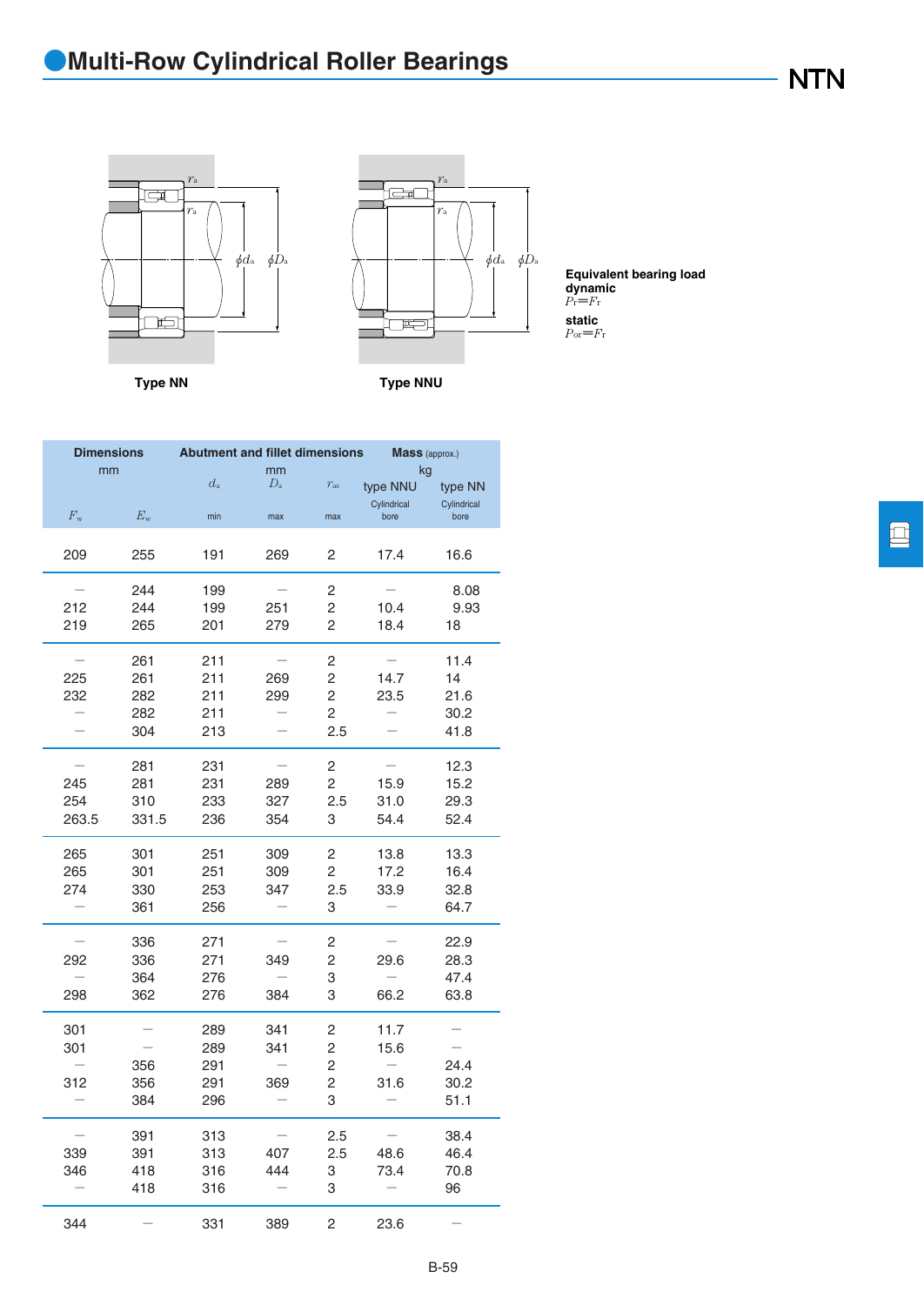### ●**Multi-Row Cylindrical Roller Bearings**

**NTN** 



**Type NNU Cylindrical bore Tapered bore taper 1:12**

**Type NN Cylindrical bore Tapered bore taper 1:12**

*d* **320**~**500mm**

|                | <b>Boundary dimensions</b> |                  |                  | <b>Basic load ratings</b><br>dynamic<br>static<br>dynamic<br>static |                 |             |                 | <b>Bearing numbers</b> |                                                                                                                                       |                 |                   |
|----------------|----------------------------|------------------|------------------|---------------------------------------------------------------------|-----------------|-------------|-----------------|------------------------|---------------------------------------------------------------------------------------------------------------------------------------|-----------------|-------------------|
|                | mm                         |                  |                  |                                                                     | kN              | kgf         |                 | type NNU               |                                                                                                                                       | type NN         |                   |
|                |                            |                  |                  |                                                                     |                 |             |                 | Cylindrical            | tapered                                                                                                                               | Cylindrical     | tapered           |
| $\mathfrak{a}$ | D                          | $\boldsymbol{B}$ | $r_{\rm s\,min}$ | $C_{\rm r}$                                                         | $C_{\text{or}}$ | $C_{\rm r}$ | $C_{\text{or}}$ | bore                   | bore <sup>①</sup>                                                                                                                     | bore            | bore <sup>0</sup> |
|                |                            |                  |                  |                                                                     |                 |             |                 |                        |                                                                                                                                       |                 |                   |
|                | 440                        | 90               | 3                | 975                                                                 | 2,180           | 99,000      | 222,000         |                        |                                                                                                                                       | <b>NN3964</b>   | <b>NN3964K</b>    |
|                | 440                        | 118              | 3                | 1,240                                                               | 2,970           | 126,000     | 305,000         | <b>NNU4964</b>         | <b>NNU4964K</b>                                                                                                                       | <b>NN4964</b>   | <b>NN4964K</b>    |
| 320            | 480                        | 121              | 4                | 1,350                                                               | 2,670           | 138,000     | 272,000         | <b>NNU3064</b>         |                                                                                                                                       | <b>NN3064</b>   | <b>NN3064K</b>    |
|                | 540                        | 176              | 5                | 2,160                                                               | 3,950           | 220,000     | 400,000         | <b>NNU3164</b>         |                                                                                                                                       |                 |                   |
|                | 460                        | 118              | 3                | 1,280                                                               | 3,150           | 131,000     | 320,000         | <b>NNU4968</b>         | <b>NNU4968K</b>                                                                                                                       | <b>NN4968</b>   | <b>NN4968K</b>    |
| 340            | 520                        | 133              | 5                | 1,620                                                               | 3,200           | 165,000     | 325,000         | <b>NNU3068</b>         |                                                                                                                                       | <b>NN3068</b>   | <b>NN3068K</b>    |
|                | 480                        | 90               | 3                | 1,030                                                               | 2,430           | 105,000     | 248,000         |                        |                                                                                                                                       | <b>NN3972</b>   |                   |
|                | 480                        | 118              | 3                | 1,290                                                               | 3,250           | 131,000     | 330,000         | <b>NNU4972</b>         | <b>NNU4972K</b>                                                                                                                       |                 |                   |
| 360            | 540                        | 134              | 5                | 1,650                                                               | 3,300           | 169,000     | 340,000         | <b>NNU3072</b>         |                                                                                                                                       | <b>NN3072</b>   | <b>NN3072K</b>    |
|                | 540                        | 180              | 5                | 2,470                                                               | 5,550           | 252,000     | 570,000         | <b>NNU4072</b>         |                                                                                                                                       |                 |                   |
|                | 520                        | 140              | 4                | 1,630                                                               | 4,050           | 167,000     | 415,000         | <b>NNU4976</b>         | <b>NNU4976K</b>                                                                                                                       |                 |                   |
| 380            | 560                        | 135              | 5                | 1,690                                                               | 3,450           | 172,000     | 355,000         | <b>NNU3076</b>         |                                                                                                                                       | <b>NN3076</b>   | <b>NN3076K</b>    |
|                | 500                        | 100              | 2.1              | 1,070                                                               | 2,950           | 109,000     | 300,000         | <b>NNU4880</b>         |                                                                                                                                       |                 |                   |
| 400            | 540                        | 140              | 4                | 1,690                                                               | 4,300           | 172,000     | 435,000         | <b>NNU4980</b>         | <b>NNU4980K</b>                                                                                                                       |                 |                   |
|                | 600                        | 148              | 5                | 2,040                                                               | 4,150           | 208,000     | 420,000         |                        |                                                                                                                                       | <b>NN3080</b>   | <b>NN3080K</b>    |
|                | 560                        | 106              | 4                | 1,370                                                               | 3,350           | 140,000     | 340,000         |                        |                                                                                                                                       | <b>NN3984</b>   |                   |
|                | 560                        | 140              | 4                | 1,740                                                               | 4,500           | 177,000     | 460,000         | <b>NNU4984</b>         | <b>NNU4984K</b>                                                                                                                       |                 |                   |
| 420            | 620                        | 150              | 5                | 2,080                                                               | 4,300           | 212,000     | 440,000         |                        |                                                                                                                                       | <b>NN3084</b>   | <b>NN3084K</b>    |
|                | 700                        | 224              | 6                | 3,400                                                               | 6,400           | 345,000     | 650,000         | <b>NNU3184</b>         |                                                                                                                                       |                 |                   |
|                | 600                        | 160              | 4                | 2,150                                                               | 5,550           | 219,000     | 565,000         | <b>NNU4988</b>         | <b>NNU4988K</b>                                                                                                                       |                 |                   |
| 440            | 650                        | 157              | 6                | 2,420                                                               | 5,100           | 247,000     | 520,000         | <b>NNU3088</b>         |                                                                                                                                       | <b>NN3088</b>   | <b>NN3088K</b>    |
|                | 650                        | 212              | 6                | 3,250                                                               | 7,750           | 330,000     | 790,000         | <b>NNU4088</b>         |                                                                                                                                       |                 |                   |
|                | 620                        | 160              | 4                | 2,220                                                               | 5,850           | 226,000     | 595,000         | <b>NNU4992</b>         | <b>NNU4992K</b>                                                                                                                       |                 |                   |
| 460            | 680                        | 163              | 6                | 2,550                                                               | 5,350           | 260,000     | 545,000         |                        |                                                                                                                                       | <b>NN3092</b>   | <b>NN3092K</b>    |
|                | 600                        | 90               | 3                | 1,010                                                               | 2,570           | 103,000     | 262,000         |                        |                                                                                                                                       | <b>NN3896</b>   |                   |
| 480            | 650                        | 170              | 5                | 2,280                                                               | 5,900           | 233,000     | 600,000         | <b>NNU4996</b>         | <b>NNU4996K</b>                                                                                                                       |                 |                   |
|                | 790                        | 248              | 7.5              | 4,100                                                               | 8,100           | 420,000     | 825,000         |                        |                                                                                                                                       | <b>NN3196</b>   |                   |
|                | 620                        | 90               | 3                | 1,140                                                               | 2,880           | 116,000     | 293,000         | <b>NNU38/500</b>       |                                                                                                                                       |                 |                   |
| 500            | 670                        | 170              | 5                | 2,360                                                               | 6,200           | 240,000     | 635,000         | <b>NNU49/500</b>       | <b>NNU49/500K</b>                                                                                                                     |                 |                   |
|                | 720                        | 167              | 6                | 2,650                                                               | 5,750           | 270,000     | 590,000         |                        |                                                                                                                                       | <b>NN30/500</b> |                   |
| O              |                            |                  |                  |                                                                     |                 |             |                 |                        | "K" indicates bearings have tapered bore with a taper ratio of 1: 12. $\bullet$ Smallest allowable dimension for chamfer dimension r. |                 |                   |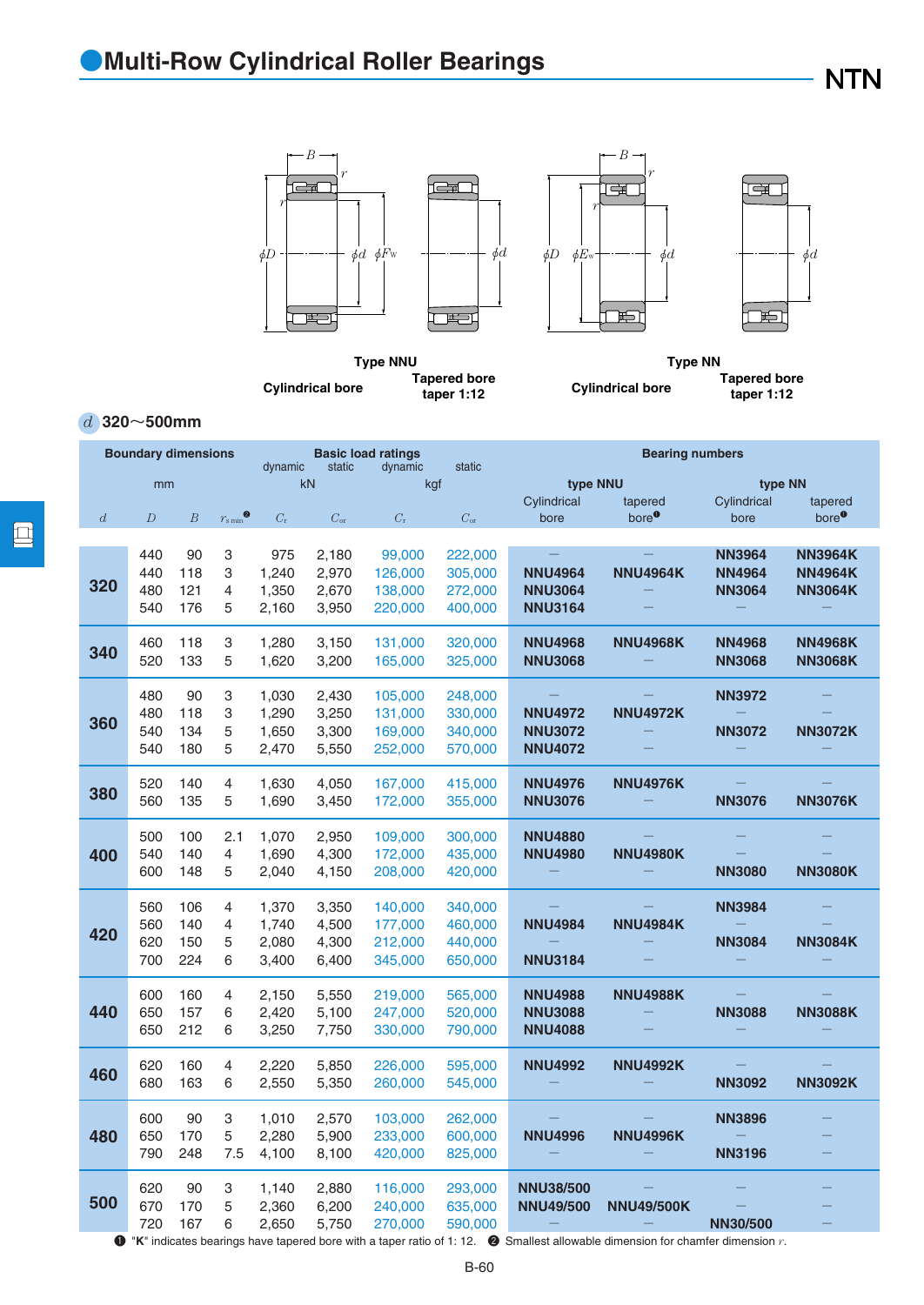



*P*r=*F*r *P*or=*F*r **Equivalent bearing load dynamic static**

**Type NN Type NNU**

| <b>Dimensions</b>        |                          | <b>Abutment and fillet dimensions</b> |                          |              | <b>Mass</b> (approx.)    |                          |
|--------------------------|--------------------------|---------------------------------------|--------------------------|--------------|--------------------------|--------------------------|
| mm                       |                          | $d_{\rm a}$                           | mm<br>$D_{\rm a}$        | $r_{\rm as}$ | kg<br>type NNU           | type NN                  |
|                          |                          |                                       |                          |              | Cylindrical              | Cylindrical              |
| $F_{\rm w}$              | $E_{\rm w}$              | min                                   | max                      | max          | bore                     | bore                     |
|                          | 411                      | 333                                   |                          | 2.5          |                          | 40.5                     |
| 359                      | 411                      | 333                                   | 427                      | 2.5          | 51.4                     | 49                       |
| 366                      | 438                      | 336                                   | 464                      | 3            | 79.3                     | 76.2                     |
| 383                      | $\overline{\phantom{0}}$ | 340                                   | 520                      | 4            | 170                      | $\overline{\phantom{0}}$ |
| 379                      | 431                      | 353                                   | 447                      | 2.5          | 54.2                     | 52.2                     |
| 393                      | 473                      | 360                                   | 500                      | 4            | 105                      | 102                      |
| $\overline{\phantom{0}}$ | 451                      | 373                                   | $\overline{\phantom{0}}$ | 2.5          | $\overline{\phantom{0}}$ | 44.8                     |
| 398                      |                          | 373                                   | 467                      | 2.5          | 57                       |                          |
| 413                      | 493                      | 380                                   | 520                      | 4            | 111                      | 107                      |
| 415                      |                          | 380                                   | 520                      | 4            | 136                      |                          |
| 425                      |                          | 396                                   | 504                      | 3            | 84.5                     |                          |
| 432                      | 512                      | 400                                   | 540                      | 4            | 117                      | 113                      |
| 430.5                    |                          | 411                                   | 489                      | 2            | 46.1                     |                          |
| 445                      |                          | 416                                   | 524                      | 3            | 88.2                     |                          |
| $\overline{\phantom{0}}$ | 547                      | 420                                   |                          | 4            | $\overline{\phantom{0}}$ | 146                      |
| $\overline{\phantom{0}}$ | 522                      | 436                                   | $\overline{\phantom{0}}$ | 3            | $\overline{\phantom{0}}$ | 71.7                     |
| 465                      |                          | 436                                   | 544                      | 3            | 92                       |                          |
|                          | 567                      | 440                                   |                          | 4            |                          | 154                      |
| 500                      |                          | 444                                   | 676                      | 5            | 359                      | $\overline{\phantom{0}}$ |
| 492                      |                          | 456                                   | 584                      | 3            | 127                      |                          |
| 500                      | 596                      | 464                                   | 626                      | 5            | 184                      | 178                      |
| 505                      |                          | 464                                   | 626                      | 5            | 248                      |                          |
| 512                      |                          | 476                                   | 604                      | 3            | 132                      |                          |
|                          | 622                      | 484                                   |                          | 5            |                          | 202                      |
| $\overline{\phantom{0}}$ | 566                      | 493                                   | $\overline{\phantom{0}}$ | 2.5          | $\overline{\phantom{0}}$ | 57.5                     |
| 534                      |                          | 500                                   | 630                      | 4            | 156                      |                          |
|                          | 710                      | 512                                   |                          | 6            |                          | 482                      |
| 532                      |                          | 513                                   | 607                      | 2.5          | 61.9                     |                          |
| 556                      |                          | 520                                   | 650                      | 4            | 162                      |                          |
|                          | 664                      | 524                                   |                          | 5            |                          | 221                      |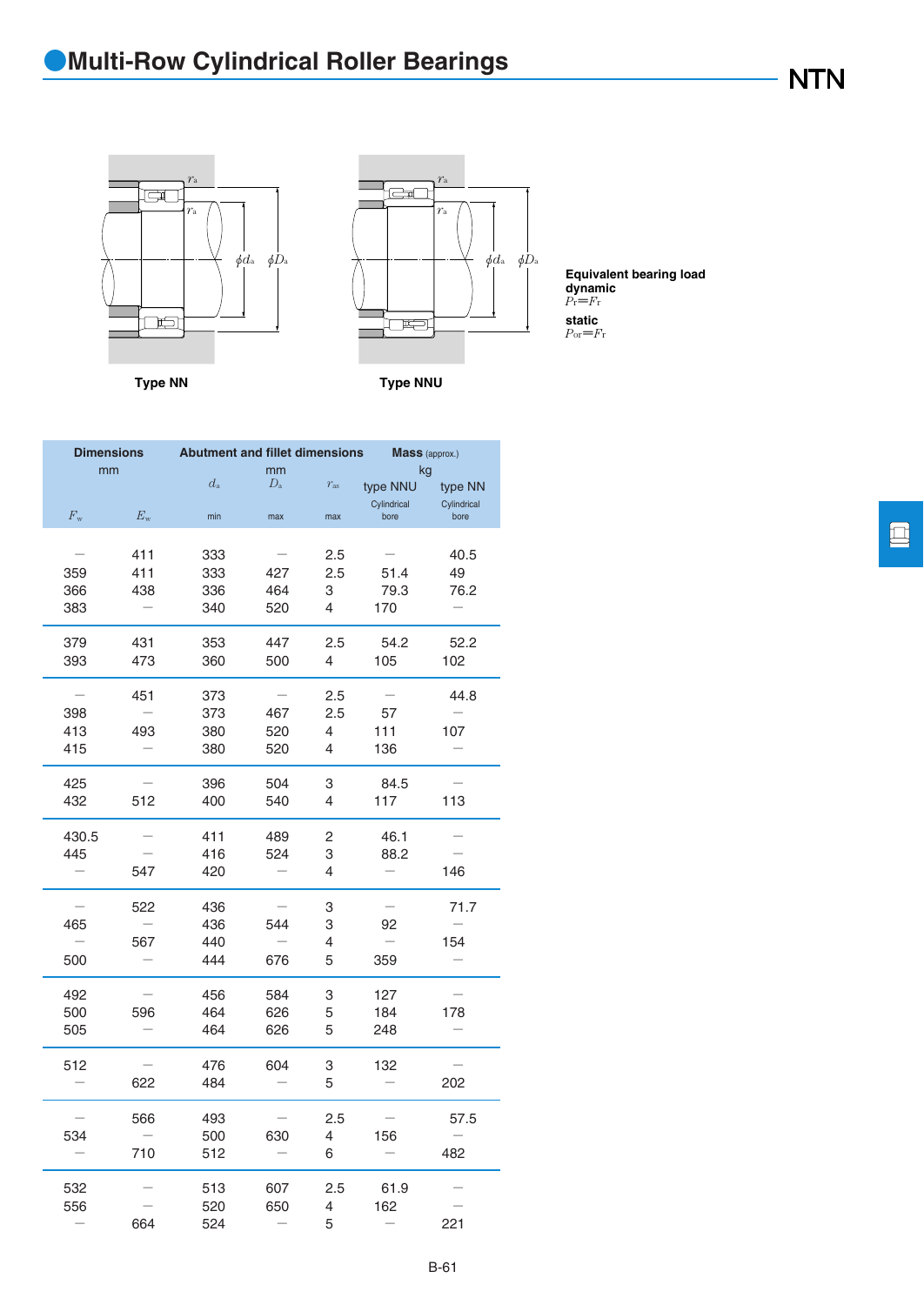### ●**Multi-Row Cylindrical Roller Bearings**

**NTN** 



**Cylindrical bore Tapered bore taper 1:12**

**Cylindrical bore Tapered bore taper 1:12**

#### *d* **530**~**950mm**

|                | <b>Boundary dimensions</b> |                  |                    | dynamic | static       | <b>Basic load ratings</b><br>dynamic | static       |                     | <b>Bearing numbers</b>       |                     |                              |
|----------------|----------------------------|------------------|--------------------|---------|--------------|--------------------------------------|--------------|---------------------|------------------------------|---------------------|------------------------------|
|                | mm                         |                  |                    |         | kN           |                                      | kgf          | type NNU            |                              | type NN             |                              |
| $\overline{d}$ | $\overline{D}$             | $\boldsymbol{B}$ | $r_{\text{s min}}$ | $C_{r}$ | $C_{\rm or}$ | $C_{\rm r}$                          | $C_{\rm or}$ | Cylindrical<br>bore | tapered<br>bore <sup>①</sup> | Cylindrical<br>bore | tapered<br>bore <sup>0</sup> |
|                |                            |                  |                    |         |              |                                      |              |                     |                              |                     |                              |
|                | 650                        | 90               | 3                  | 1,060   | 2.840        | 108,000                              | 289,000      |                     |                              | <b>NN38/530</b>     |                              |
| 530            | 710                        | 180              | 5                  | 2.740   | 7.150        | 279,000                              | 730,000      | <b>NNU49/530</b>    | <b>NNU49/530K</b>            |                     |                              |
|                | 680                        | 90               | 3                  | 1,060   | 2,960        | 108,000                              | 300,000      |                     |                              | <b>NN38/560</b>     |                              |
| 560            | 750                        | 190              | 5                  | 3.150   | 8.450        | 325,000                              | 860,000      | <b>NNU49/560</b>    | <b>NNU49/560K</b>            | <b>NN49/560</b>     |                              |
|                | 820                        | 195              | 6                  | 3,550   | 7,700        | 365,000                              | 785,000      | <b>NNU30/560</b>    |                              |                     |                              |
|                |                            |                  |                    |         |              |                                      |              |                     |                              |                     |                              |
| 600            | 730                        | 128              | 3                  | 1,840   | 5.400        | 188,000                              | 550,000      | <b>NNU48/600</b>    |                              |                     |                              |
|                | 870                        | 200              | 6                  | 3,700   | 8,250        | 375,000                              | 845,000      |                     |                              | <b>NN30/600</b>     |                              |
|                | 780                        | 150              | $\overline{4}$     | 2,200   | 6,200        | 224,000                              | 630,000      | <b>NNU48/630</b>    |                              |                     |                              |
| 630            | 850                        | 165              | 6                  | 5.750   | 5.300        | 585,000                              | 1.560.000    | <b>NNU39/630</b>    |                              |                     |                              |
|                |                            |                  |                    |         |              |                                      |              |                     |                              |                     |                              |
| 750            | 920                        | 128              | 5                  | 2.340   | 6.450        | 238,000                              | 660,000      | <b>NNU38/750</b>    |                              |                     |                              |
|                | 1,000                      | 250              | 6                  | 4,850   | 3,200        | 495,000                              | 1,340,000    | <b>NNU49/750</b>    |                              |                     |                              |
|                | 980                        | 136              | 5                  | 2,430   | 6,700        | 248,000                              | 680,000      | <b>NNU38/800</b>    |                              |                     |                              |
| 800            | 1,060                      | 195              | 6                  | 3.900   | 10,200       | 400,000                              | 1,040,000    | <b>NNU39/800</b>    |                              |                     |                              |
|                |                            |                  |                    |         |              |                                      |              |                     |                              |                     |                              |
| 950            | 1,250                      | 300              | 7.5                | 7,150   | 1,200        | 730,000                              | 2,160,000    |                     |                              | <b>NN49/950</b>     |                              |
|                |                            |                  |                    |         |              |                                      |              |                     |                              |                     |                              |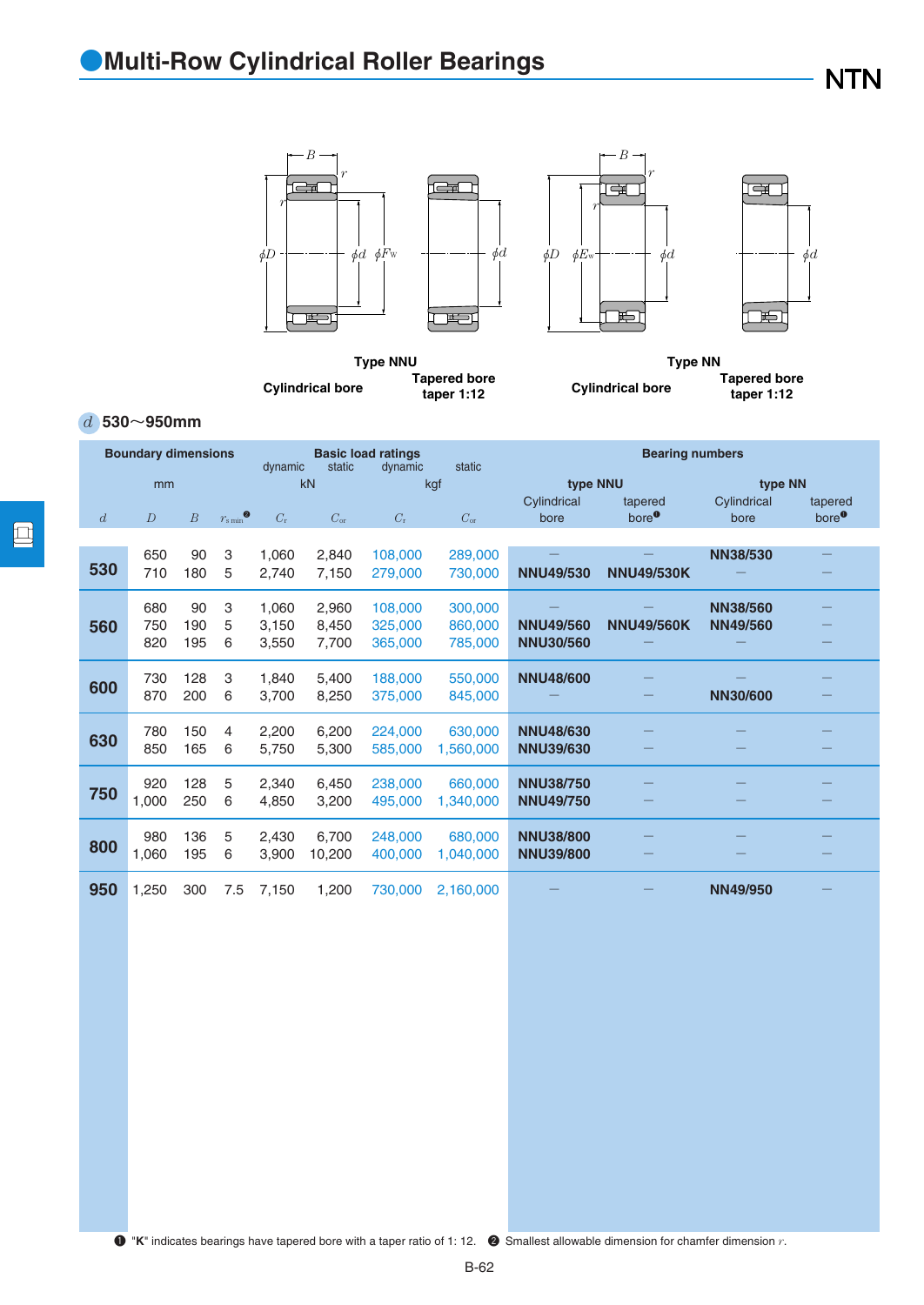**NTN** 





*P*r=*F*r *P*or=*F*r **Equivalent bearing load dynamic static**

**Type NN Type NNU**

|             | <b>Dimensions</b><br>mm | <b>Abutment and fillet dimensions</b> | mm          |              | Mass (approx.)<br>kg |                     |  |
|-------------|-------------------------|---------------------------------------|-------------|--------------|----------------------|---------------------|--|
|             |                         | $d_{\rm a}$                           | $D_{\rm a}$ | $r_{\rm as}$ | type NNU             | type NN             |  |
| $F_{\rm w}$ | $E_{\rm w}$             | min                                   | max         | max          | Cylindrical<br>bore  | Cylindrical<br>bore |  |
| 588         | 616                     | 543<br>550                            | 690         | 2.5<br>4     | 206                  | 62.9                |  |
|             | 647                     | 573                                   |             | 2.5          |                      | 66.1                |  |
| 618         | 702                     | 580                                   | 730         | 4            | 242                  | 233                 |  |
| 634         |                         | 584                                   | 796         | 5            | 358                  |                     |  |
| 635         |                         | 613                                   | 717         | 2.5          | 113                  |                     |  |
|             | 800                     | 624                                   |             | 5            |                      | 392                 |  |
| 673         |                         | 646                                   | 764         | 3            | 162                  |                     |  |
| 684         |                         | 654                                   | 826         | 5            | 275                  |                     |  |
| 798         |                         | 770                                   | 900         | 4            | 186                  |                     |  |
| 824         |                         | 774                                   | 976         | 5            | 560                  |                     |  |
| 852         |                         | 820                                   | 960         | 4            | 223                  |                     |  |
| 878         |                         | 824                                   | 1,036       | 5            | 483                  |                     |  |
|             | 1,176                   | 982                                   |             | 6            |                      | 977                 |  |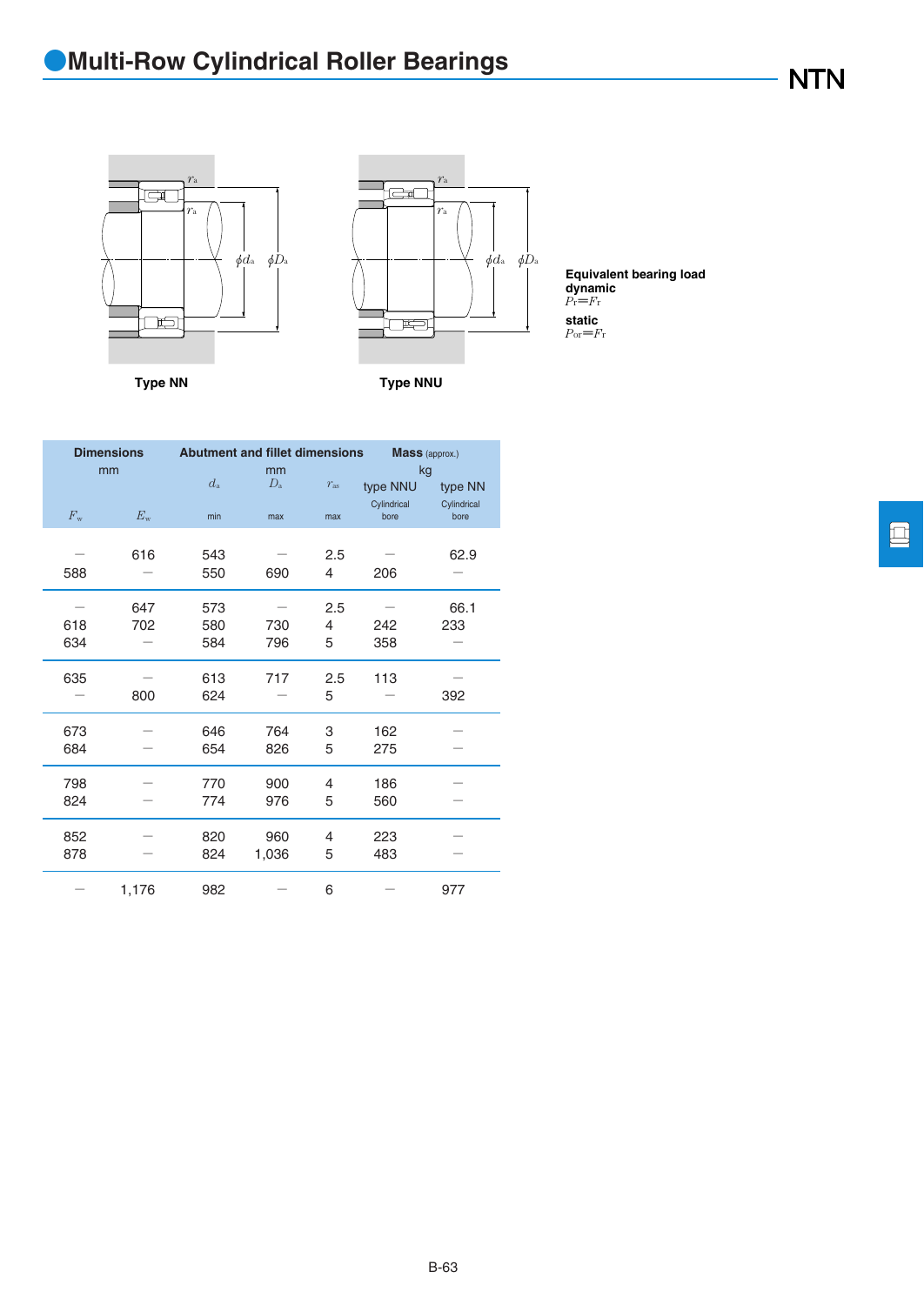

### *d* **100**~**170mm**

|                | <b>Boundary dimensions</b>                                                                                                                                                                                  |                                                      |                                                      |                                                    |                                                    | dynamic                                                  | static                                                               | <b>Basic load ratings</b><br>dynamic                                           | static                                                                               | <b>Bearing</b> <sup>o</sup><br>numbers                                       | Drawing <sup>®</sup><br>No.                   |
|----------------|-------------------------------------------------------------------------------------------------------------------------------------------------------------------------------------------------------------|------------------------------------------------------|------------------------------------------------------|----------------------------------------------------|----------------------------------------------------|----------------------------------------------------------|----------------------------------------------------------------------|--------------------------------------------------------------------------------|--------------------------------------------------------------------------------------|------------------------------------------------------------------------------|-----------------------------------------------|
|                |                                                                                                                                                                                                             |                                                      | mm                                                   |                                                    |                                                    |                                                          | kN                                                                   |                                                                                | kgf                                                                                  |                                                                              |                                               |
| $\mathfrak{a}$ | $\cal D$                                                                                                                                                                                                    | $B_1$                                                | $\mathcal{C}_1$                                      | $r_{\rm s\,min}$                                   | $r_{\rm ls\,min}$ $\bullet$                        | $C_{\rm r}$                                              | $C_{\rm or}$                                                         | $C_{\rm r}$                                                                    | $C_{\rm{or}}$                                                                        |                                                                              |                                               |
| 100            | 150                                                                                                                                                                                                         | 74                                                   | 74                                                   | $\overline{c}$                                     | 2                                                  | 262                                                      | 510                                                                  | 26,700                                                                         | 52,500                                                                               | 4R2035                                                                       | Α                                             |
| 120            | 180<br>180                                                                                                                                                                                                  | 92<br>105                                            | 92<br>105                                            | 2.5<br>2.5                                         | 2.5<br>2.5                                         | 400<br>445                                               | 785<br>855                                                           | 40,500<br>45,500                                                               | 80,000<br>87,000                                                                     | 4R2437<br>4R2438                                                             | Α<br>Α                                        |
| 130            | 200                                                                                                                                                                                                         | 104                                                  | 104                                                  | 2.5                                                | 2.5                                                | 490                                                      | 955                                                                  | 49,500                                                                         | 97,000                                                                               | 4R2628                                                                       | Α                                             |
| 140            | 190<br>210                                                                                                                                                                                                  | 119<br>116                                           | 119<br>116                                           | 1.5<br>2.5                                         | 1.5<br>2.5                                         | 495<br>510                                               | 1,190<br>1,030                                                       | 50,500<br>52,000                                                               | 121,000<br>105,000                                                                   | 4R2832<br>4R2823                                                             | B <sup>2</sup><br>Α                           |
| 145            | 210<br>225                                                                                                                                                                                                  | 155<br>156                                           | 155<br>156                                           | 2.5<br>2.5                                         | 2.5<br>2.5                                         | 705<br>810                                               | 1,640<br>1,750                                                       | 71,500<br>82,500                                                               | 168,000<br>178,000                                                                   | 4R2906<br>4R2904                                                             | A<br>Α                                        |
| 150            | 220<br>220<br>220<br>230<br>230<br>230<br>250                                                                                                                                                               | 127<br>150<br>150<br>130<br>156<br>168<br>150        | 120<br>150<br>150<br>130<br>156<br>168<br>150        | 2.5<br>2.5<br>2.5<br>2.5<br>2.5<br>2<br>2.5        | 2.5<br>2.5<br>2.5<br>2.5<br>2.5<br>2<br>2.5        | 615<br>750<br>750<br>725<br>930<br>845<br>885            | 1,280<br>1,640<br>1,640<br>1,520<br>2,040<br>1,950<br>1,640          | 63,000<br>76,500<br>76,500<br>73,500<br>95,000<br>86,000<br>90,500             | 130,000<br>168,000<br>168,000<br>155,000<br>208,000<br>199,000<br>167,000            | 4R3036<br>4R3031<br>4R3056<br>4R3029<br>4R3040<br>4R3042<br>4R3039           | Α<br>Α<br>Α<br>Α<br>Α<br>Α<br>А               |
| 151.5          | 230                                                                                                                                                                                                         | 168                                                  | 168                                                  | 1.5                                                | 2.5                                                | 850                                                      | 2,060                                                                | 87,000                                                                         | 210,000                                                                              | 4R3033K                                                                      | A                                             |
| 160            | 220<br>230<br>230<br>230<br>230<br>230<br>240                                                                                                                                                               | 180<br>130<br>168<br>168<br>168<br>180<br>170        | 180<br>130<br>168<br>168<br>168<br>180<br>170        | 2.5<br>2.5<br>2.5<br>2.5<br>2.5<br>2.5<br>2        | 2.5<br>2.5<br>2.5<br>2.5<br>2.5<br>2.5<br>2.5      | 920<br>665<br>915<br>895<br>895<br>920<br>980            | 2,490<br>1,340<br>2,170<br>2,200<br>2,210<br>2,490<br>2,290          | 93,500<br>68,000<br>93,500<br>91,500<br>91,000<br>93,500<br>100,000            | 254,000<br>136,000<br>222,000<br>225,000<br>225,000<br>254,000<br>234,000            | 4R3224<br>4R3226<br>4R3232<br>4R3229<br>4R3231<br>4R3228<br>4R3225           | $D^{3)}$<br>Α<br>Α<br>Α<br>Α<br>$D^{3)}$<br>А |
| 170            | 230<br>230<br>240<br>240<br>250<br>250<br>255<br>260                                                                                                                                                        | 120<br>120<br>156<br>160<br>168<br>168<br>180<br>150 | 120<br>120<br>156<br>160<br>168<br>168<br>180<br>150 | 2.5<br>2<br>2.5<br>2.5<br>2.5<br>2.5<br>2.5<br>2.5 | 2.5<br>2<br>2.5<br>2.5<br>2.5<br>2.5<br>2.5<br>2.5 | 620<br>620<br>905<br>905<br>970<br>1,030<br>1,100<br>835 | 1,520<br>1,520<br>2,170<br>2,180<br>2,220<br>2,390<br>2,430<br>1,750 | 63,000<br>63,000<br>92,500<br>92,000<br>99,000<br>105,000<br>112,000<br>85,000 | 155,000<br>155,000<br>222,000<br>222,000<br>226,000<br>243,000<br>247,000<br>179,000 | 4R3426<br>4R3443<br>4R3429<br>4R3423<br>4R3432<br>4R3428<br>4R3425<br>4R3433 | Α<br>C<br>A<br>Α<br>Α<br>Α<br>A<br>А          |
|                | • "K" indicates bearings have tapered bore with a taper ratio of 1: 12.<br><sup>2</sup> Drawing details are shown in Page B-38.<br>$\bullet$ Minimal allowable dimension for chamfer dimension $r$ or $r$ . |                                                      |                                                      |                                                    |                                                    |                                                          |                                                                      |                                                                                |                                                                                      |                                                                              |                                               |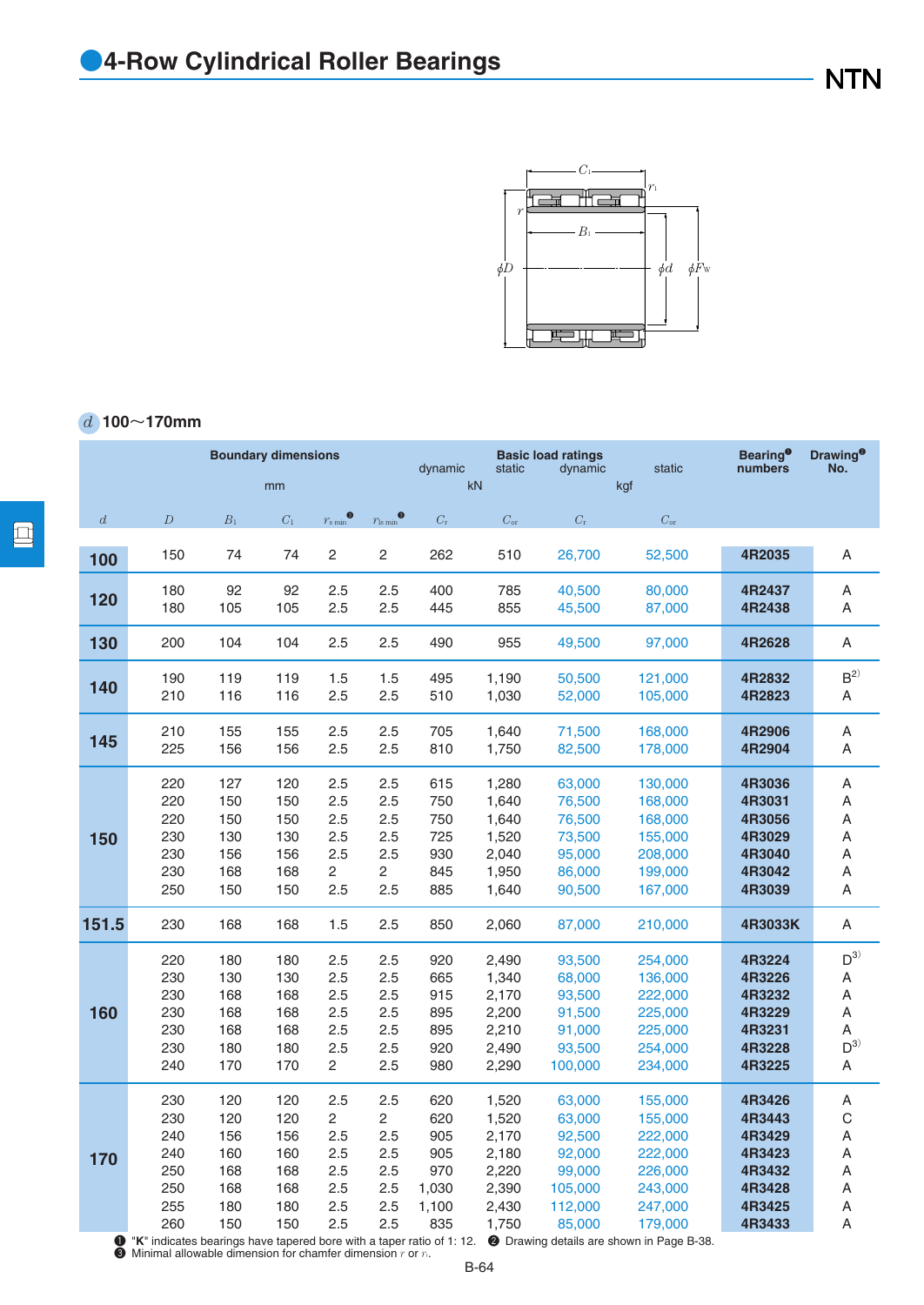

|             | <b>Abutment and fillet dimensions</b> |             |                |                | <b>Mass</b> |
|-------------|---------------------------------------|-------------|----------------|----------------|-------------|
|             |                                       | mm          |                |                | kg          |
|             | $d_{\rm a}$                           | $D_{\rm a}$ | $r_{\rm as}$   | $r_{\rm las}$  |             |
| $F_{\rm w}$ | min                                   | max         | max            | max            | (approx.)   |
| 115         | 109                                   | 141         | 2.0            | 2.0            | 4.68        |
| 137         | 131                                   | 169         | 2              | 2              | 8.2         |
| 135         | 131                                   | 169         | 2              | 2              | 9.3         |
| 150         | 141                                   | 189         | 2              | 2              | 12.1        |
| 154         | 148                                   | 182         | 1.5            | 1.5            | 9.93        |
| 160         | 151                                   | 199         | 2              | 2              | 13.9        |
| 166         | 156                                   | 199         | 2              | 2              | 18          |
| 169         | 156                                   | 214         | 2              | 2              | 23.3        |
| 168         | 161                                   | 209         | 2              | 2              | 15.7        |
| 168         | 161                                   | 209         | 2              | 2              | 19.4        |
| 168         | 161                                   | 209         | 2              | 2              | 19.6        |
| 174         | 161                                   | 219         | 2              | 2              | 20          |
| 174         | 161                                   | 219         | 2              | 2              | 24.5        |
| 178         | 159                                   | 221         | 2              | 2              | 25.8        |
| 177         | 161                                   | 239         | 2              | 2              | 29.6        |
| 179         | 159.5                                 | 219         | 1.5            | 2              | 25.4        |
| 177         | 171                                   | 209         | 2              | 2              | 20.2        |
| 180         | 171                                   | 219         | $\overline{c}$ | $\overline{c}$ | 16.6        |
| 179         | 171                                   | 219         | $\overline{c}$ | 2              | 23.4        |
| 180         | 171                                   | 219         | 2              | 2              | 23.2        |
| 182         | 171                                   | 219         | $\overline{c}$ | $\overline{c}$ | 23.2        |
| 177         | 171                                   | 219         | 2              | 2              | 24.8        |
| 183         | 169                                   | 229         | $\overline{c}$ | $\overline{2}$ | 27.8        |
| 187         | 181                                   | 219         | 2              | 2              | 14.2        |
| 187         | 179                                   | 221         | 2              | 2              | 14.6        |
| 189         | 181                                   | 229         | 2              | 2              | 22.2        |
| 190         | 181                                   | 229         | $\overline{c}$ | 2              | 22.8        |
| 193         | 181                                   | 239         | 2              | 2              | 28.2        |
| 193         | 181                                   | 239         | 2              | $\overline{c}$ | 28.5        |
| 193         | 181                                   | 244         | $\overline{c}$ | $\overline{c}$ | 19.3        |
| 192         | 181                                   | 249         | 2              | 2              | 29.5        |

 $\boxed{\square}$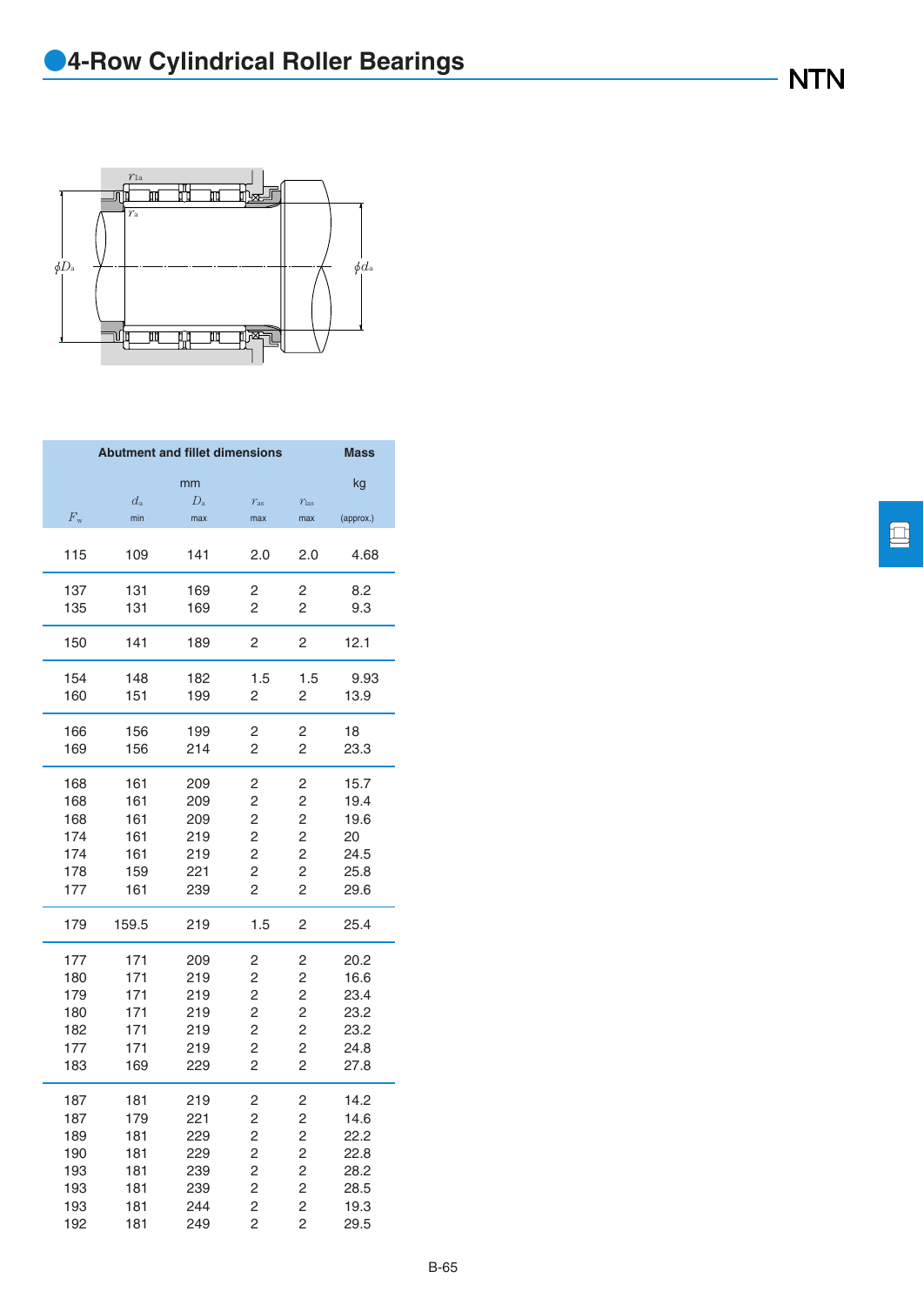

### *d* **170**~**230mm**

|                  | <b>Boundary dimensions</b>                                                       |                                                                                  |                                                                                  |                                                                                |                                                                                | dynamic                                                                                                  | static                                                                                                   | <b>Basic load ratings</b><br>dynamic                                                                                             | static                                                                                                                           | <b>Bearing</b> <sup>O</sup><br>numbers                                                                               | Drawing <sup>®</sup><br>No.                                        |
|------------------|----------------------------------------------------------------------------------|----------------------------------------------------------------------------------|----------------------------------------------------------------------------------|--------------------------------------------------------------------------------|--------------------------------------------------------------------------------|----------------------------------------------------------------------------------------------------------|----------------------------------------------------------------------------------------------------------|----------------------------------------------------------------------------------------------------------------------------------|----------------------------------------------------------------------------------------------------------------------------------|----------------------------------------------------------------------------------------------------------------------|--------------------------------------------------------------------|
|                  |                                                                                  |                                                                                  | mm                                                                               |                                                                                |                                                                                | kN                                                                                                       |                                                                                                          |                                                                                                                                  | kgf                                                                                                                              |                                                                                                                      |                                                                    |
| $\boldsymbol{d}$ | $\overline{D}$                                                                   | $B_1$                                                                            | C <sub>1</sub>                                                                   | $r_{\text{s min}}$                                                             | $r_{\rm ls\,min}$ <sup><math>\bullet</math></sup>                              | $C_{\rm r}$                                                                                              | $C_{\rm or}$                                                                                             | $C_{\rm r}$                                                                                                                      | $C_{\rm or}$                                                                                                                     |                                                                                                                      |                                                                    |
| 170              | 260                                                                              | 225                                                                              | 225                                                                              | 2.5                                                                            | 2.5                                                                            | 1,310                                                                                                    | 3,150                                                                                                    | 134,000                                                                                                                          | 320,000                                                                                                                          | 4R3431                                                                                                               | A                                                                  |
| 180              | 250<br>250<br>260<br>265                                                         | 156<br>168<br>168<br>180                                                         | 156<br>168<br>168<br>180                                                         | 2.5<br>$\overline{c}$<br>2.5<br>2.5                                            | 2.5<br>$\overline{c}$<br>2.5<br>2.5                                            | 895<br>885<br>1,020<br>1,090                                                                             | 2,180<br>2,470<br>2,400<br>2,510                                                                         | 91,500<br>90,000<br>104,000<br>111,000                                                                                           | 223,000<br>252,000<br>244,000<br>256,000                                                                                         | 4R3625<br>4R3639<br>4R3628<br>4R3618                                                                                 | Α<br>Α<br>Α<br>Α                                                   |
| 190              | 260<br>270<br>270<br>270<br>280<br>280                                           | 168<br>170<br>200<br>200<br>200<br>200                                           | 168<br>170<br>200<br>200<br>200<br>200                                           | 2.5<br>2.5<br>2.5<br>2.5<br>2.5<br>2.5                                         | 2.5<br>2.5<br>2.5<br>2.5<br>2.5<br>2.5                                         | 980<br>1,090<br>1,260<br>1,230<br>1,240<br>1,240                                                         | 2,600<br>2,660<br>3,100<br>3,200<br>2,910<br>2,910                                                       | 100,000<br>111,000<br>128,000<br>125,000<br>126,000<br>126,000                                                                   | 265,000<br>272,000<br>315,000<br>330,000<br>297,000<br>297,000                                                                   | 4R3820<br>4R3818<br>4R3821<br>4R3817<br>4R3823<br>4R3830                                                             | Α<br>Α<br>A<br>A<br>$\sf B$<br>$\mathsf{C}$                        |
| 200              | 270<br>280<br>280<br>280<br>280<br>280<br>290                                    | 170<br>152<br>170<br>190<br>200<br>200<br>192                                    | 170<br>152<br>170<br>190<br>200<br>200<br>192                                    | 2.5<br>2.1<br>2.5<br>2.5<br>2.5<br>2.5<br>2.5                                  | 2.5<br>2.1<br>2.5<br>2.5<br>2.5<br>2.5<br>2.5                                  | 970<br>1,000<br>1,040<br>1,190<br>1,310<br>1,250<br>1,290                                                | 2,610<br>2,320<br>2,430<br>3,150<br>3,300<br>3,350<br>3,150                                              | 99,000<br>102,000<br>106,000<br>121,000<br>134,000<br>127,000<br>132,000                                                         | 266,000<br>237,000<br>248,000<br>320,000<br>335,000<br>340,000<br>320,000                                                        | 4R4039<br>4R4054<br>4R4048<br>4R4026<br>4R4037<br>4R4027<br>4R4041                                                   | Α<br>B <sup>2</sup><br>A<br>A<br>Α<br>Α<br>A                       |
| 210              | 290                                                                              | 192                                                                              | 192                                                                              | 2.5                                                                            | 2.5                                                                            | 1,230                                                                                                    | 3,350                                                                                                    | 126,000                                                                                                                          | 340,000                                                                                                                          | 4R4206                                                                                                               | Α                                                                  |
| 220              | 290<br>300<br>300<br>310<br>310<br>310<br>310<br>310<br>310<br>320<br>320<br>320 | 192<br>160<br>160<br>192<br>192<br>204<br>215<br>225<br>225<br>160<br>210<br>210 | 192<br>160<br>160<br>192<br>192<br>204<br>215<br>225<br>225<br>160<br>210<br>210 | 2.5<br>2.5<br>2.1<br>2.5<br>2.5<br>2.5<br>2.5<br>2.5<br>2.5<br>3<br>2.5<br>2.5 | 2.5<br>2.5<br>2.1<br>2.5<br>2.5<br>2.5<br>2.5<br>2.5<br>2.5<br>3<br>2.5<br>2.5 | 1,190<br>1,000<br>1,000<br>1,350<br>1,390<br>1,420<br>1,530<br>1,480<br>1,590<br>1,190<br>1,550<br>1,560 | 3,350<br>2,590<br>2,590<br>3,550<br>3,400<br>3,750<br>3,750<br>3,950<br>3,950<br>2,550<br>3,650<br>3,600 | 122,000<br>102,000<br>102,000<br>138,000<br>141,000<br>144,000<br>156,000<br>151,000<br>162,000<br>121,000<br>158,000<br>159,000 | 340,000<br>264,000<br>264,000<br>360,000<br>350,000<br>385,000<br>380,000<br>405,000<br>400,000<br>260,000<br>370,000<br>370,000 | 4R4413<br>4R4419<br>4R4445<br>4R4410<br>4R4426<br>4R4425<br>4R4420<br>4R4416<br>4R4449<br>4R4428<br>4R4429<br>4R4444 | Α<br>Α<br>$\mathsf C$<br>A<br>A<br>A<br>Α<br>Α<br>A<br>A<br>Α<br>A |
| 230<br>O         | 330<br>330<br>Drawing details are shown in Page B-38.                            | 206<br>206                                                                       | 206<br>206                                                                       | 2.5<br>2.5                                                                     | 2.5<br>2.5                                                                     | 1,510<br>1,520                                                                                           | 3,900<br>3,800                                                                                           | 154,000<br>155,000                                                                                                               | 395,000<br>385,000                                                                                                               | 4R4610<br>4R4614                                                                                                     | Α<br>Α                                                             |

**1** Drawing details are shown in Page B-38.<br><sup>2</sup> Minimal allowable dimension for chamfer dimension *r* or *r*<sub>1</sub>.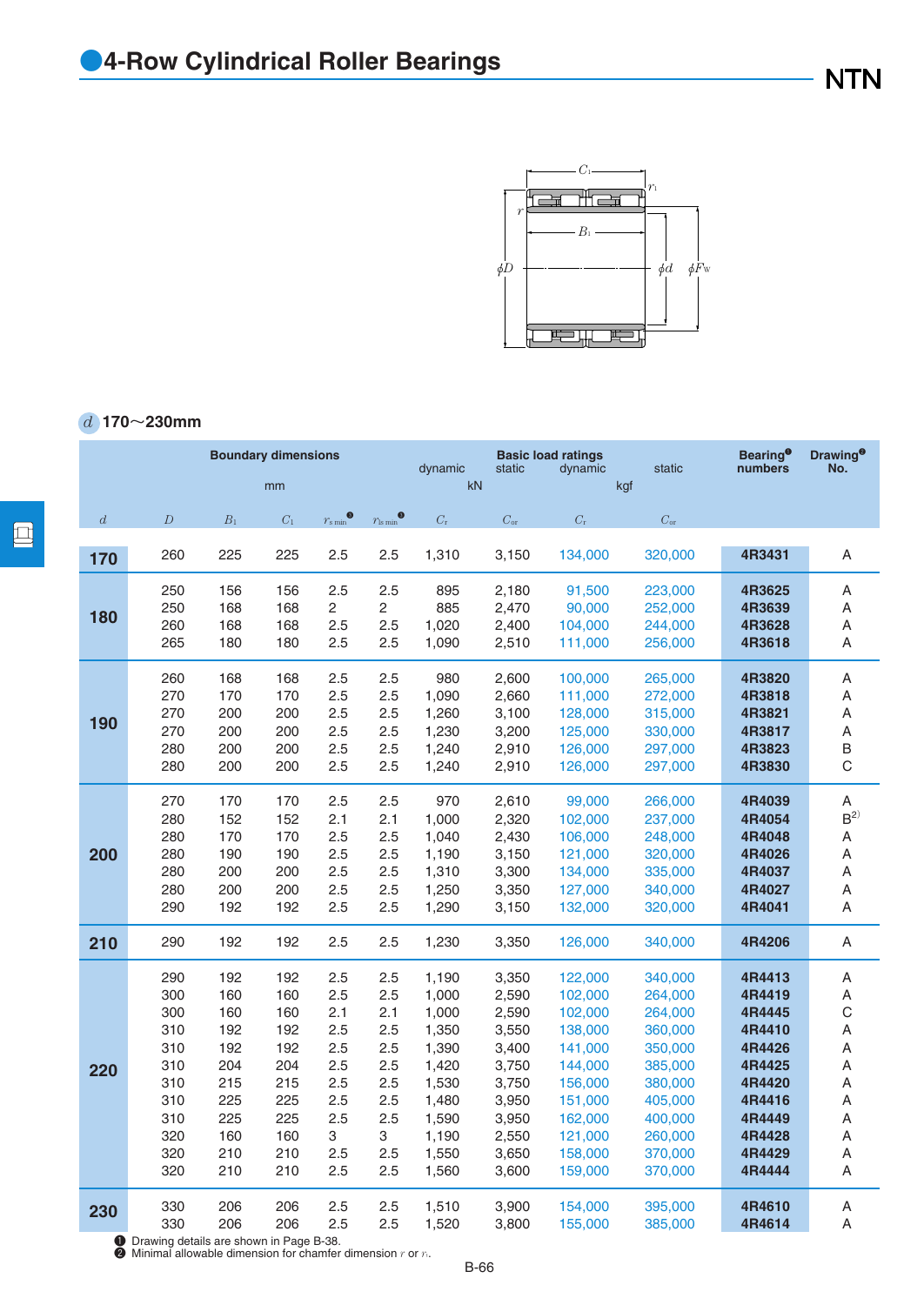

|             |             | <b>Abutment and fillet dimensions</b> |                |                  | <b>Mass</b> |
|-------------|-------------|---------------------------------------|----------------|------------------|-------------|
|             |             | mm                                    |                |                  | kg          |
|             | $d_{\rm a}$ | $D_{\rm a}$                           | $r_{\rm as}$   | $r_{\text{las}}$ |             |
| $F_{\rm w}$ | min         | max                                   | max            | max              | (approx.)   |
| 196         | 181         | 249                                   | 2              | 2                | 44          |
|             |             |                                       |                |                  |             |
| 200         | 191         | 239                                   | 2              | 2                | 23.2        |
| 202         | 189         | 241                                   | 2              | 2                | 25.6        |
| 202         | 191         | 249                                   | $\overline{2}$ | 2                | 29.4        |
| 204         | 191         | 254                                   | 2              | 2                | 34.2        |
| 212         | 201         | 249                                   | 2              | 2                | 26.9        |
| 213         | 201         | 259                                   | 2              | 2                | 31.7        |
| 212         | 201         | 259                                   | 2              | 2                | 37.5        |
| 212         | 201         | 259                                   | 2              | 2                | 37.2        |
| 214         | 201         | 269                                   | 2              | 2                | 41.5        |
| 214         | 201         | 269                                   | 2              | 2                | 42.8        |
| 222         | 211         | 259                                   | 2              | 2                | 28.5        |
| 222         | 211         | 269                                   | 2              | 2                | 29.5        |
| 222         | 211         | 269                                   | 2              | 2                | 33          |
| 223         | 211         | 269                                   | 2              | 2                | 36.7        |
| 222         | 211         | 269                                   | 2              | 2                | 40.5        |
| 224         | 211         | 269                                   | 2              | 2                | 38.8        |
| 226         | 211         | 279                                   | 2              | 2                | 42.5        |
| 236         | 221         | 279                                   | 2              | 2                | 39.5        |
| 239         | 231         | 279                                   | 2              | 2                | 33.8        |
| 245         | 231         | 289                                   | 2              | 2                | 32.8        |
| 245         | 231         | 289                                   | 2              | 2                | 33.7        |
| 247         | 231         | 299                                   | 2              | 2                | 46.3        |
| 246         | 231         | 299                                   | 2              | 2                | 46.9        |
| 247         | 231         | 299                                   | 2              | 2                | 49.8        |
| 242         | 231         | 299                                   | 2              | $\overline{c}$   | 51.5        |
| 245         | 231         | 299                                   | 2              | 2                | 54.9        |
| 244         | 231         | 299                                   | 2              | 2                | 54.3        |
| 245         | 233         | 307                                   | 2.5            | 2.5              | 46.5        |
| 248         | 231         | 309                                   | 2              | 2                | 60.5        |
| 246         | 231         | 309                                   | 2              | 2                | 57.3        |
| 260         | 241         | 319                                   | 2              | 2                | 58.3        |
| 258         | 241         | 319                                   | $\overline{c}$ | $\overline{c}$   | 58.6        |

 $\Box$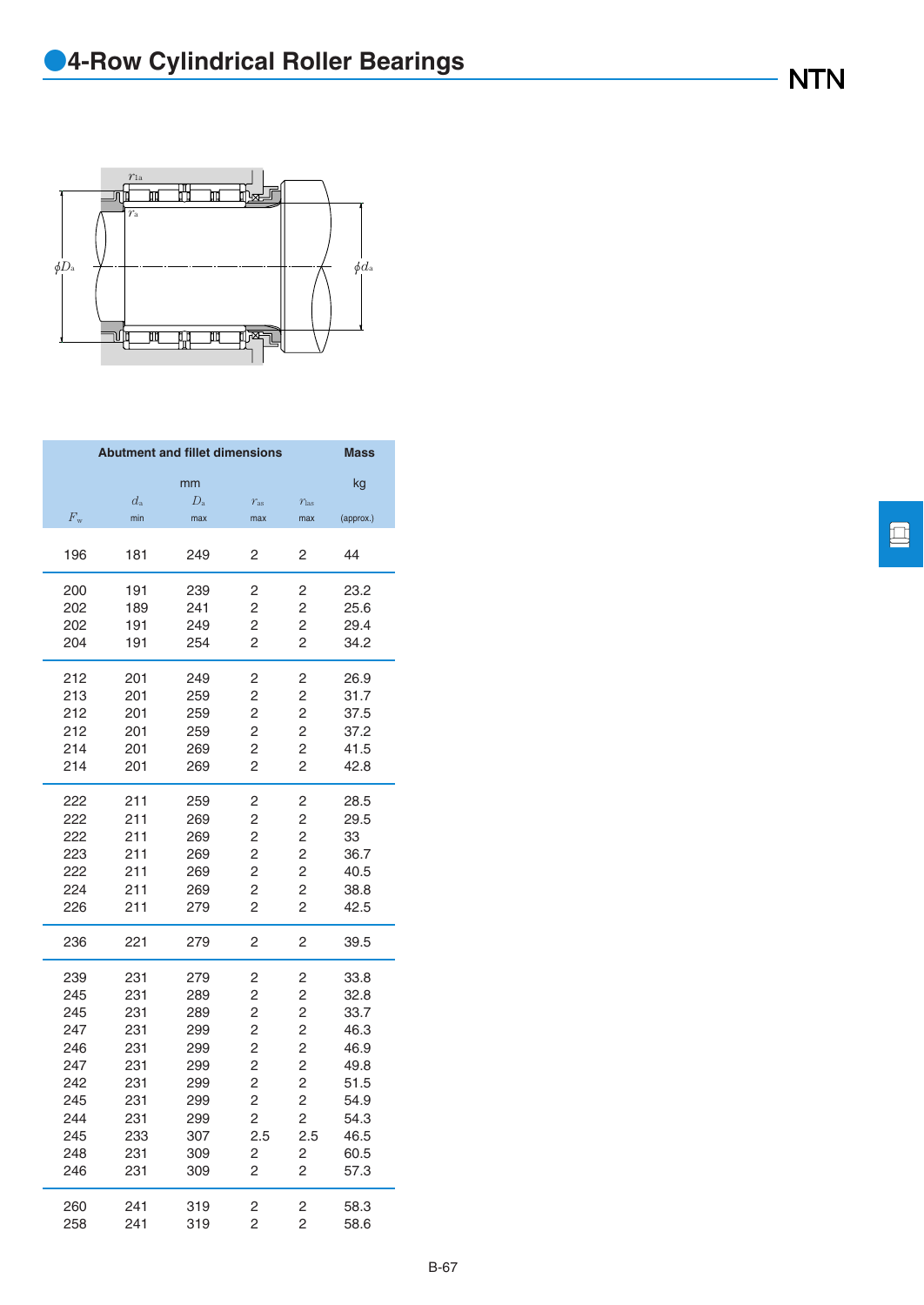

### *d* **230**~**300mm**

|                  | <b>Boundary dimensions</b>                                                        |                                               |                                               |                                     |                                     | dynamic                                                     | static                                                      | <b>Basic load ratings</b><br>dynamic                                      | static                                                                    | <b>Bearing</b><br>numbers                                          | Drawing <sup>®</sup><br>No.                                |
|------------------|-----------------------------------------------------------------------------------|-----------------------------------------------|-----------------------------------------------|-------------------------------------|-------------------------------------|-------------------------------------------------------------|-------------------------------------------------------------|---------------------------------------------------------------------------|---------------------------------------------------------------------------|--------------------------------------------------------------------|------------------------------------------------------------|
|                  |                                                                                   |                                               | mm                                            |                                     |                                     | kN                                                          |                                                             |                                                                           | kgf                                                                       |                                                                    |                                                            |
| $\boldsymbol{d}$ | $\boldsymbol{D}$                                                                  | $B_1$                                         | $C_1$                                         | $r_{\text{s}\min}$                  | $r_{\rm ls\,min}$                   | $C_{\rm r}$                                                 | $C_{\rm or}$                                                | $C_{\rm r}$                                                               | $C_{\rm{or}}$                                                             |                                                                    |                                                            |
| 230              | 340                                                                               | 260                                           | 260                                           | 3                                   | 3                                   | 2,050                                                       | 5,100                                                       | 209,000                                                                   | 520,000                                                                   | 4R4611                                                             | Α                                                          |
| 240              | 330<br>330<br>330<br>330<br>340<br>360<br>360                                     | 220<br>220<br>220<br>220<br>220<br>220<br>220 | 220<br>220<br>220<br>220<br>220<br>220<br>220 | 3<br>3<br>3<br>3<br>3<br>2.5<br>2.5 | 3<br>3<br>З<br>3<br>3<br>2.5<br>2.5 | 1,490<br>1,610<br>1,490<br>1,520<br>1,670<br>1,760<br>1,760 | 4,150<br>4,250<br>4,150<br>4,250<br>4,200<br>4,050<br>4,050 | 152,000<br>164,000<br>152,000<br>155,000<br>170,000<br>179,000<br>179,000 | 420,000<br>435,000<br>420,000<br>435,000<br>425,000<br>415,000<br>415,000 | 4R4811<br>4R4819<br>4R4821<br>4R4804<br>4R4806<br>4R4807<br>4R4813 | $\mathsf C$<br>Α<br>$\mathsf C$<br>A<br>A<br>Α<br>Α        |
| 250              | 350                                                                               | 220                                           | 220                                           | З                                   | 3                                   | 1,730                                                       | 4,300                                                       | 176,000                                                                   | 440,000                                                                   | 4R5008                                                             | Α                                                          |
| 260              | 360<br>360<br>370<br>370<br>380<br>400                                            | 220<br>260<br>220<br>220<br>280<br>290        | 200<br>260<br>220<br>220<br>280<br>290        | 2.5<br>2.5<br>3<br>3<br>3<br>4      | 2.5<br>2.1<br>3<br>3<br>3<br>2      | 1,540<br>1,830<br>1,760<br>1,760<br>2,420<br>3,050          | 4,150<br>4,850<br>4,450<br>4,450<br>6,250<br>7,150          | 157,000<br>187,000<br>179,000<br>179,000<br>247,000<br>315,000            | 426,000<br>495,000<br>455,000<br>455,000<br>635,000<br>730,000            | 4R5221<br>4R5231<br>4R5208<br>4R5217<br>4R5213<br>4R5218           | D<br>$C^{1)}$<br>Α<br>$A^{1}$<br>A<br>$E^{4)}$             |
| 265              | 370                                                                               | 234                                           | 234                                           | 1.5                                 | 1.5                                 | 2,020                                                       | 5,000                                                       | 206,000                                                                   | 510,000                                                                   | 4R5306                                                             | A <sup>1</sup>                                             |
| 270              | 380<br>380                                                                        | 280<br>280                                    | 280<br>280                                    | 2.5<br>2.5                          | 2.5<br>2.5                          | 2,260<br>2,580                                              | 5,750<br>6,850                                              | 231,000<br>263,000                                                        | 585,000<br>700,000                                                        | 4R5407<br>4R5405                                                   | Α<br>$F^{4)}$                                              |
| 280              | 350<br>390<br>390<br>390<br>420                                                   | 208<br>220<br>220<br>275<br>280               | 208<br>220<br>220<br>275<br>280               | 2.5<br>3<br>3<br>2.5<br>4           | 2.5<br>3<br>3<br>2.5<br>4           | 1,290<br>1,780<br>1,820<br>2,290<br>2,430                   | 3,950<br>4,650<br>4,800<br>6,250<br>6,150                   | 132,000<br>181,000<br>186,000<br>233,000<br>248,000                       | 405,000<br>475,000<br>490,000<br>635,000<br>630,000                       | 4R5614<br>4R5611<br>4R5604<br>4R5612<br>4R5605                     | Α<br>Α<br>Α<br>$D^{3)}$<br>Α                               |
| 290              | 410<br>420                                                                        | 240<br>300                                    | 240<br>300                                    | 3<br>3                              | 3<br>3                              | 2,240<br>2,830                                              | 5,550<br>7,500                                              | 228,000<br>288,000                                                        | 565,000<br>765,000                                                        | 4R5806<br>4R5805                                                   | Α<br>A                                                     |
| 300              | 400<br>420<br>420<br>420<br>420<br>420<br>Contained ataile are shown in Page R-38 | 300<br>240<br>240<br>240<br>240<br>300        | 300<br>240<br>240<br>240<br>240<br>300        | 3<br>3<br>3<br>3<br>3<br>3          | 3<br>3<br>3<br>3<br>3<br>3          | 2,480<br>2,020<br>2,020<br>2,010<br>2,280<br>2,990          | 7,500<br>5,450<br>5,450<br>5,450<br>5,750<br>8,150          | 253,000<br>206,000<br>206,000<br>205,000<br>233,000<br>305,000            | 765,000<br>555,000<br>555,000<br>555,000<br>585,000<br>835,000            | 4R6014<br>4R6017<br>4R6012<br>4R6023<br>4R6027<br>4R6030           | Α<br>$A^{1}$<br>Α<br>A <sup>1</sup><br>Α<br>F <sup>1</sup> |

**1** Drawing details are shown in Page B-38.<br><sup>2</sup> Minimal allowable dimension for chamfer dimension *r* or *r*<sub>1</sub>.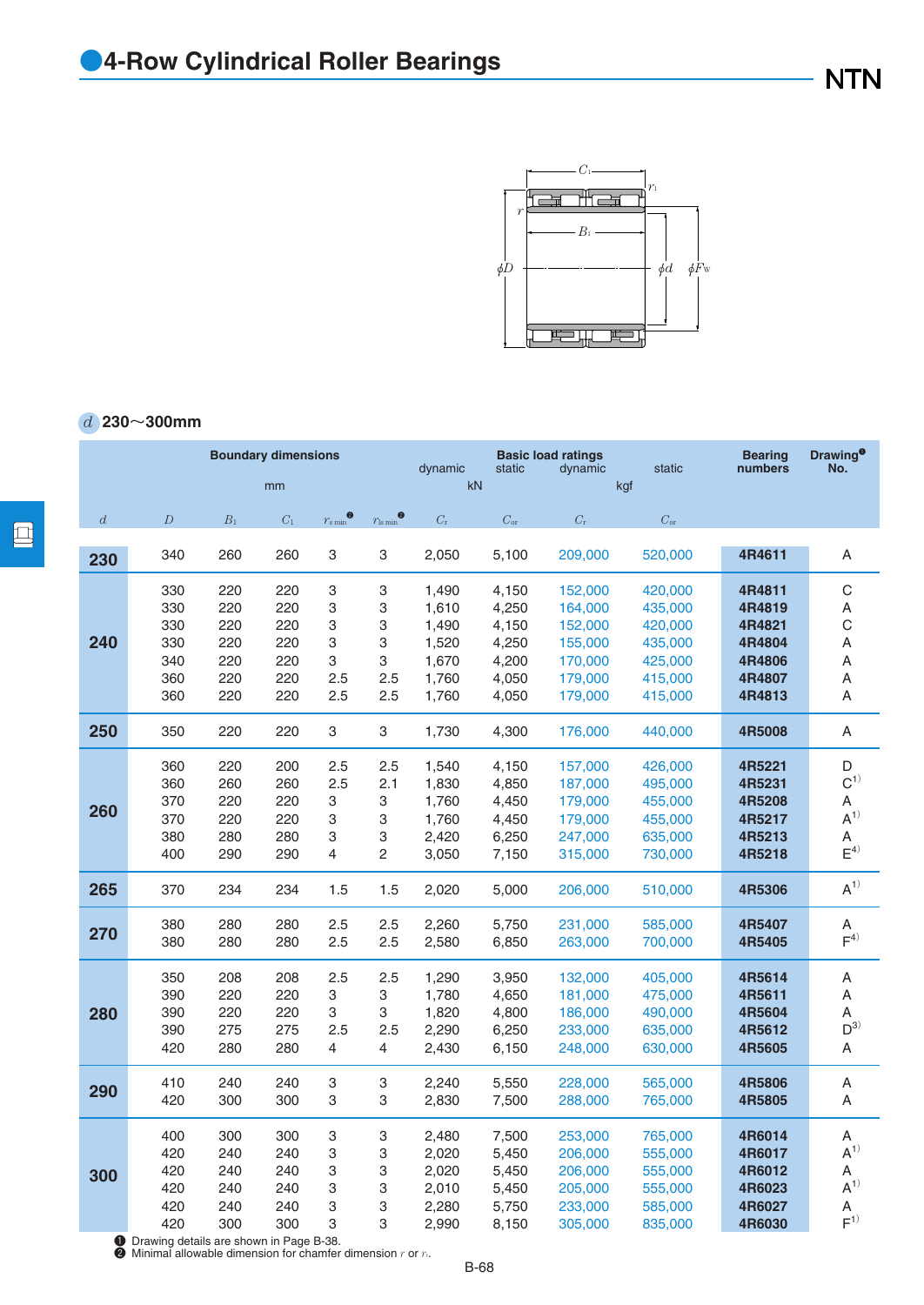

|             |             | <b>Abutment and fillet dimensions</b> |                |               | <b>Mass</b> |
|-------------|-------------|---------------------------------------|----------------|---------------|-------------|
|             |             | mm                                    |                |               | kg          |
|             | $d_{\rm a}$ | $D_{\rm a}$                           | $r_{\rm as}$   | $r_{\rm las}$ |             |
| $F_{\rm w}$ | min         | max                                   | max            | max           | (approx.)   |
| 261         | 243         | 327                                   | 2.5            | 2.5           | 82.6        |
| 270         | 253         | 317                                   | 2.5            | 2.5           | 56.8        |
| 264         | 253         | 317                                   | 2.5            | 2.5           | 57.1        |
| 268         | 253         | 317                                   | 2.5            | 2.5           | 57.1        |
| 270         | 253         | 317                                   | 2.5            | 2.5           | 57.1        |
| 268         | 253         | 327                                   | 2.5            | 2.5           | 63.6        |
| 274         | 251         | 349                                   | 2              | 2             | 79.6        |
| 274         | 251         | 349                                   | 2              | 2             | 80.1        |
| 278         | 263         | 337                                   | 2.5            | 2.5           | 66          |
| 292         | 271         | 349                                   | 2              | 2             | 62.7        |
| 287         | 271         | 349                                   | 2              | 2             | 81.5        |
| 292         | 273         | 357                                   | 2.5            | 2.5           | 77.1        |
| 292         | 273         | 357                                   | 2.5            | 2.5           | 76.5        |
| 294         | 273         | 367                                   | 2.5            | 2.5           | 109         |
| 296         | 276         | 391                                   | 3              | 2             | 135         |
| 300         | 273         | 362                                   | 1.5            | 1.5           | 78.9        |
| 297         | 281         | 369                                   | 2              | 2             | 101         |
| 299.7       | 281         | 369                                   | $\overline{2}$ | 2             | 105         |
| 298         | 291         | 339                                   | 2              | 2             | 46.4        |
| 312         | 293         | 377                                   | 2.5            | 2.5           | 81.3        |
| 312         | 293         | 377                                   | 2.5            | 2.5           | 82          |
| 312         | 291         | 379                                   | 2              | 2             | 105         |
| 323         | 296         | 404                                   | 3              | 3             | 139         |
| 320         | 303         | 397                                   | 2.5            | 2.5           | 103         |
| 327         | 303         | 407                                   | 2.5            | 2.5           | 141         |
|             |             |                                       |                |               |             |
| 328         | 313         | 387                                   | 2.5            | 2.5           | 104         |
| 334         | 313         | 407                                   | 2.5            | 2.5           | 106         |
| 334         | 313         | 407                                   | 2.5            | 2.5           | 105         |
| 336         | 313         | 407                                   | 2.5            | 2.5           | 105         |
| 332         | 313         | 407                                   | 2.5            | 2.5           | 105         |
| 331         | 313         | 407                                   | 2.5            | 2.5           | 136         |

 $\boxed{\square}$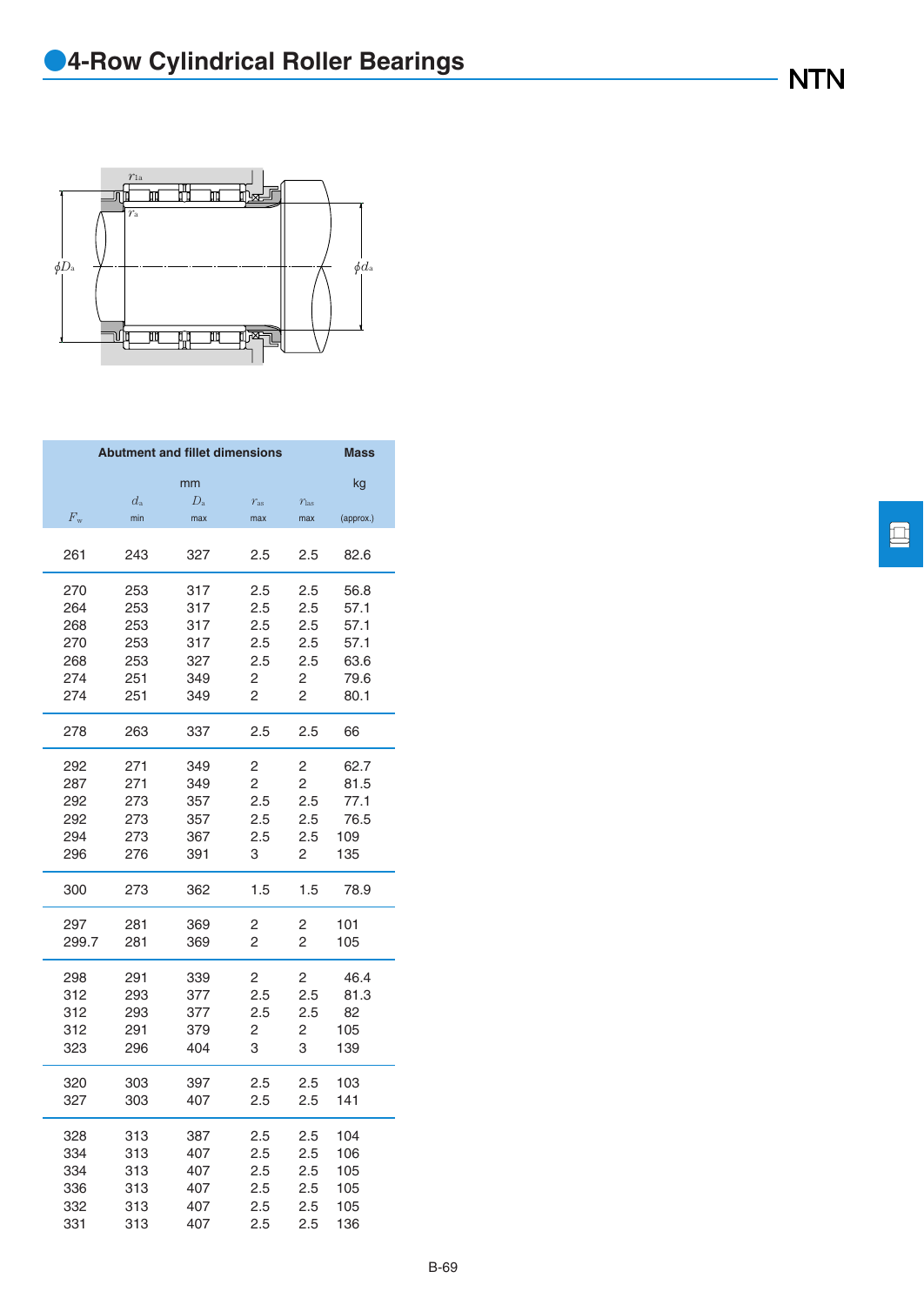

### *d* **300**~**380mm**

|                  | <b>Boundary dimensions</b>                                                                                                                                                                       |       |                 |                  |                     | dynamic     | static        | <b>Basic load ratings</b><br>dynamic | static        | <b>Bearing</b> <sup>0</sup><br>numbers | <b>Drawing®</b><br>No. |
|------------------|--------------------------------------------------------------------------------------------------------------------------------------------------------------------------------------------------|-------|-----------------|------------------|---------------------|-------------|---------------|--------------------------------------|---------------|----------------------------------------|------------------------|
|                  |                                                                                                                                                                                                  |       | mm              |                  |                     | kN          |               |                                      | kgf           |                                        |                        |
| $\boldsymbol{d}$ | $\cal D$                                                                                                                                                                                         | $B_1$ | $\mathcal{C}_1$ | $r_{\rm s\,min}$ | $r_{\text{ls min}}$ | $C_{\rm r}$ | $C_{\rm{or}}$ | $C_{\rm r}$                          | $C_{\rm{or}}$ |                                        |                        |
| 300              | 420                                                                                                                                                                                              | 300   | 300             | 3                | 3                   | 2,720       | 7,600         | 278,000                              | 775,000       | 4R6015                                 | Α                      |
|                  | 420                                                                                                                                                                                              | 300   | 300             | 3                | З                   | 2,900       | 7,850         | 295,000                              | 800,000       | 4R6020                                 | F <sup>1</sup>         |
|                  | 420                                                                                                                                                                                              | 320   | 300             | 3                | 3                   | 2,900       | 7,850         | 295,000                              | 800,000       | 4R6018                                 | F <sup>2</sup>         |
|                  | 430                                                                                                                                                                                              | 240   | 240             | 3                | 3                   | 2,160       | 5,150         | 220,000                              | 525,000       | 4R6021                                 | A                      |
|                  | 460                                                                                                                                                                                              | 270   | 270             | 3                | 3                   | 2,510       | 5,350         | 256,000                              | 545,000       | 4R6019                                 | Α                      |
| 310              | 430                                                                                                                                                                                              | 240   | 240             | 3                | 3                   | 2,240       | 5,950         | 228,000                              | 605,000       | 4R6202                                 | A                      |
| 320              | 440                                                                                                                                                                                              | 240   | 230             | 3                | 3                   | 2,290       | 6,050         | 234,000                              | 615,000       | 4R6414                                 | Α                      |
|                  | 450                                                                                                                                                                                              | 240   | 240             | 3                | 3                   | 2,370       | 6,150         | 242,000                              | 630,000       | 4R6411                                 | A                      |
|                  | 460                                                                                                                                                                                              | 340   | 340             | 3                | 3                   | 3,400       | 9,450         | 345,000                              | 960,000       | 4R6412                                 | A                      |
|                  | 470                                                                                                                                                                                              | 350   | 350             | 3                | 3                   | 4,150       | 10,900        | 425,000                              | 1,110,000     | 4R6406                                 | $F^{4)}$               |
| 330              | 440                                                                                                                                                                                              | 200   | 200             | 3                | 3                   | 1,820       | 4,850         | 186,000                              | 495,000       | 4R6603                                 | B                      |
|                  | 440                                                                                                                                                                                              | 200   | 200             | 5                | 3                   | 1,720       | 4,550         | 176,000                              | 465,000       | 4R6608                                 | B <sup>1</sup>         |
|                  | 460                                                                                                                                                                                              | 340   | 340             | 4                | 4                   | 3,250       | 8,850         | 330,000                              | 905,000       | 4R6605                                 | Α                      |
|                  | 460                                                                                                                                                                                              | 340   | 340             | 4                | 4                   | 3,300       | 9,550         | 335,000                              | 975,000       | 4R6602                                 | A                      |
| 340              | 480                                                                                                                                                                                              | 350   | 350             | 4                | 4                   | 3,950       | 10,900        | 400,000                              | 1,110,000     | 4R6819                                 | FM <sup>1</sup>        |
|                  | 480                                                                                                                                                                                              | 370   | 350             | 5                | 5                   | 3,450       | 9,650         | 350,000                              | 985,000       | 4R6811                                 | Α                      |
|                  | 490                                                                                                                                                                                              | 300   | 300             | 4                | 4                   | 3,350       | 8,300         | 340,000                              | 845,000       | 4R6804                                 | A                      |
|                  | 490                                                                                                                                                                                              | 300   | 300             | 5                | 5                   | 3,100       | 7,950         | 315,000                              | 810,000       | 4R6805                                 | A                      |
| 356.76           | 550                                                                                                                                                                                              | 400   | 400             | 4                | 4                   | 5,100       | 13,800        | 520,000                              | 1,410,000     | 4R7105K                                | E                      |
| 360              | 480                                                                                                                                                                                              | 290   | 290             | 3                | 3                   | 2,990       | 8,150         | 305,000                              | 830,000       | 4R7207                                 | Α                      |
|                  | 510                                                                                                                                                                                              | 370   | 370             | 4                | 4                   | 3,550       | 9,700         | 365,000                              | 990,000       | 4R7212                                 | C                      |
|                  | 510                                                                                                                                                                                              | 400   | 380             | 4                | 2                   | 4,350       | 11,900        | 445,000                              | 1,210,000     | 4R7205                                 | E <sup>1</sup>         |
|                  | 510                                                                                                                                                                                              | 400   | 400             | 5                | 5                   | 4,250       | 11,500        | 435,000                              | 1,170,000     | 4R7203                                 | B                      |
| 370              | 480                                                                                                                                                                                              | 230   | 230             | 5                | 5                   | 2,100       | 6,250         | 214,000                              | 635,000       | 4R7405                                 | Α                      |
|                  | 480                                                                                                                                                                                              | 250   | 250             | 3                | 3                   | 2,200       | 6,450         | 225,000                              | 660,000       | 4R7408                                 | A                      |
|                  | 520                                                                                                                                                                                              | 380   | 380             | 5                | 5                   | 3,900       | 10,800        | 400,000                              | 1,100,000     | 4R7411                                 | A                      |
|                  | 520                                                                                                                                                                                              | 400   | 400             | 5                | 5                   | 4,650       | 13,500        | 475,000                              | 1,370,000     | 4R7404                                 | Α                      |
| 380              | 520                                                                                                                                                                                              | 280   | 280             | 4                | 4                   | 3,400       | 9,150         | 350,000                              | 935,000       | 4R7605                                 | A                      |
|                  | 520                                                                                                                                                                                              | 290   | 290             | 4                | 4                   | 3,400       | 9,150         | 350,000                              | 935,000       | 4R7617                                 | Α                      |
|                  | 520                                                                                                                                                                                              | 300   | 300             | 4                | 4                   | 3,550       | 9,600         | 360,000                              | 980,000       | 4R7607                                 | G <sup>1</sup>         |
|                  | 540                                                                                                                                                                                              | 400   | 400             | 4                | 4                   | 5,200       | 15,200        | 530,000                              | 1,550,000     | 4R7604                                 | G <sup>2</sup>         |
|                  | • "K" indicates bearings have tapered bore with a taper ratio of 1: 12.<br>2 Drawing details are shown in Page B-38.<br>$\bullet$ Minimal allowable dimension for chamfer dimension $r$ or $r$ . |       |                 |                  |                     |             |               |                                      |               |                                        |                        |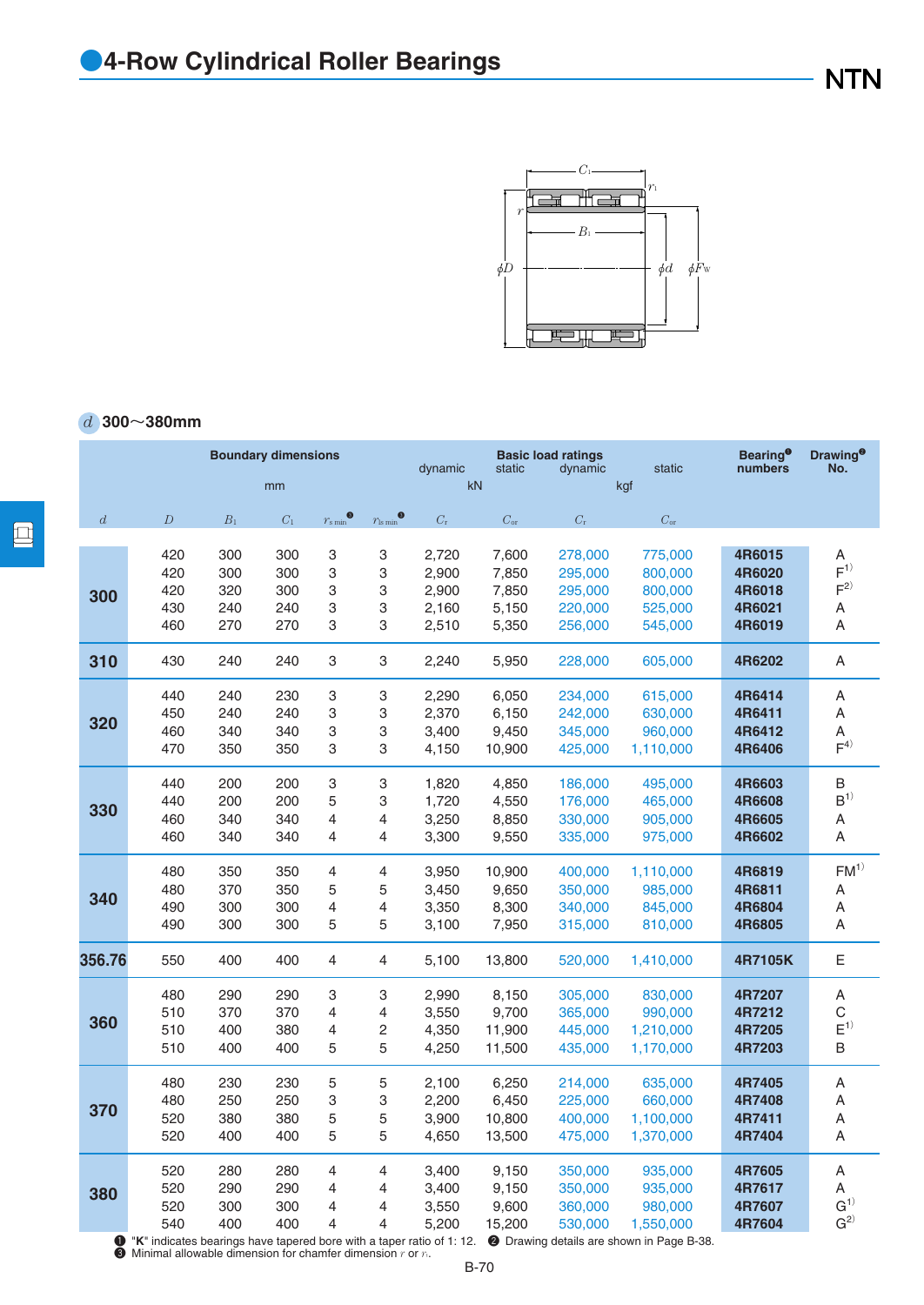

| <b>Abutment and fillet dimensions</b><br><b>Mass</b>        |           |  |  |  |  |  |  |  |  |  |
|-------------------------------------------------------------|-----------|--|--|--|--|--|--|--|--|--|
| mm                                                          | kg        |  |  |  |  |  |  |  |  |  |
| $d_{\rm a}$<br>$D_{\rm a}$<br>$r_{\rm as}$<br>$r_{\rm las}$ |           |  |  |  |  |  |  |  |  |  |
| $F_{\rm w}$<br>min<br>max<br>max<br>max                     | (approx.) |  |  |  |  |  |  |  |  |  |
|                                                             |           |  |  |  |  |  |  |  |  |  |
| 334<br>2.5<br>313<br>407<br>2.5                             | 125       |  |  |  |  |  |  |  |  |  |
| 332<br>313<br>407<br>2.5<br>2.5                             | 130       |  |  |  |  |  |  |  |  |  |
| 2.5<br>2.5<br>332<br>313<br>407                             | 136       |  |  |  |  |  |  |  |  |  |
| 338<br>313<br>2.5<br>2.5<br>417                             | 115       |  |  |  |  |  |  |  |  |  |
| 2.5<br>2.5<br>344<br>313<br>447                             | 162       |  |  |  |  |  |  |  |  |  |
| 2.5<br>2.5<br>344.5<br>323<br>417                           | 108       |  |  |  |  |  |  |  |  |  |
| 333<br>2.5<br>2.5<br>351<br>427                             | 106       |  |  |  |  |  |  |  |  |  |
| 2.5<br>2.5<br>358<br>333<br>437                             | 125       |  |  |  |  |  |  |  |  |  |
| 2.5<br>2.5<br>360<br>333<br>447                             | 178       |  |  |  |  |  |  |  |  |  |
| 361.7<br>333<br>2.5<br>2.5<br>457                           | 212       |  |  |  |  |  |  |  |  |  |
| 360<br>2.5<br>2.5<br>343<br>427                             | 83.6      |  |  |  |  |  |  |  |  |  |
| 2.5<br>360<br>350<br>427<br>4                               | 85.6      |  |  |  |  |  |  |  |  |  |
| 365<br>346<br>444<br>3<br>3                                 | 181       |  |  |  |  |  |  |  |  |  |
| 346<br>444<br>3<br>3<br>368                                 | 177       |  |  |  |  |  |  |  |  |  |
| 378<br>356<br>3<br>3<br>464                                 | 211       |  |  |  |  |  |  |  |  |  |
| 4<br>4<br>378<br>360<br>460                                 | 198       |  |  |  |  |  |  |  |  |  |
| 356<br>474<br>3<br>3<br>377                                 | 187       |  |  |  |  |  |  |  |  |  |
| 4<br>4<br>380<br>360<br>470                                 | 189       |  |  |  |  |  |  |  |  |  |
| 426<br>3<br>3<br>372.757<br>534                             | 354       |  |  |  |  |  |  |  |  |  |
| 2.5<br>2.5<br>388<br>373<br>467                             | 148       |  |  |  |  |  |  |  |  |  |
| 400<br>376<br>494<br>3<br>3                                 | 244       |  |  |  |  |  |  |  |  |  |
| 399<br>376<br>3<br>2<br>509                                 | 251       |  |  |  |  |  |  |  |  |  |
| 397<br>380<br>490<br>4<br>4                                 | 262       |  |  |  |  |  |  |  |  |  |
| 400<br>390<br>4<br>4<br>460                                 | 106       |  |  |  |  |  |  |  |  |  |
| 2.5<br>2.5<br>401<br>383<br>467                             | 118       |  |  |  |  |  |  |  |  |  |
| 409<br>390<br>500<br>4<br>4                                 | 256       |  |  |  |  |  |  |  |  |  |
| 409<br>390<br>500<br>4<br>4                                 | 273       |  |  |  |  |  |  |  |  |  |
| 417<br>396<br>504<br>3<br>3                                 | 174       |  |  |  |  |  |  |  |  |  |
| 417<br>396<br>504<br>3<br>3                                 | 185       |  |  |  |  |  |  |  |  |  |
| 416<br>396<br>504<br>3<br>3                                 | 210       |  |  |  |  |  |  |  |  |  |
| 3<br>3<br>422<br>396<br>524                                 | 325       |  |  |  |  |  |  |  |  |  |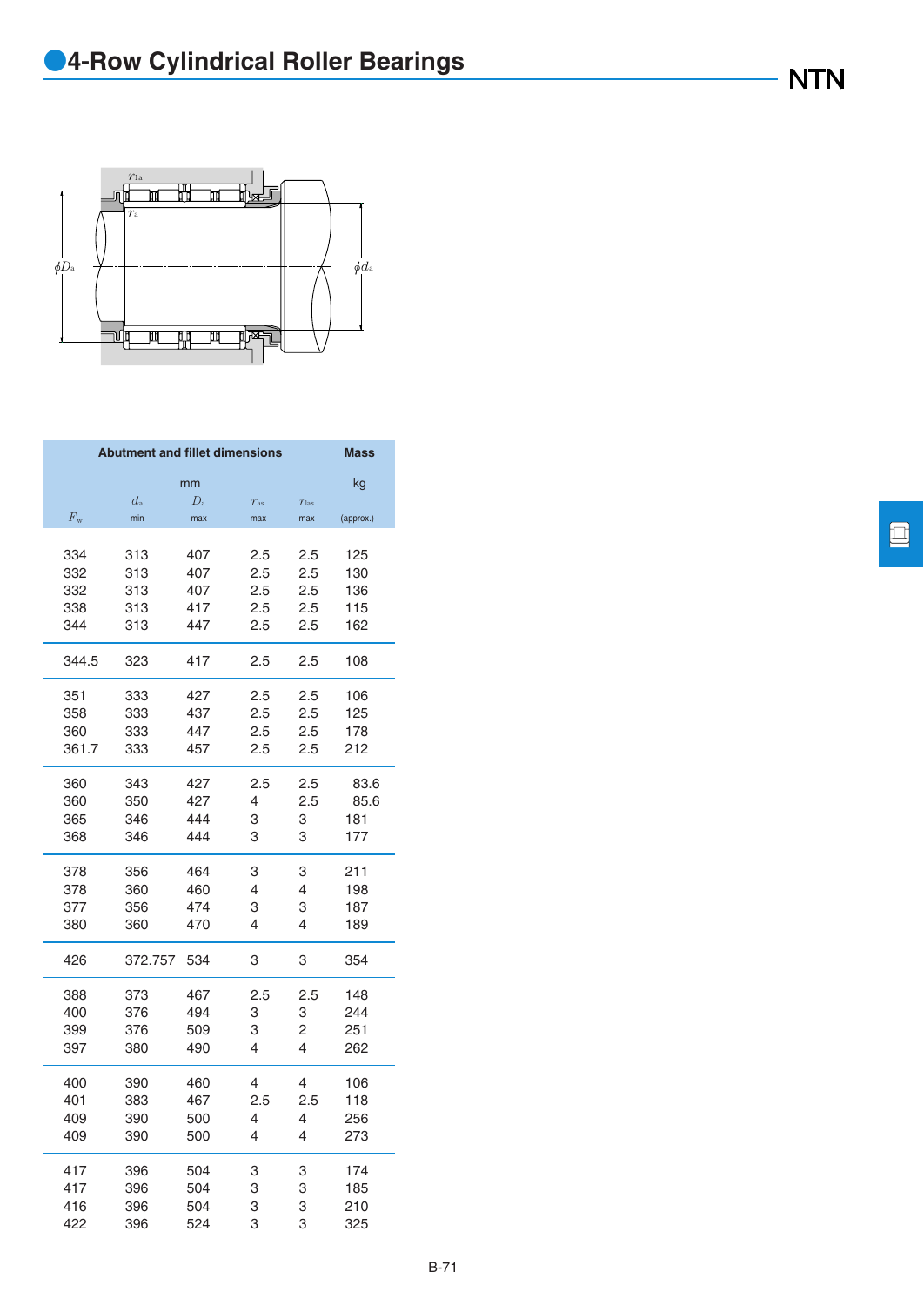

### *d* **380**~**500mm**

|                  |                                                            |                                                      | <b>Boundary dimensions</b>                                      |                                                |                                      | <b>Basic load ratings</b><br>dynamic<br>static<br>dynamic            |                                                                              |                                                                                      | static                                                                                               | <b>Bearing</b><br>numbers                                                            | <b>Drawing<sup>®</sup></b><br>No.                                                                                      |
|------------------|------------------------------------------------------------|------------------------------------------------------|-----------------------------------------------------------------|------------------------------------------------|--------------------------------------|----------------------------------------------------------------------|------------------------------------------------------------------------------|--------------------------------------------------------------------------------------|------------------------------------------------------------------------------------------------------|--------------------------------------------------------------------------------------|------------------------------------------------------------------------------------------------------------------------|
|                  |                                                            |                                                      | mm                                                              |                                                |                                      | kN                                                                   |                                                                              | kgf                                                                                  |                                                                                                      |                                                                                      |                                                                                                                        |
| $\boldsymbol{d}$ | $\overline{D}$                                             | $B_1$                                                | $C_1$                                                           | $r_{\rm s\,min}$<br>$\bullet$                  | $r_{\text{ls min}}$                  | $C_{\rm r}$                                                          | $C_{\rm or}$                                                                 | $C_{\rm r}$                                                                          | $C_{\rm or}$                                                                                         |                                                                                      |                                                                                                                        |
| 380              | 540                                                        | 400                                                  | 400                                                             | 4                                              | 4                                    | 4,950                                                                | 14,400                                                                       | 505,000                                                                              | 1,470,000                                                                                            | 4R7618                                                                               | FM <sup>1</sup>                                                                                                        |
|                  | 540                                                        | 400                                                  | 400                                                             | 5                                              | 5                                    | 4,550                                                                | 12,700                                                                       | 465,000                                                                              | 1,300,000                                                                                            | 4R7613                                                                               | $B^{1)}$ 3)                                                                                                            |
| 400              | 560                                                        | 400                                                  | 400                                                             | 5                                              | 5                                    | 4,250                                                                | 11,800                                                                       | 430,000                                                                              | 1,210,000                                                                                            | 4R8007                                                                               | В                                                                                                                      |
|                  | 560                                                        | 410                                                  | 410                                                             | 4                                              | 4                                    | 5,750                                                                | 17,000                                                                       | 585,000                                                                              | 1,730,000                                                                                            | 4R8010                                                                               | F                                                                                                                      |
|                  | 590                                                        | 420                                                  | 420                                                             | 4                                              | 4                                    | 5,150                                                                | 13,000                                                                       | 525,000                                                                              | 1,330,000                                                                                            | 4R8011                                                                               | Α                                                                                                                      |
| 420              | 560                                                        | 280                                                  | 280                                                             | 4                                              | 4                                    | 3,150                                                                | 8,750                                                                        | 320,000                                                                              | 895,000                                                                                              | 4R8403                                                                               | A                                                                                                                      |
|                  | 580                                                        | 230                                                  | 230                                                             | 4                                              | 4                                    | 2,430                                                                | 6,250                                                                        | 248,000                                                                              | 635,000                                                                                              | 4R8404                                                                               | Α                                                                                                                      |
|                  | 600                                                        | 440                                                  | 440                                                             | 6                                              | 2.5                                  | 6,350                                                                | 18,100                                                                       | 650,000                                                                              | 1,850,000                                                                                            | 4R8407                                                                               | F <sup>1</sup>                                                                                                         |
|                  | 620                                                        | 400                                                  | 400                                                             | 5                                              | 5                                    | 5,000                                                                | 13,400                                                                       | 510,000                                                                              | 1,360,000                                                                                            | 4R8401                                                                               | $D^{3)}$                                                                                                               |
| 430              | 591                                                        | 420                                                  | 420                                                             | 5                                              | 5                                    | 5,500                                                                | 17,400                                                                       | 560,000                                                                              | 1,770,000                                                                                            | 4R8605                                                                               | ${\sf FM}^{1) \, 4)}$                                                                                                  |
| 440              | 600                                                        | 450                                                  | 450                                                             | 1.5                                            | 5                                    | 6,000                                                                | 17,900                                                                       | 615,000                                                                              | 1,820,000                                                                                            | 4R8806                                                                               | FR <sup>2</sup>                                                                                                        |
|                  | 600                                                        | 450                                                  | 450                                                             | 1.5                                            | 5                                    | 6,350                                                                | 19,100                                                                       | 645,000                                                                              | 1,950,000                                                                                            | 4R8805                                                                               | FR <sup>1</sup>                                                                                                        |
|                  | 620                                                        | 450                                                  | 450                                                             | 5                                              | 5                                    | 6,450                                                                | 18,700                                                                       | 660,000                                                                              | 1,910,000                                                                                            | 4R8803                                                                               | F <sup>1</sup>                                                                                                         |
|                  | 620                                                        | 450                                                  | 450                                                             | 5                                              | 5                                    | 6,450                                                                | 18,700                                                                       | 660,000                                                                              | 1,910,000                                                                                            | 4R8801                                                                               | F                                                                                                                      |
| 460              | 620                                                        | 400                                                  | 400                                                             | 4                                              | 4                                    | 5,350                                                                | 16,700                                                                       | 545,000                                                                              | 1,700,000                                                                                            | 4R9211                                                                               | GS                                                                                                                     |
|                  | 620                                                        | 400                                                  | 400                                                             | 4                                              | 4                                    | 4,950                                                                | 15,000                                                                       | 505,000                                                                              | 1,530,000                                                                                            | 4R9209                                                                               | Α                                                                                                                      |
|                  | 620                                                        | 460                                                  | 460                                                             | 4                                              | 4                                    | 5,950                                                                | 19,100                                                                       | 605,000                                                                              | 1,950,000                                                                                            | 4R9223                                                                               | $FM^{1)}$                                                                                                              |
|                  | 650                                                        | 470                                                  | 470                                                             | 5                                              | 5                                    | 7,150                                                                | 20,600                                                                       | 730,000                                                                              | 2,100,000                                                                                            | 4R9216                                                                               | F <sup>1</sup>                                                                                                         |
| 470              | 660                                                        | 470                                                  | 470                                                             | 5                                              | 5                                    | 7,300                                                                | 21,300                                                                       | 745,000                                                                              | 2,170,000                                                                                            | 4R9403                                                                               | FM <sup>1</sup>                                                                                                        |
| 480              | 600                                                        | 236                                                  | 236                                                             | З                                              | 3                                    | 2,620                                                                | 7,850                                                                        | 267,000                                                                              | 805,000                                                                                              | 4R9610                                                                               | A                                                                                                                      |
|                  | 650                                                        | 420                                                  | 420                                                             | 5                                              | 5                                    | 5,700                                                                | 17,200                                                                       | 585,000                                                                              | 1,750,000                                                                                            | 4R9613                                                                               | G <sup>1</sup>                                                                                                         |
|                  | 650                                                        | 420                                                  | 420                                                             | 5                                              | 5                                    | 5,950                                                                | 18,100                                                                       | 605,000                                                                              | 1,840,000                                                                                            | 4R9607                                                                               | G                                                                                                                      |
|                  | 680                                                        | 500                                                  | 500                                                             | 6                                              | 6                                    | 7,950                                                                | 24,000                                                                       | 810,000                                                                              | 2,450,000                                                                                            | 4R9604                                                                               | F                                                                                                                      |
| 500              | 680<br>680<br>690<br>690<br>700<br>710<br>720<br>720<br>D- | 420<br>420<br>470<br>510<br>515<br>480<br>530<br>530 | 405<br>405<br>470<br>510<br>515<br>480<br>530<br>530<br>$ \Box$ | 5<br>5<br>5<br>5<br>5<br>6<br>5<br>5<br>$\sim$ | 5<br>5<br>5<br>5<br>5<br>6<br>5<br>5 | 7,100<br>6,300<br>7,650<br>7,750<br>7,900<br>8,650<br>8,250<br>8,250 | 22,900<br>18,800<br>22,500<br>24,600<br>24,100<br>24,700<br>25,000<br>25,000 | 725,000<br>640,000<br>780,000<br>790,000<br>805,000<br>880,000<br>840,000<br>840,000 | 2,340,000<br>1,920,000<br>2,290,000<br>2,500,000<br>2,450,000<br>2,520,000<br>2,550,000<br>2,550,000 | 4R10010<br>4R10020<br>4R10016<br>4R10006<br>4R10011<br>4R10008<br>4R10015<br>4R10024 | F <sup>2</sup><br>$\mathsf{F}^{2)}$<br>F <sup>1</sup><br>F<br>F<br>F <sup>1</sup><br>F <sup>1</sup><br>FM <sup>1</sup> |

**1** Drawing details are shown in Page B-38.<br><sup>2</sup> Minimal allowable dimension for chamfer dimension *r* or *r*<sub>1</sub>.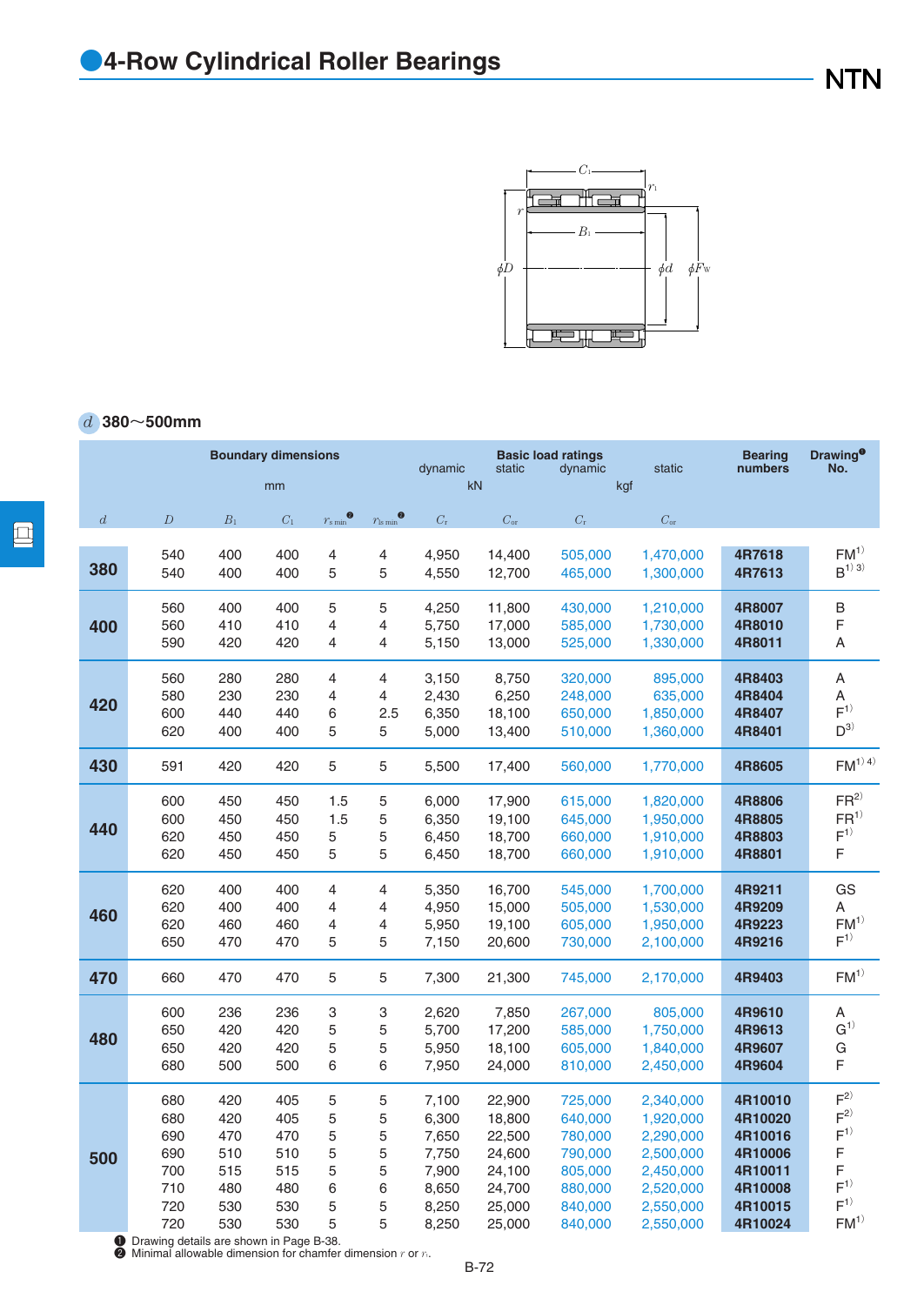

| <b>Abutment and fillet dimensions</b> |             | <b>Mass</b> |              |               |           |
|---------------------------------------|-------------|-------------|--------------|---------------|-----------|
|                                       |             | mm          |              |               | kg        |
|                                       | $d_{\rm a}$ | $D_{\rm a}$ | $r_{\rm as}$ | $r_{\rm las}$ |           |
| $F_{\rm w}$                           | min         | max         | max          | max           | (approx.) |
|                                       |             |             |              |               |           |
| 422                                   | 396         | 524         | 3            | 3             | 309       |
| 424                                   | 400         | 520         | 4            | 4             | 298       |
|                                       |             |             |              |               |           |
| 446                                   | 420         | 540         | 4            | 4             | 303       |
| 445                                   | 416         | 544         | 3            | 3             | 349       |
| 450                                   | 416         | 574         | 3            | 3             | 399       |
|                                       |             |             |              |               |           |
| 457                                   | 436         | 544         | 3            | 3             | 189       |
| 466                                   | 436         | 564         | 3            | 3             | 181       |
| 469.6                                 | 444         | 589         | 5            | 2             | 423       |
| 478                                   | 440         | 600         | 4            | 4             | 410       |
|                                       |             |             |              |               |           |
| 476                                   | 450         | 571         | 4            | 4             | 362       |
|                                       |             |             |              |               |           |
| 480                                   | 448         | 580         | 1.5          | 4             | 392       |
| 480                                   | 448         | 580         | 1.5          | 4             | 392       |
| 487                                   | 460         | 600         | 4            | 4             | 450       |
| 487                                   | 460         | 600         | 4            | 4             | 437       |
|                                       |             |             |              |               |           |
| 502                                   | 476         | 604         | 3            | 3             | 383       |
| 502                                   | 476         | 604         | 3            | 3             | 341       |
| 502                                   | 476         | 604         | 3            | З             | 417       |
| 509                                   | 480         | 630         | 4            | 4             | 540       |
|                                       |             |             |              |               |           |
| 517                                   | 490         | 640         | 4            | 4             | 529       |
|                                       |             |             |              |               |           |
| 510                                   | 493         | 587         | 2.5          | 2.5           | 155       |
| 523                                   | 500         | 630         | 4            | 4             | 423       |
| 523                                   | 500         | 630         | 4            | 4             | 369       |
| 532                                   | 504         | 656         | 5            | 5             | 640       |
|                                       |             |             |              |               |           |
| 550                                   | 520         | 660         | 4            | 4             | 495       |
| 550                                   | 520         | 660         | 4            | 4             | 451       |
| 547                                   | 520         | 670         | 4            | 4             | 590       |
| 552                                   | 520         | 670         | 4            | 4             | 640       |
| 554                                   | 520         | 680         | 4            | 4             | 680       |
| 556                                   | 524         | 686         | 5            | 5             | 675       |
| 568                                   | 520         | 700         | 4            | 4             | 780       |
| 568                                   | 520         | 700         | 4            | 4             | 745       |

 $\boxed{\square}$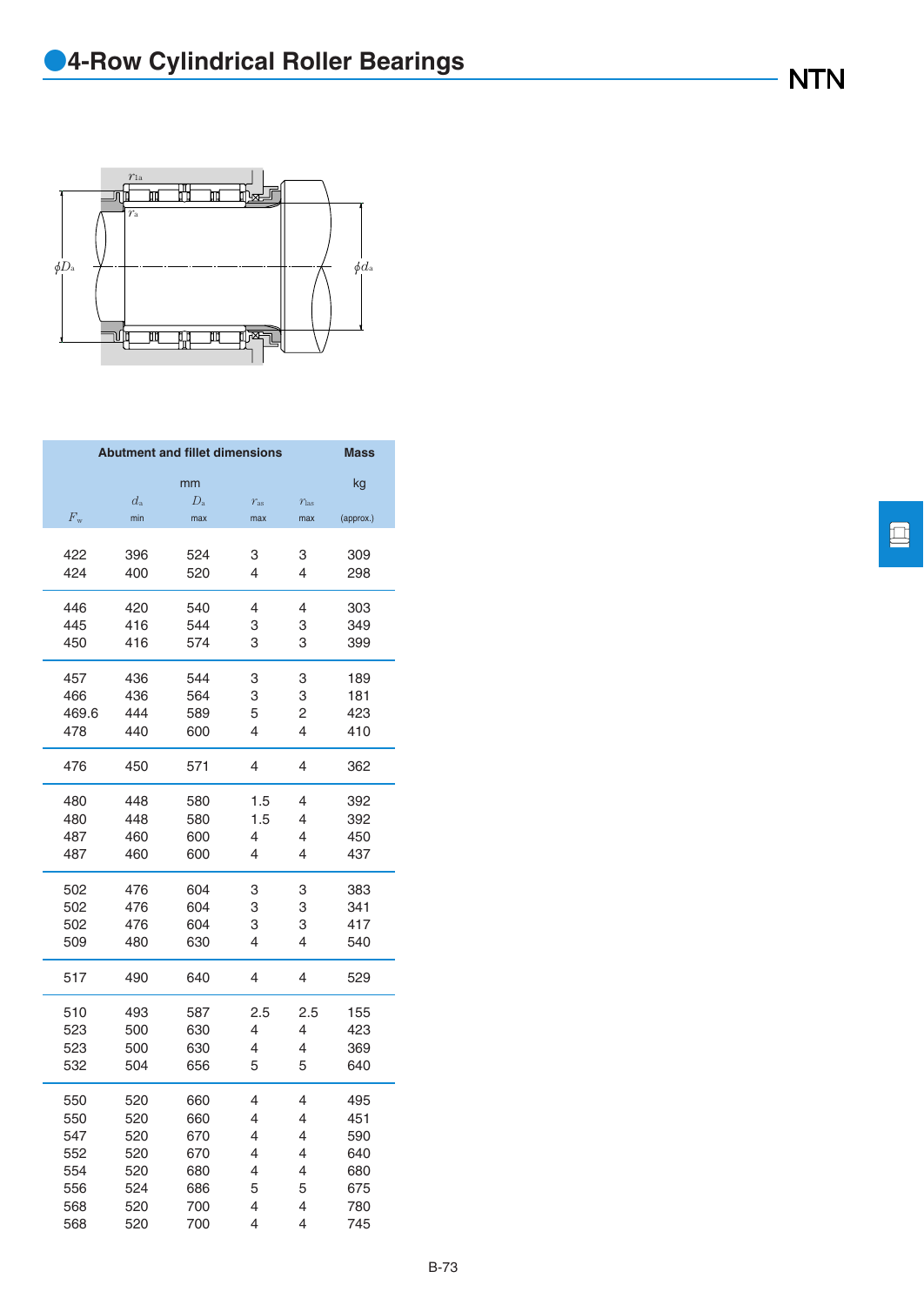

### *d* **510**~**680mm**

|                |                                                           | <b>Boundary dimensions</b> |                          |                    |                     | <b>Basic load ratings</b><br>dynamic<br>static<br>dynamic |                                      |                                              | static                                           | <b>Bearing</b><br>numbers                | Drawing <sup>®</sup><br>No.                                           |
|----------------|-----------------------------------------------------------|----------------------------|--------------------------|--------------------|---------------------|-----------------------------------------------------------|--------------------------------------|----------------------------------------------|--------------------------------------------------|------------------------------------------|-----------------------------------------------------------------------|
|                |                                                           |                            | mm                       |                    |                     | kN                                                        |                                      | kgf                                          |                                                  |                                          |                                                                       |
| $\overline{d}$ | $\boldsymbol{D}$                                          | $B_1$                      | $C_1$                    | $r_{\text{s min}}$ | $r_{\text{ls min}}$ | $C_{\rm r}$                                               | $C_{\text{or}}$                      | $C_{\rm r}$                                  | $C_{\rm or}$                                     |                                          |                                                                       |
| 510            | 670<br>700                                                | 320<br>540                 | 320<br>540               | 5<br>6             | 5<br>6              | 4,550<br>8,300                                            | 13,500<br>25,000                     | 465,000<br>845,000                           | 1,380,000<br>2,550,000                           | 4R10201<br>4R10202                       | G <sup>1</sup><br>F <sup>1</sup>                                      |
| 520            | 700<br>720<br>735                                         | 540<br>550<br>535          | 540<br>550<br>535        | 6<br>5<br>5        | 6<br>5<br>5         | 8,200<br>9,400<br>9,000                                   | 25,500<br>27,700<br>26,600           | 835,000<br>960,000<br>915,000                | 2,600,000<br>2,820,000<br>2,710,000              | 4R10403<br>4R10406<br>4R10402            | F <sup>1</sup><br>$FR^{1)}$<br>F <sup>2</sup>                         |
| 530            | 700<br>760<br>780<br>780                                  | 540<br>520<br>570<br>570   | 540<br>520<br>570<br>570 | 6<br>6<br>6<br>7.5 | 6<br>6<br>6<br>6    | 7,850<br>9,150<br>10,300<br>10,300                        | 25,400<br>26,700<br>29,100<br>29,100 | 800,000<br>935,000<br>1,050,000<br>1,050,000 | 2,590,000<br>2,730,000<br>2,970,000<br>2,970,000 | 4R10603<br>4R10601<br>4R10602<br>4R10606 | F <sup>1</sup><br>F <sup>1</sup><br>F <sup>1</sup><br>FM <sup>1</sup> |
| 536.18         | 762.03                                                    | 558.8                      | 558.8                    | 5                  | 6                   | 10,100                                                    | 29,200                               | 1,030,000                                    | 2,980,000                                        | 4R10704                                  | F <sup>2</sup>                                                        |
| 550            | 800                                                       | 520                        | 520                      | 6                  | 6                   | 9,450                                                     | 27,000                               | 965,000                                      | 2,750,000                                        | 4R11001                                  | F <sup>1</sup>                                                        |
| 560            | 680                                                       | 360                        | 360                      | 3                  | 3                   | 4,650                                                     | 16,500                               | 475,000                                      | 1,680,000                                        | 4R11202                                  | Α                                                                     |
| 570            | 800<br>815                                                | 514<br>594                 | 514<br>594               | 2.5<br>6           | 6<br>6              | 10,200<br>11,800                                          | 29,200<br>34,500                     | 1,040,000<br>1,200,000                       | 2,970,000<br>3,500,000                           | 4R11404<br>4R11402                       | ${\sf FR}^1$<br>F                                                     |
| 600            | 820<br>870<br>870                                         | 575<br>540<br>640          | 575<br>540<br>640        | 7.5<br>7.5<br>7.5  | 7.5<br>7.5<br>7.5   | 10,000<br>10,600<br>13,600                                | 31,500<br>29,600<br>40,500           | 1,020,000<br>1,090,000<br>1,390,000          | 3,200,000<br>3,000,000<br>4,150,000              | 4R12006<br>4R12002<br>4R12001            | FM <sup>1</sup><br>F <sup>1</sup><br>F                                |
| 610            | 870                                                       | 660                        | 660                      | 9.5                | 7.5                 | 12,600                                                    | 40,000                               | 1,280,000                                    | 4,100,000                                        | 4R12202                                  | $F^{1/4}$                                                             |
| 628            | 922                                                       | 600                        | 600                      | 3                  | 6                   | 13,600                                                    | 38,500                               | 1,390,000                                    | 3,900,000                                        | 4R12602                                  | F <sup>1</sup>                                                        |
| 640            | 880                                                       | 600                        | 600                      | 6                  | 6                   | 11,500                                                    | 36,000                               | 1,170,000                                    | 3,650,000                                        | 4R12802                                  | F <sup>2</sup>                                                        |
| 650            | 920<br>920<br>920                                         | 670<br>680<br>690          | 670<br>680<br>690        | 7.5<br>7.5<br>7.5  | 4<br>7.5<br>7.5     | 14,600<br>14,800<br>14,300                                | 46,000<br>47,000<br>46,500           | 1,490,000<br>1,520,000<br>1,460,000          | 4,700,000<br>4,800,000<br>4,750,000              | 4R13005<br>4R13010<br>4R13003            | F <sup>1</sup><br>FR <sup>1</sup><br>F                                |
| 660            | 820                                                       | 440                        | 440                      | 5                  | 4                   | 7,300                                                     | 27,800                               | 745,000                                      | 2,840,000                                        | 4R13201                                  | $\mathsf F$                                                           |
| 680            | 1,020<br>1,020<br>Contained ataile are shown in Page R-38 | 650<br>680                 | 650<br>680               | 6<br>3             | 6<br>5              | 15,700<br>17,300                                          | 48,000<br>49,500                     | 1,600,000<br>1,760,000                       | 4,900,000<br>5,050,000                           | 4R13603<br>4R13604                       | FM <sup>2</sup><br>F <sup>2</sup>                                     |

**1** Drawing details are shown in Page B-38.<br><sup>2</sup> Minimal allowable dimension for chamfer dimension *r* or *r*<sub>1</sub>.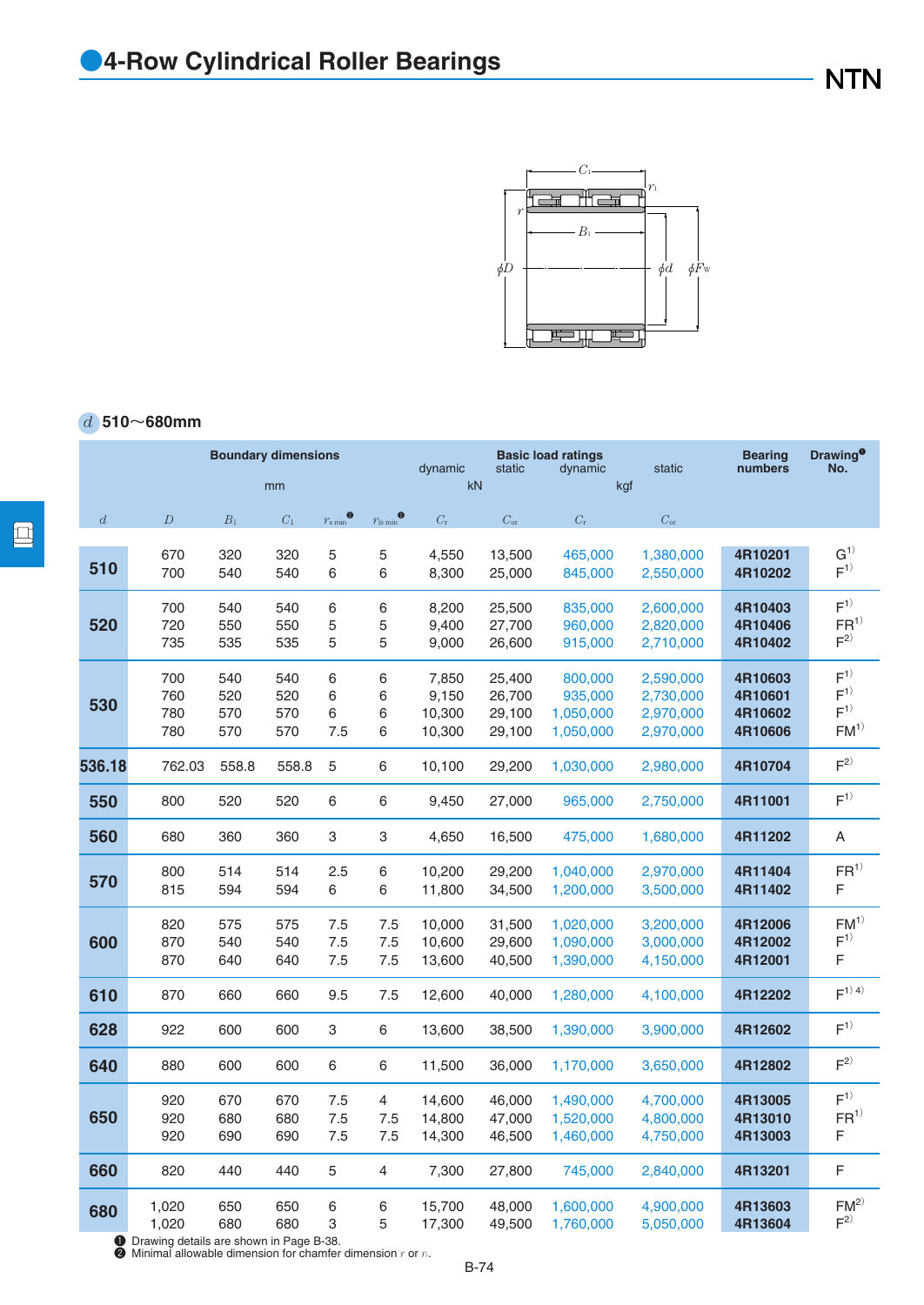

|             | <b>Abutment and fillet dimensions</b> |             |              |               | <b>Mass</b> |
|-------------|---------------------------------------|-------------|--------------|---------------|-------------|
|             |                                       | mm          |              |               | kg          |
|             | $d_{\rm a}$                           | $D_{\rm a}$ | $r_{\rm as}$ | $r_{\rm las}$ |             |
| $F_{\rm w}$ | min                                   | max         | max          | max           | (approx.)   |
| 554         | 530                                   | 650         | 4            | 4             | 335         |
| 558         | 534                                   | 676         | 5            | 5             | 689         |
|             |                                       |             |              |               |             |
| 564         | 544                                   | 676         | 5            | 5             | 658         |
| 566         | 540                                   | 700         | 4            | 4             | 715         |
| 574.5       | 540                                   | 715         | 4            | 4             | 740         |
| 574         | 554                                   | 676         | 5            | 5             | 626         |
| 590         | 554                                   | 736         | 5            | 5             | 800         |
| 601         | 554                                   | 756         | 5            | 5             | 1,010       |
| 595         | 562                                   | 756         | 6            | 5             | 978         |
| 600         | 556.176                               | 738.03      | 4            | 5             | 859         |
| 622         | 574                                   | 776         | 5            | 5             | 965         |
| 590         | 573                                   | 667         | 2.5          | 2.5           | 265         |
| 626         | 581                                   | 776         | 2            | 5             | 849         |
| 628         | 594                                   | 791         | 5            | 5             | 1,040       |
| 660         | 632                                   | 788         | 6            | 6             | 941         |
| 672         | 632                                   | 838         | 6            | 6             | 1,150       |
| 672         | 632                                   | 838         | 6            | 6             | 1,330       |
| 680         | 650                                   | 838         | 8            | 6             | 1,400       |
| 702         | 641                                   | 898         | 2.5          | 5             | 1,430       |
| 700         | 664                                   | 856         | 5            | 5             | 1,150       |
| 723         | 682                                   | 904         | 6            | 3             | 1,500       |
| 723         | 682                                   | 888         | 6            | 6             | 1,510       |
| 723         | 682                                   | 888         | 6            | 6             | 1,550       |
| 702         | 680                                   | 804         | 4            | 3             | 580         |
| 803         | 704                                   | 996         | 5            | 5             | 1,970       |
| 775         | 693                                   | 1,000       | 2.5          | 4             | 2,060       |

 $\Box$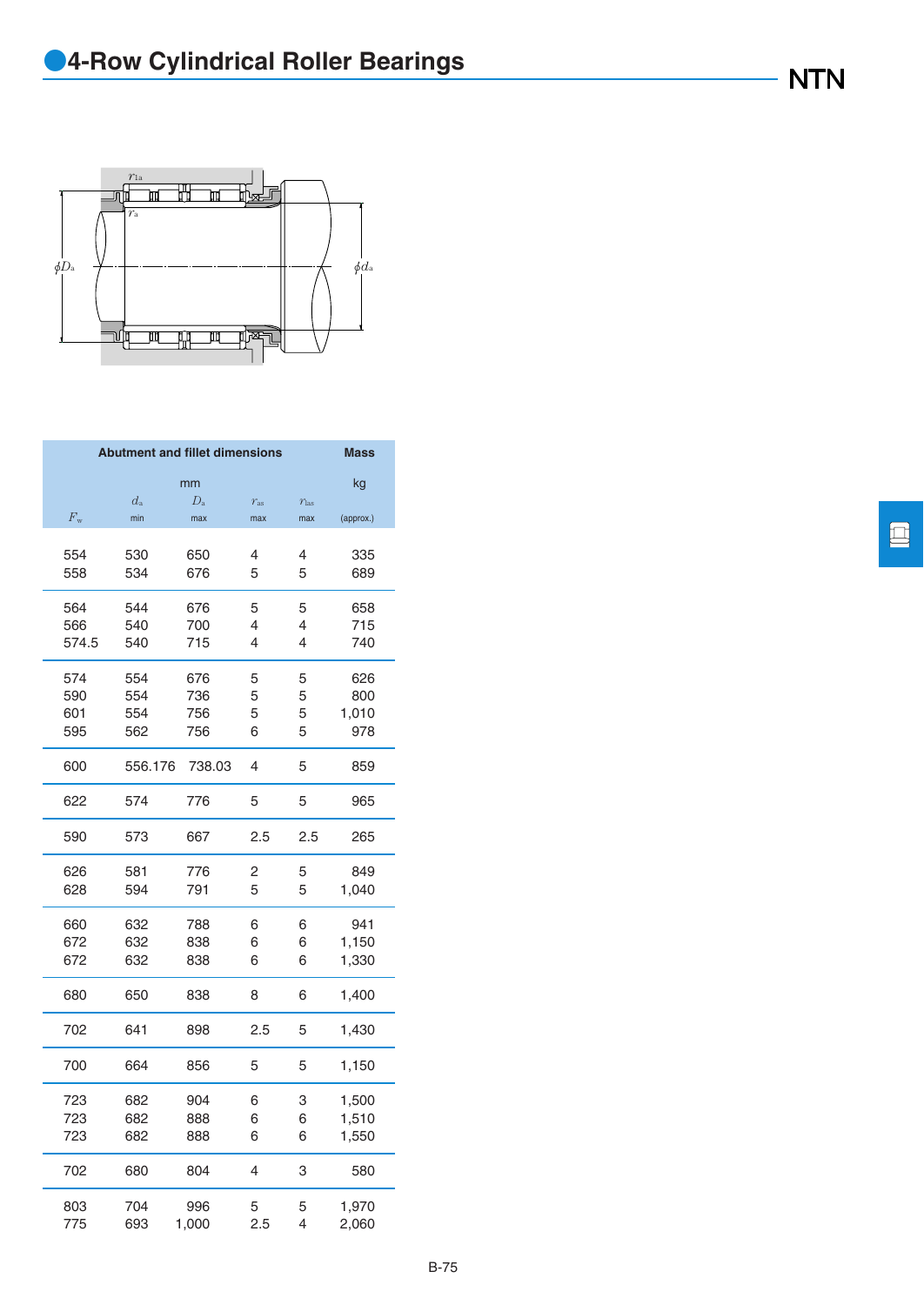

### *d* **690**~**860mm**

|                |                                                           |                                        | <b>Boundary dimensions</b>             |                                    |                                    | <b>Basic load ratings</b><br>dynamic<br>static<br>dynamic |                                                          |                                                                            | static                                                                     | <b>Bearing</b><br>numbers                                      | Drawing <sup>®</sup><br>No.                                                                        |
|----------------|-----------------------------------------------------------|----------------------------------------|----------------------------------------|------------------------------------|------------------------------------|-----------------------------------------------------------|----------------------------------------------------------|----------------------------------------------------------------------------|----------------------------------------------------------------------------|----------------------------------------------------------------|----------------------------------------------------------------------------------------------------|
|                |                                                           |                                        | mm                                     |                                    |                                    | kN                                                        |                                                          | kgf                                                                        |                                                                            |                                                                |                                                                                                    |
| $\mathfrak{d}$ | $\boldsymbol{D}$                                          | $B_1$                                  | $C_1$                                  | $r_{\text{s min}}$                 | $r_{\rm ls\,min}$ $\bullet$        | $C_{\rm r}$                                               | $C_{\rm{or}}$                                            | $C_{\rm r}$                                                                | $C_{\rm{or}}$                                                              |                                                                |                                                                                                    |
| 690            | 980<br>980                                                | 715<br>750                             | 715<br>750                             | 7.5<br>7.5                         | 7.5<br>7.5                         | 16,800<br>16,500                                          | 54,500<br>53,000                                         | 1,720,000<br>1,680,000                                                     | 5,550,000<br>5,400,000                                                     | 4R13802<br>4R13803                                             | F <sup>2</sup><br>FM <sup>2</sup>                                                                  |
| 710            | 1,000                                                     | 715                                    | 715                                    | 9.5                                | 6                                  | 16,800                                                    | 54,500                                                   | 1,710,000                                                                  | 5,550,000                                                                  | 4R14205                                                        | FS <sup>4</sup>                                                                                    |
| 725            | 1,000                                                     | 700                                    | 700                                    | 6                                  | 6                                  | 15,900                                                    | 53,500                                                   | 1,620,000                                                                  | 5,450,000                                                                  | 4R14501                                                        | F <sup>1</sup>                                                                                     |
| 750            | 1,050<br>1,090                                            | 745<br>745                             | 720<br>720                             | 7.5<br>7.5                         | 7.5<br>7.5                         | 17,600<br>19,100                                          | 58,000<br>60,500                                         | 1,790,000<br>1,950,000                                                     | 5,900,000<br>6,150,000                                                     | 4R15001<br>4R15002                                             | FM <sup>2</sup><br>FM <sup>2</sup>                                                                 |
| 755            | 1,070                                                     | 750                                    | 750                                    | 7.5                                | 7.5                                | 18,700                                                    | 58,500                                                   | 1,910,000                                                                  | 5,950,000                                                                  | 4R15101                                                        | F <sup>1</sup>                                                                                     |
| 760            | 1,030<br>1,080<br>1,100                                   | 750<br>805<br>745                      | 750<br>790<br>720                      | 7.5<br>6<br>7.5                    | 7.5<br>6<br>7.5                    | 17,300<br>18,700<br>19,100                                | 59,500<br>61,000<br>60,500                               | 1,760,000<br>1,900,000<br>1,950,000                                        | 6,050,000<br>6,250,000<br>6,150,000                                        | 4R15204<br>4R15207<br>4R15203                                  | FM <sup>1</sup><br>FM <sup>2</sup><br>FM <sup>2</sup>                                              |
| 761.43         | 1,079.6                                                   | 787.4                                  | 787.4                                  | 9.5                                | 7.5                                | 19,800                                                    | 63,000                                                   | 2,020,000                                                                  | 6,400,000                                                                  | 4R15201                                                        | F <sup>1</sup>                                                                                     |
| 800            | 1,080<br>1,080                                            | 700<br>750                             | 700<br>750                             | 7.5<br>6                           | 7.5<br>6                           | 16,500<br>17,300                                          | 55,000<br>59,000                                         | 1,680,000<br>1,760,000                                                     | 5,600,000<br>6,000,000                                                     | 4R16004<br>4R16005                                             | F <sup>1</sup><br>F <sup>1</sup>                                                                   |
| 820            | 1,130<br>1,130<br>1,130<br>1,130<br>1,160                 | 800<br>800<br>800<br>825<br>840        | 800<br>800<br>800<br>800<br>840        | 7.5<br>7.5<br>7.5<br>7.5<br>7.5    | 7.5<br>7.5<br>7.5<br>7.5<br>7.5    | 19,600<br>21,500<br>19,600<br>19,600<br>21,600            | 66,500<br>72,000<br>66,500<br>66,500<br>71,000           | 2,000,000<br>2,200,000<br>2,000,000<br>2,000,000<br>2,200,000              | 6,800,000<br>7,300,000<br>6,800,000<br>6,800,000<br>7,250,000              | 4R16406<br>4R16413<br>4R16415<br>4R16405<br>4R16403            | FM <sup>1</sup><br>FMS <sup>2</sup><br>F <sup>2</sup><br>FM <sup>1</sup><br>F <sup>2</sup>         |
| 830            | 1,080                                                     | 710                                    | 710                                    | 6                                  | 6                                  | 16,200                                                    | 59,500                                                   | 1,660,000                                                                  | 6,100,000                                                                  | 4R16601                                                        | F <sup>2</sup>                                                                                     |
| 840            | 1,160                                                     | 840                                    | 840                                    | 5                                  | 7.5                                | 21,600                                                    | 71,000                                                   | 2,200,000                                                                  | 7,250,000                                                                  | 4R16801                                                        | F <sup>1</sup>                                                                                     |
| 850            | 1,150<br>1,150<br>1,150<br>1,180<br>1,180<br>1,180        | 650<br>800<br>840<br>650<br>850<br>850 | 650<br>800<br>840<br>650<br>850<br>850 | 9.5<br>6<br>6<br>7.5<br>9.5<br>7.5 | 9.5<br>6<br>6<br>7.5<br>9.5<br>7.5 | 15,700<br>19,700<br>22,000<br>16,400<br>24,100<br>21,700  | 51,000<br>71,000<br>77,500<br>51,500<br>78,500<br>72,000 | 1,610,000<br>2,010,000<br>2,240,000<br>1,670,000<br>2,460,000<br>2,210,000 | 5,200,000<br>7,250,000<br>7,900,000<br>5,250,000<br>8,000,000<br>7,350,000 | 4R17001<br>4R17003<br>4R17009<br>4R17004<br>4R17002<br>4R17014 | F <sup>1</sup><br>F <sup>1</sup><br>${\sf F}^1$<br>F <sup>1</sup><br>$\mathsf F$<br>F <sup>2</sup> |
| 860            | 1,140<br><b>O</b> Drawing details are shown in Page B-38. | 750                                    | 750                                    | 7.5                                | 7.5                                | 17,200                                                    | 61,000                                                   | 1,750,000                                                                  | 6,200,000                                                                  | 4R17202                                                        | F <sup>2</sup>                                                                                     |

**1** Drawing details are shown in Page B-38.<br><sup>2</sup> Minimal allowable dimension for chamfer dimension *r* or *r*<sub>1</sub>.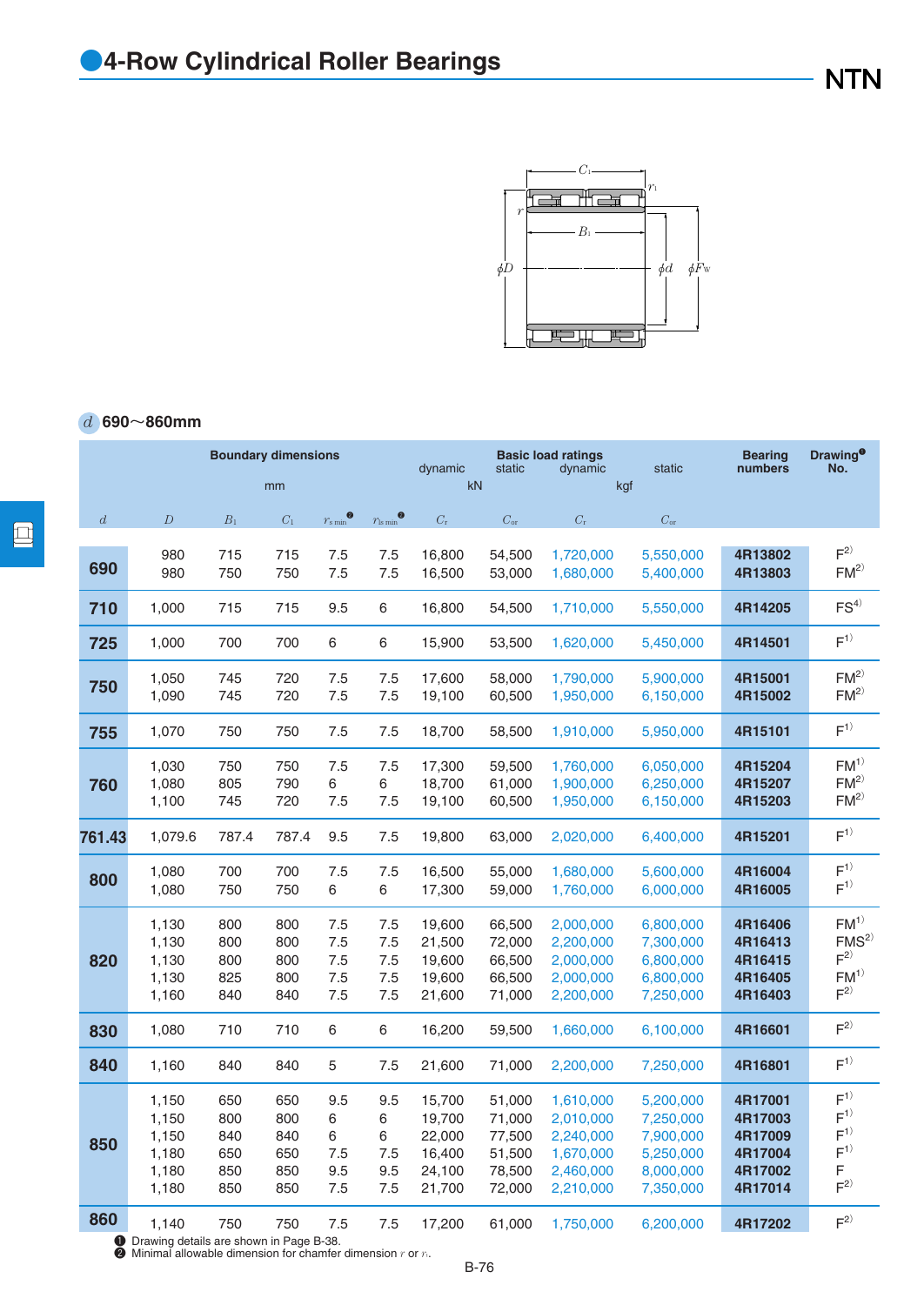

| <b>Abutment and fillet dimensions</b> | <b>Mass</b> |             |              |               |           |
|---------------------------------------|-------------|-------------|--------------|---------------|-----------|
|                                       |             | mm          |              |               | kg        |
|                                       | $d_{\rm a}$ | $D_{\rm a}$ | $r_{\rm as}$ | $r_{\rm las}$ |           |
| $F_{\rm w}$                           | min         | max         | max          | max           | (approx.) |
|                                       |             |             |              |               |           |
| 767.5                                 | 722         | 948         | 6            | 6             | 1,850     |
| 766                                   | 722         | 948         | 6            | 6             | 1,900     |
| 787.5                                 | 750         | 976         | 8            | 5             | 1,900     |
|                                       |             |             |              |               |           |
| 796                                   | 749         | 976         | 5            | 5             | 1,730     |
| 830                                   | 782         | 1,018       | 6            | 6             | 2,180     |
| 845                                   | 782         | 1,058       | 6            | 6             | 2,530     |
|                                       |             |             |              |               |           |
| 837                                   | 787         | 1,038       | 6            | 6             | 2,260     |
| 828                                   | 792         | 998         | 6            | 6             | 2,000     |
| 845                                   | 784         | 1,056       | 5            | 5             | 2,550     |
| 855                                   | 792         | 1,068       | 6            | 6             | 2,560     |
|                                       |             |             |              |               |           |
| 846                                   | 801.425     | 1,047.6     | 8            | 6             | 2,420     |
| 870                                   | 832         | 1,048       | 6            | 6             | 1,950     |
| 880                                   | 824         | 1,056       | 5            | 5             | 2,090     |
| 903                                   | 852         |             | 6            | 6             | 2,450     |
|                                       |             | 1,098       |              |               |           |
| 903                                   | 852         | 1,098       | 6            | 6             | 2,530     |
| 903                                   | 852         | 1,098       | 6            | 6             | 2,530     |
| 903                                   | 852         | 1,098       | 6            | 6             | 2,520     |
| 910                                   | 852         | 1,128       | 6            | 6             | 2,930     |
| 896                                   | 854         | 1,056       | 5            | 5             | 1,780     |
| 920                                   | 860         | 1,128       | 4            | 6             | 2,840     |
| 941                                   | 890         | 1,110       | 8            | 8             | 1,980     |
| 930                                   | 874         | 1,126       | 5            | 5             | 2,430     |
| 928                                   | 874         | 1,126       | 5            | 5             | 2,640     |
| 945                                   | 882         | 1,148       | 6            | 6             | 2,270     |
| 928                                   | 890         | 1,140       | 8            | 8             | 2,970     |
| 940                                   | 882         | 1,148       | 6            | 6             | 2,980     |
|                                       |             |             |              |               |           |
| 938                                   | 892         | 1,108       | 6            | 6             | 2,200     |

 $\boxed{\square}$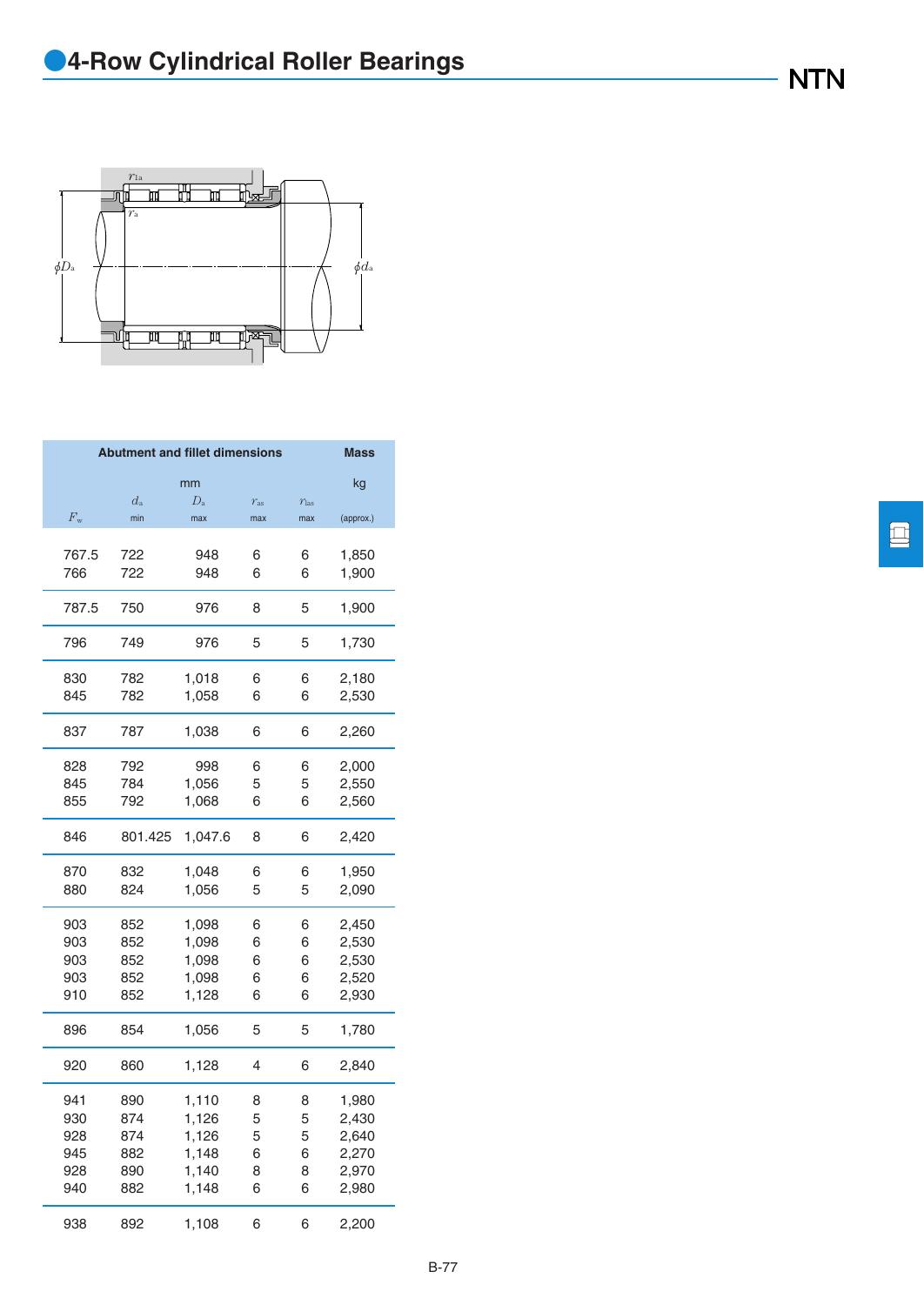

### *d* **860**~**1,200mm**

|                  |                  |            | <b>Boundary dimensions</b><br>mm |                    |                     | <b>Basic load ratings</b><br>static<br>static<br>dynamic<br>dynamic<br>kN<br>kgf |                  |                        |                        | <b>Bearing</b><br>numbers | <b>Drawing</b> <sup>O</sup><br>No. |
|------------------|------------------|------------|----------------------------------|--------------------|---------------------|----------------------------------------------------------------------------------|------------------|------------------------|------------------------|---------------------------|------------------------------------|
| $\boldsymbol{d}$ | $\boldsymbol{D}$ | $B_1$      | $C_1$                            | $r_{\text{s}\min}$ | $r_{\text{ls min}}$ | $C_{\rm r}$                                                                      | $C_{\rm or}$     | $C_{\rm r}$            | $C_{\rm or}$           |                           |                                    |
| 860              | 1,160            | 735        | 710                              | 6                  | 6                   | 17,800                                                                           | 62,500           | 1,810,000              | 6,400,000              | 4R17201                   | F <sup>1</sup>                     |
| 900              | 1,230            | 895        | 870                              | 7.5                | 7.5                 | 24,700                                                                           | 88,000           | 2,520,000              | 9,000,000              | 4R18001                   | FM <sup>2</sup>                    |
| 920              | 1,280            | 865        | 850                              | 7.5                | 7.5                 | 26,200                                                                           | 88,500           | 2,670,000              | 9,000,000              | 4R18401                   | F                                  |
| 1,000            | 1,310<br>1,360   | 880<br>800 | 880<br>800                       | 9.5<br>7.5         | 9.5<br>7.5          | 23,400<br>25,000                                                                 | 88,500<br>85,000 | 2,380,000<br>2,550,000 | 9,000,000<br>8,650,000 | 4R20001<br>4R20002        | F <sup>1</sup><br>F <sup>1</sup>   |
| 1,030            | 1,380            | 850        | 850                              | 7.5                | 7.5                 | 24.400                                                                           | 89,000           | 2,490,000              | 9,100,000              | 4R20601                   | F <sup>1</sup>                     |
| 1,200            | 1,590            | 1.050      | 1,050                            | 7.5                | 7.5                 | 36,000                                                                           | 133,000          | 3,650,000              | 13,600,000             | 4R24002                   | <b>FS</b>                          |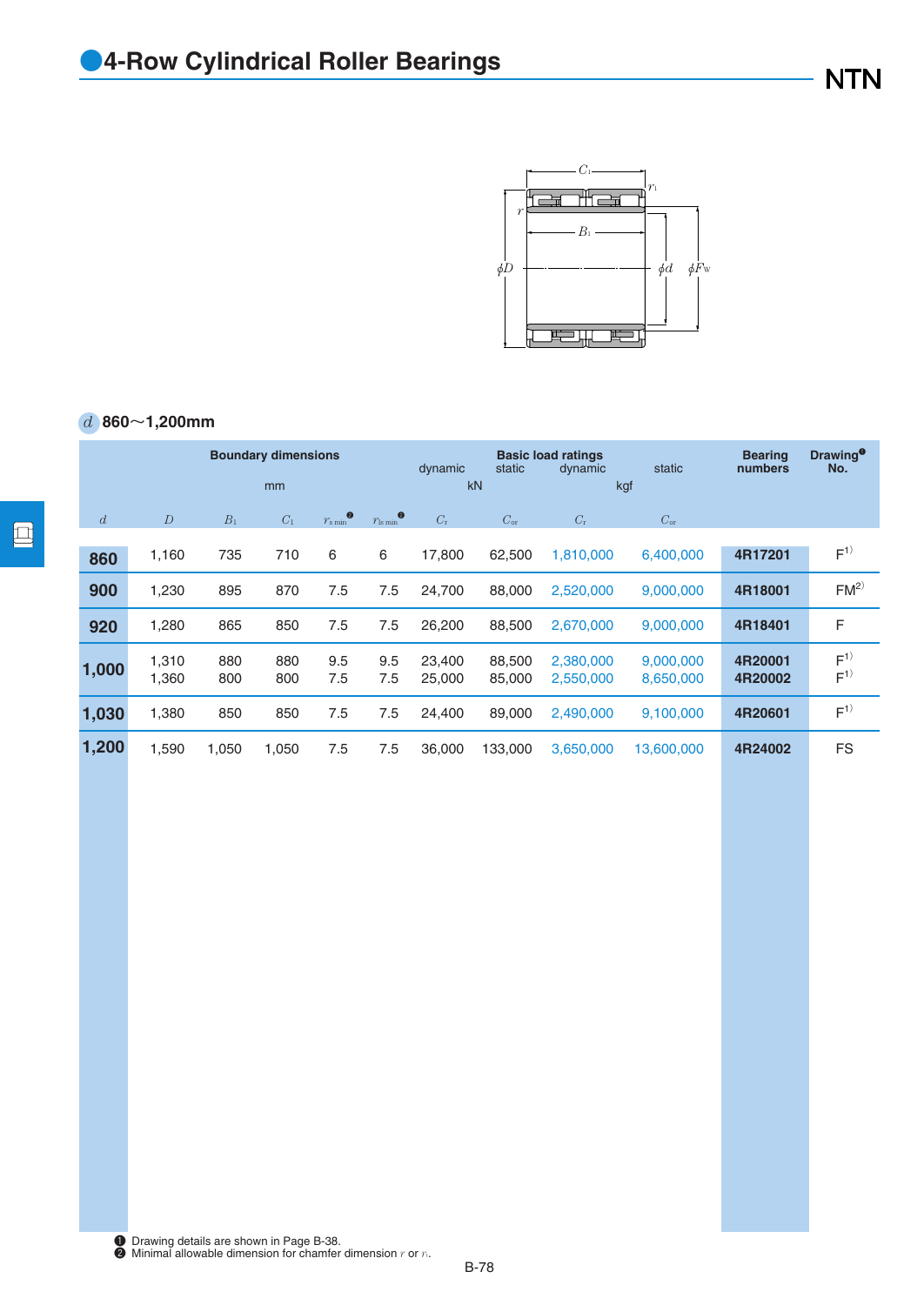

|                |                    | <b>Abutment and fillet dimensions</b> |                     |                      | <b>Mass</b>    |  |  |  |  |  |  |
|----------------|--------------------|---------------------------------------|---------------------|----------------------|----------------|--|--|--|--|--|--|
|                | mm                 |                                       |                     |                      |                |  |  |  |  |  |  |
| $F_{\rm w}$    | $d_{\rm a}$<br>min | $D_{\rm a}$<br>max                    | $r_{\rm as}$<br>max | $r_{\rm las}$<br>max | (approx.)      |  |  |  |  |  |  |
| 940            | 884                | 1,136                                 | 5                   | 5                    | 2,310          |  |  |  |  |  |  |
| 985            | 932                | 1,198                                 | 6                   | 6                    | 3,250          |  |  |  |  |  |  |
| 1,015          | 952                | 1,248                                 | 6                   | 6                    | 3,560          |  |  |  |  |  |  |
| 1,080<br>1,090 | 1,040<br>1,032     | 1,270<br>1,328                        | 8<br>6              | 8<br>6               | 3,260<br>3,530 |  |  |  |  |  |  |
| 1,124          | 1,062              | 1,348                                 | 6                   | 6                    | 3,800          |  |  |  |  |  |  |
| 1,295          | 1,232              | 1,558                                 | 6                   | 6                    | 6,220          |  |  |  |  |  |  |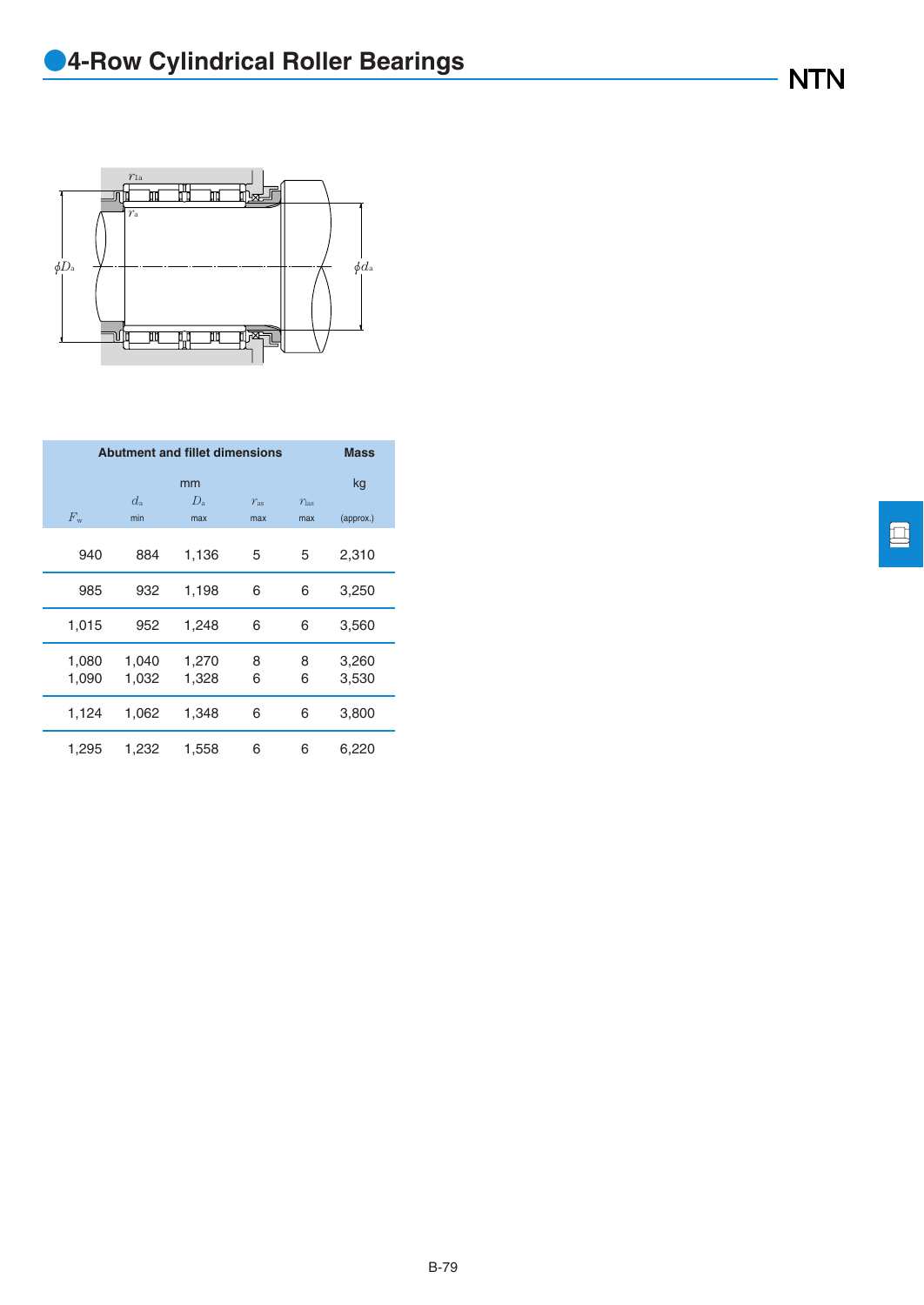



**SL01-48 type SL01-49 type (Fixed side)**

**SL02-48 type SL02-49 type (Free side)**

#### *d* **100**~**280mm**

| <b>Boundary dimensions</b> |     |                  | <b>Basic load ratings</b><br>static<br>dynamic<br>dynamic |             |              | static      | <b>Bearing numbers</b> | <b>Dimensions</b> |                  |          |          |          |                |
|----------------------------|-----|------------------|-----------------------------------------------------------|-------------|--------------|-------------|------------------------|-------------------|------------------|----------|----------|----------|----------------|
|                            |     | mm               |                                                           |             | kN           |             | kgf                    |                   |                  |          | mm       |          |                |
| $\overline{d}$             | D   | $\boldsymbol{B}$ | $r_{\rm s\,min}$                                          | $C_{\rm r}$ | $C_{\rm or}$ | $C_{\rm r}$ | $C_{\rm{or}}$          | <b>Fixed side</b> | Free side        | $\cal J$ | $\cal K$ | $\cal M$ | $e^{\bullet}$  |
| 100                        | 140 | 40               | 1.1                                                       | 194         | 400          | 19,800      | 41,000                 | <b>SL01-4920</b>  | <b>SL02-4920</b> | 116      | 125      | 126.5    | 2              |
| 110                        | 150 | 40               | 1.1                                                       | 202         | 430          | 20,600      | 44,000                 | <b>SL01-4922</b>  | <b>SL02-4922</b> | 125      | 134      | 135.5    | $\overline{c}$ |
| 120                        | 165 | 45               | 1.1                                                       | 226         | 480          | 23,100      | 49,000                 | <b>SL01-4924</b>  | <b>SL02-4924</b> | 138.5    | 148.5    | 150.5    | 3              |
| 130                        | 180 | 50               | 1.5                                                       | 262         | 555          | 26,700      | 56,500                 | <b>SL01-4926</b>  | <b>SL02-4926</b> | 149      | 160      | 162      | 4              |
| 140                        | 190 | 50               | 1.5                                                       | 272         | 595          | 27,700      | 60,500                 | <b>SL01-4928</b>  | <b>SL02-4928</b> | 159.5    | 170      | 172.5    | 4              |
| 150                        | 190 | 40               | 1.1                                                       | 235         | 575          | 23,900      | 58,500                 | <b>SL01-4830</b>  | <b>SL02-4830</b> | 165.5    | 173.5    | 175.5    | 2              |
|                            | 210 | 60               | $\overline{2}$                                            | 410         | 865          | 41,500      | 88,000                 | <b>SL01-4930</b>  | <b>SL02-4930</b> | 171.5    | 186      | 189.5    | 4              |
| 160                        | 200 | 40               | 1.1                                                       | 241         | 605          | 24,600      | 62,000                 | <b>SL01-4832</b>  | <b>SL02-4832</b> | 173.5    | 182.5    | 184      | 2              |
|                            | 220 | 60               | $\overline{c}$                                            | 425         | 935          | 43,500      | 95,000                 | <b>SL01-4932</b>  | <b>SL02-4932</b> | 185      | 199      | 203      | 4              |
| 170                        | 215 | 45               | 1.1                                                       | 265         | 650          | 27,000      | 66,500                 | <b>SL01-4834</b>  | <b>SL02-4834</b> | 186.5    | 196.5    | 198      | 3              |
|                            | 230 | 60               | $\overline{c}$                                            | 435         | 980          | 44,500      | 100,000                | <b>SL01-4934</b>  | <b>SL02-4934</b> | 194      | 208      | 211.5    | 4              |
| 180                        | 225 | 45               | 1.1                                                       | 275         | 695          | 28,000      | 71,000                 | <b>SL01-4836</b>  | <b>SL02-4836</b> | 199      | 209      | 211      | 3              |
|                            | 250 | 69               | $\overline{2}$                                            | 550         | 1,230        | 56,000      | 125,000                | <b>SL01-4936</b>  | <b>SL02-4936</b> | 206      | 222      | 225.5    | 4              |
| 190                        | 240 | 50               | 1.5                                                       | 315         | 785          | 32,000      | 80,000                 | <b>SL01-4838</b>  | <b>SL02-4838</b> | 208.5    | 219.5    | 221.5    | 4              |
|                            | 260 | 69               | $\overline{c}$                                            | 565         | 1,290        | 57,500      | 131,000                | <b>SL01-4938</b>  | <b>SL02-4938</b> | 216.5    | 232.5    | 235.5    | 4              |
| 200                        | 250 | 50               | 1.5                                                       | 320         | 825          | 33,000      | 84,000                 | <b>SL01-4840</b>  | <b>SL02-4840</b> | 219      | 230      | 232      | 4              |
|                            | 280 | 80               | 2.1                                                       | 665         | 1,500        | 68,000      | 153,000                | <b>SL01-4940</b>  | <b>SL02-4940</b> | 232      | 250      | 253.5    | 5              |
| 220                        | 270 | 50               | 1.5                                                       | 340         | 905          | 34,500      | 92,500                 | <b>SL01-4844</b>  | <b>SL02-4844</b> | 240      | 251      | 253      | 4              |
|                            | 300 | 80               | 2.1                                                       | 695         | 1,620        | 70,500      | 165,000                | <b>SL01-4944</b>  | <b>SL02-4944</b> | 249.5    | 267.5    | 271      | 5              |
| 240                        | 300 | 60               | 2                                                         | 510         | 1,330        | 52,000      | 136,000                | <b>SL01-4848</b>  | <b>SL02-4848</b> | 261      | 275      | 276.5    | 4              |
|                            | 320 | 80               | 2.1                                                       | 730         | 1,770        | 74,000      | 181,000                | <b>SL01-4948</b>  | <b>SL02-4948</b> | 272.5    | 290.5    | 294      | 5              |
| 260                        | 320 | 60               | 2                                                         | 535         | 1,450        | 54,500      | 148,000                | <b>SL01-4852</b>  | <b>SL02-4852</b> | 283      | 297      | 300      | 4              |
|                            | 360 | 100              | 2.1                                                       | 1,070       | 2,520        | 109,000     | 257,000                | <b>SL01-4952</b>  | <b>SL02-4952</b> | 297      | 320      | 324.5    | 6              |
| 280                        | 350 | 69               | 2                                                         | 685         | 1,860        | 69,500      | 189,000                | <b>SL01-4856</b>  | <b>SL02-4856</b> | 308      | 324      | 327      | 4              |
|                            | 380 | 100              | 2.1                                                       | 1,110       | 2,710        | 114,000     | 277,000                | <b>SL01-4956</b>  | <b>SL02-4956</b> | 319      | 342      | 346      | 6              |

 $\bullet$  Maximum allowable dimension for chamfer dimension  $r$ .  $\bullet$  Allowable axial move.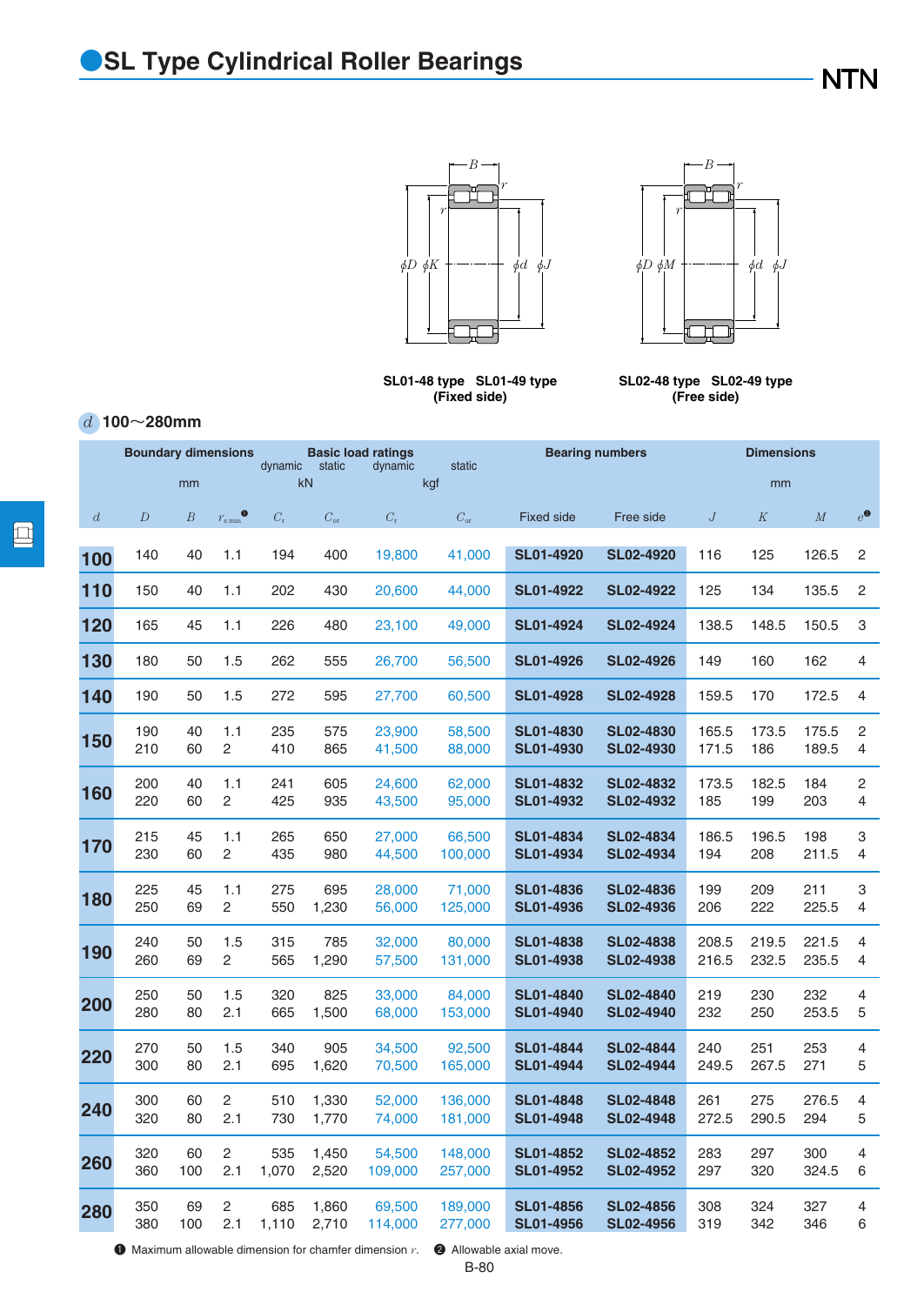



**Fixed side Free side**

|                                      | <b>Abutment and</b><br>fillet dimensions |                     |                      | <b>Mass</b> (approx.) |
|--------------------------------------|------------------------------------------|---------------------|----------------------|-----------------------|
|                                      | mm                                       |                     |                      | kg                    |
| $d_{\mathrm{a}}$ <sup>0</sup><br>min | $D_{\rm a}^{\phantom{\dagger}}$<br>max   | $r_{\rm as}$<br>max | Fixed side Free side |                       |
| 106.5                                | 133.5                                    | 1                   | 1.95                 | 1.9                   |
| 116.5                                | 143.5                                    | 1                   | 2.15                 | 2.1                   |
| 126.5                                | 158.5                                    | 1                   | 2.95                 | 2.85                  |
| 138                                  | 172                                      | 1.5                 | 3.95                 | 3.8                   |
| 148                                  | 182                                      | 1.5                 | 4.2                  | 4.1                   |
| 156.5                                | 183.5                                    | 1                   | 2.9                  | 2.8                   |
| 159                                  | 201                                      | 2                   | 6.65                 | 6.45                  |
| 166.5                                | 193.5                                    | 1                   | 3.05                 | 2.9                   |
| 169                                  | 211                                      | 2                   | 7                    | 6.8                   |
| 176.5                                | 208.5                                    | 1                   | 4.1                  | 3.95                  |
| 179                                  | 221                                      | 2                   | 7.35                 | 7.1                   |
| 186.5                                | 218.5                                    | 1                   | 4.3                  | 4.15                  |
| 189                                  | 241                                      | 2                   | 10.7                 | 10.5                  |
| 198                                  | 232                                      | 1.5                 | 5.65                 | 5.45                  |
| 199                                  | 251                                      | 2                   | 11.2                 | 10.9                  |
| 208                                  | 242                                      | 1.5                 | 5.9                  | 5.7                   |
| 211                                  | 269                                      | 2                   | 15.7                 | 15.3                  |
| 228                                  | 262                                      | 1.5                 | 6.4                  | 6.2                   |
| 231                                  | 289                                      | 2                   | 17.1                 | 16.6                  |
| 249                                  | 291                                      | 2                   | 10.2                 | 9.9                   |
| 251                                  | 309                                      | $\overline{2}$      | 18.4                 | 17.9                  |
| 269                                  | 311                                      | 2                   | 11                   | 10.6                  |
| 271                                  | 349                                      | $\overline{2}$      | 32                   | 31.2                  |
| 289                                  | 341                                      | 2                   | 16                   | 15.6                  |
| 291                                  | 369                                      | 2                   | 33.9                 | 33.1                  |

3 Use *J* and *K* dimensions for bearings operating at inclined or large axial loads.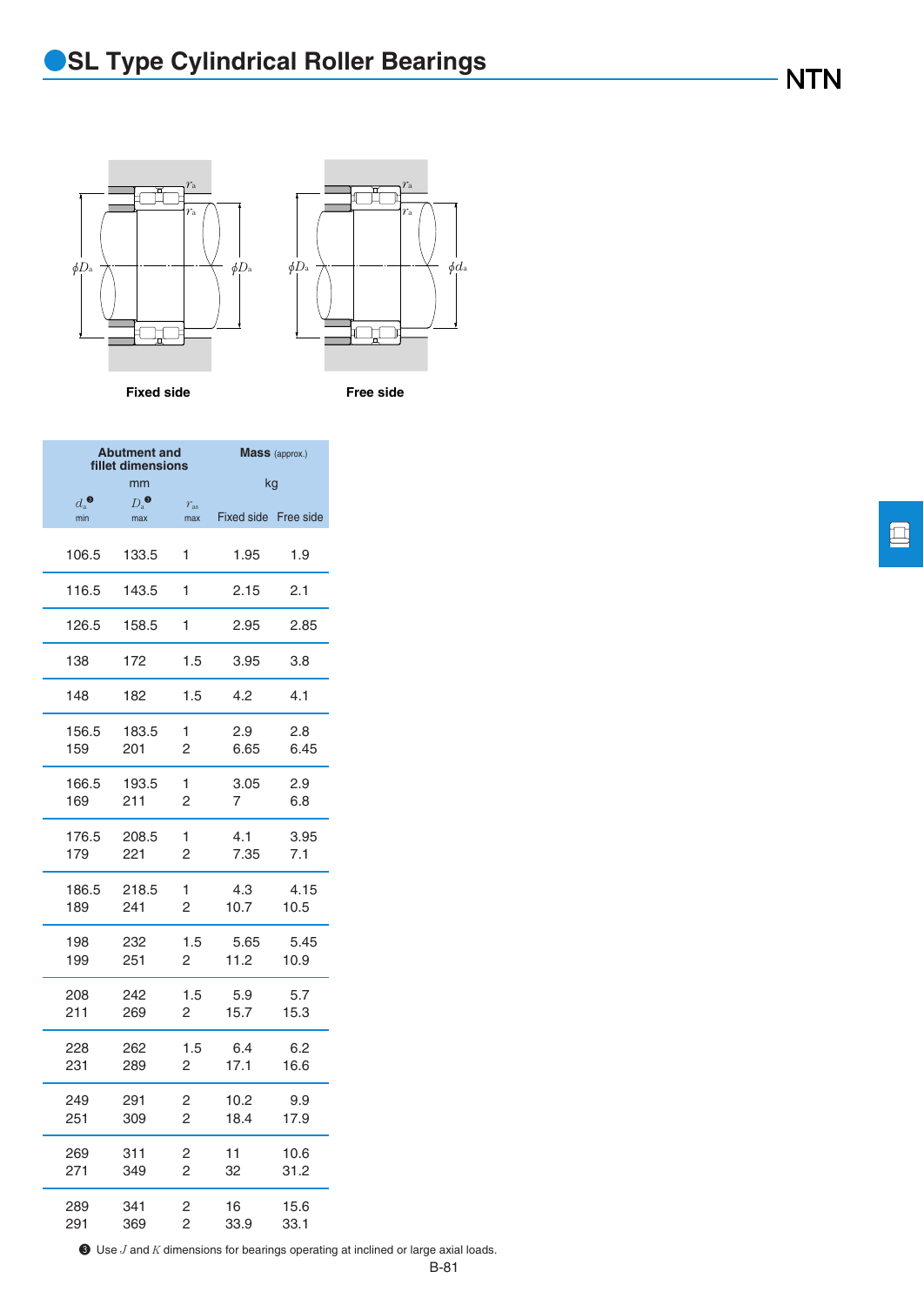



**SL01-48 type SL01-49 type (Fixed side)**

**SL02-48 type SL02-49 type (Free side)**

#### *d* **300**~**440mm**

|                | <b>Boundary dimensions</b> |                  | <b>Basic load ratings</b><br>static<br>dynamic<br>dynamic |                |                |                    | static             | <b>Bearing numbers</b>               | <b>Dimensions</b>                    |            |            |            |                |
|----------------|----------------------------|------------------|-----------------------------------------------------------|----------------|----------------|--------------------|--------------------|--------------------------------------|--------------------------------------|------------|------------|------------|----------------|
|                |                            | mm               |                                                           |                | kN             |                    | kgf                |                                      |                                      |            | mm         |            |                |
| $\overline{d}$ | $\boldsymbol{D}$           | $\boldsymbol{B}$ | $r_{\text{smin}}$                                         | $C_{r}$        | $C_{\rm or}$   | $C_{r}$            | $C_{\rm or}$       | <b>Fixed side</b>                    | Free side                            | J          | K          | M          | $e^{\bullet}$  |
| 300            | 380<br>420                 | 80<br>118        | 2.1<br>3                                                  | 805<br>1.580   | 2.160<br>3.800 | 82,000<br>161.000  | 220,000<br>385,000 | <b>SL01-4860</b><br><b>SL01-4960</b> | <b>SL02-4860</b><br><b>SL02-4960</b> | 330<br>344 | 348<br>371 | 351<br>377 | 6<br>6         |
| 320            | 400<br>440                 | 80<br>118        | 2.1<br>3                                                  | 835<br>1,650   | 2,310<br>4.100 | 85,000<br>168,000  | 236,000<br>415,000 | SL01-4864<br>SL01-4964               | <b>SL02-4864</b><br>SL02-4964        | 353<br>371 | 371<br>398 | 374<br>404 | 6<br>6         |
| 340            | 420<br>460                 | 80<br>118        | 2.1<br>3                                                  | 855<br>1.690   | 2.430<br>4.300 | 87,500<br>172,000  | 248,000<br>440,000 | <b>SL01-4868</b><br><b>SL01-4968</b> | <b>SL02-4868</b><br><b>SL02-4968</b> | 370<br>388 | 388<br>416 | 391<br>421 | 6<br>6         |
| 360            | 440<br>480                 | 80<br>118        | 2.1<br>3                                                  | 885<br>1,730   | 2.580<br>4,500 | 90,000<br>176,000  | 264,000<br>460,000 | <b>SL01-4872</b><br>SL01-4972        | <b>SL02-4872</b><br>SL02-4972        | 393<br>406 | 411<br>434 | 414<br>439 | 6<br>6         |
| 380            | 480<br>520                 | 100<br>140       | 2.1<br>4                                                  | 1.290<br>2.300 | 3.600<br>5.900 | 132,000<br>235,000 | 370,000<br>600,000 | <b>SL01-4876</b><br>SL01-4976        | <b>SL02-4876</b><br><b>SL02-4976</b> | 422<br>437 | 444<br>469 | 449<br>475 | 6<br>7         |
| 400            | 540                        | 140              | 4                                                         | 2,410          | 6,200          | 246,000            | 635,000            | <b>SL01-4980</b>                     | <b>SL02-4980</b>                     | 450        | 484        | 490        | $\overline{7}$ |
| 420            | 560                        | 140              | 4                                                         | 2,470          | 6,500          | 252,000            | 665,000            | <b>SL01-4984</b>                     | <b>SL02-4984</b>                     | 472        | 505        | 512        | 7              |
| 440            | 600                        | 160              | 4                                                         | 3.000          | 7.850          | 305,000            | 800,000            | <b>SL01-4988</b>                     | <b>SL02-4988</b>                     | 503        | 540        | 546        | $\overline{7}$ |

B-82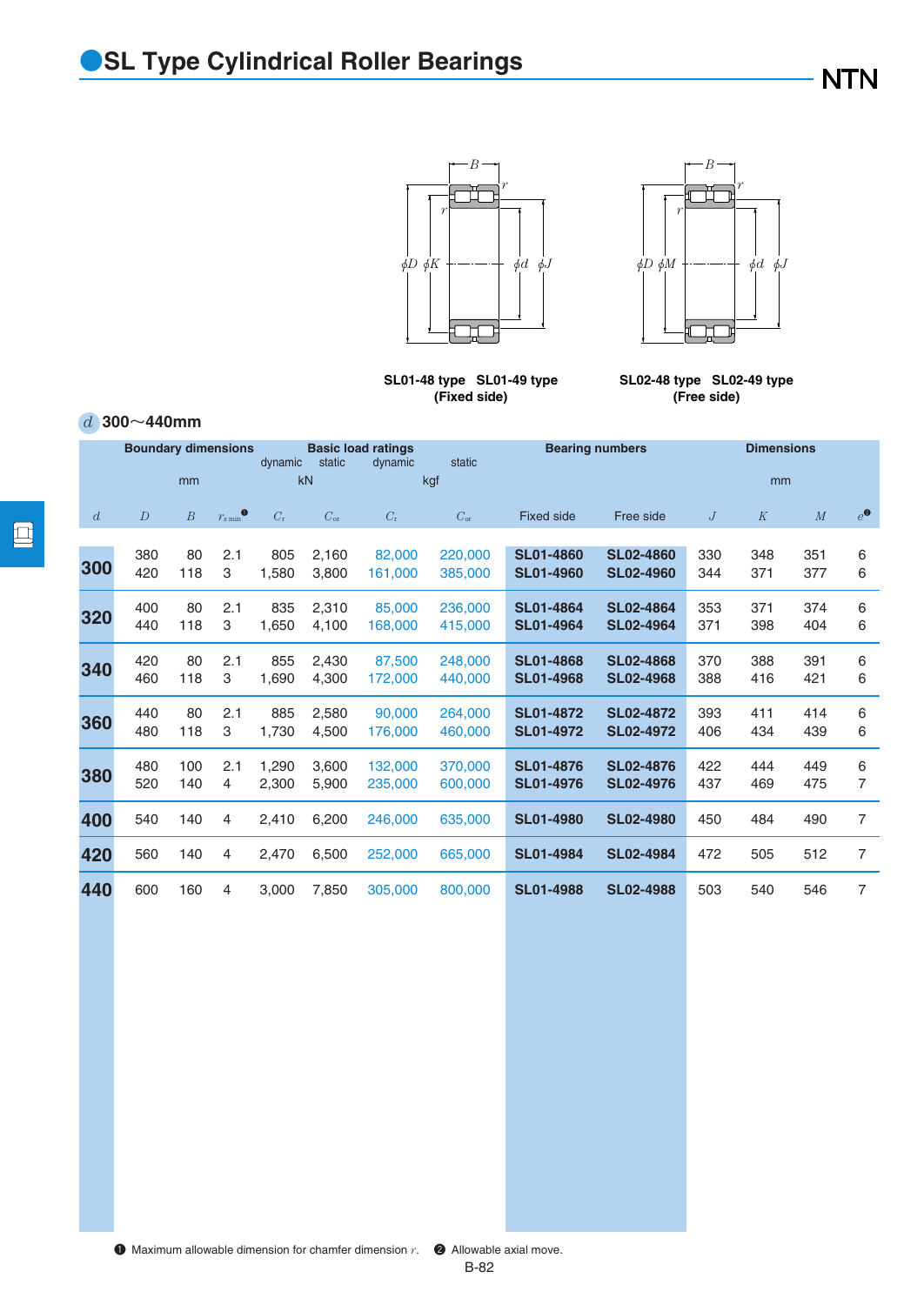



**Fixed side Free side**

|                                      | <b>Abutment and</b><br>fillet dimensions          |                     |                      | <b>Mass</b> (approx.) |
|--------------------------------------|---------------------------------------------------|---------------------|----------------------|-----------------------|
|                                      | mm                                                |                     | kg                   |                       |
| $d_{\mathrm{a}}$ <sup>0</sup><br>min | $D_{\rm a}^{\phantom{\dagger}}{}^{\Theta}$<br>max | $r_{\rm as}$<br>max | Fixed side Free side |                       |
|                                      |                                                   |                     |                      |                       |
| 311                                  | 369                                               | 2                   | 23                   | 22.2                  |
| 313                                  | 407                                               | 2.5                 | 53                   | 51.9                  |
| 331                                  | 389                                               | $\overline{2}$      | 24.3                 | 23.5                  |
| 333                                  | 427                                               | 2.5                 | 56                   | 54.9                  |
| 351                                  | 409                                               | $\overline{2}$      | 25.6                 | 24.8                  |
| 353                                  | 447                                               | 2.5                 | 59                   | 57.8                  |
| 371                                  | 429                                               | $\overline{2}$      | 27                   | 26                    |
| 373                                  | 467                                               | 2.5                 | 62                   | 60.8                  |
| 391                                  | 469                                               | 2                   | 45.3                 | 44                    |
| 396                                  | 504                                               | 3                   | 92.3                 | 90.5                  |
| 416                                  | 524                                               | 3                   | 96.4                 | 94.6                  |
| 436                                  | 544                                               | 3                   | 101                  | 98.6                  |
| 456                                  | 584                                               | 3                   | 139                  | 137                   |

回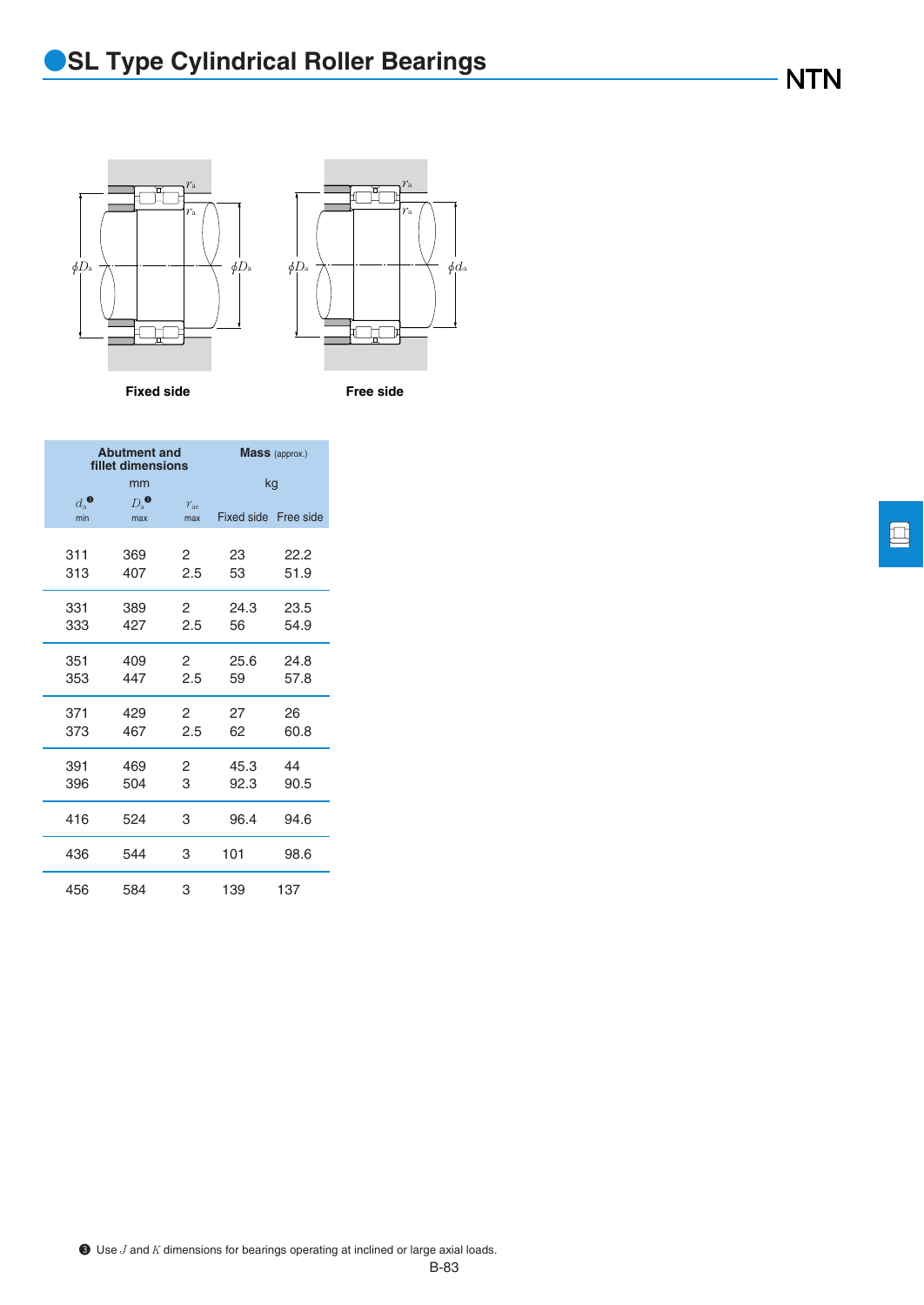

#### *d* **100**~**380mm**

|                |                  |                  | <b>Boundary dimensions</b> |                  |                  |             | <b>Basic load ratings</b><br>dynamic<br>static<br>dynamic |             |               | <b>Bearing</b><br>numbers |
|----------------|------------------|------------------|----------------------------|------------------|------------------|-------------|-----------------------------------------------------------|-------------|---------------|---------------------------|
|                |                  |                  | mm                         |                  |                  | kN          |                                                           |             | static<br>kgf |                           |
| $\overline{d}$ | $\boldsymbol{D}$ | $\boldsymbol{B}$ | $\cal C$                   | $\boldsymbol{t}$ | $\boldsymbol{r}$ | $C_{\rm r}$ | $C_{\rm or}$                                              | $C_{\rm r}$ | $C_{\rm or}$  |                           |
| 100            | 150              | 67               | 66                         | 1.5              | 1                | 330         | 580                                                       | 33,500      | 59,500        | <b>SL04-5020NR</b>        |
| 110            | 170              | 80               | 79                         | 1.8              | 1.5              | 385         | 695                                                       | 39,000      | 71,000        | <b>SL04-5022NR</b>        |
| 120            | 180              | 80               | 79                         | 1.8              | 1.5              | 400         | 750                                                       | 41,000      | 76,500        | <b>SL04-5024NR</b>        |
| 130            | 200              | 95               | 94                         | 1.8              | 1.5              | 535         | 1,000                                                     | 55,000      | 102,000       | <b>SL04-5026NR</b>        |
| 140            | 210              | 95               | 94                         | 1.8              | 1.5              | 600         | 1,120                                                     | 61,000      | 115,000       | <b>SL04-5028NR</b>        |
| 150            | 225              | 100              | 99                         | 2                | 1.5              | 690         | 1,290                                                     | 70,500      | 131,000       | <b>SL04-5030NR</b>        |
| 160            | 240              | 109              | 108                        | $\overline{c}$   | 2                | 720         | 1,390                                                     | 73,500      | 142,000       | <b>SL04-5032NR</b>        |
| 170            | 260              | 122              | 121                        | $\overline{c}$   | 2                | 925         | 1,790                                                     | 94,500      | 182,000       | <b>SL04-5034NR</b>        |
| 180            | 280              | 136              | 135                        | $\overline{c}$   | 2                | 1,090       | 2,140                                                     | 111,000     | 218,000       | <b>SL04-5036NR</b>        |
| 190            | 290              | 136              | 135                        | 2                | 2                | 1,120       | 2,230                                                     | 114,000     | 227,000       | <b>SL04-5038NR</b>        |
| 200            | 310              | 150              | 149                        | $\overline{c}$   | 2                | 1,310       | 2,650                                                     | 133,000     | 270,000       | <b>SL04-5040NR</b>        |
| 220            | 340              | 160              | 159                        | 2.5              | $\overline{c}$   | 1,640       | 3,300                                                     | 167,000     | 335,000       | <b>SL04-5044NR</b>        |
| 240            | 360              | 160              | 159                        | 2.5              | $\overline{c}$   | 1,710       | 3,550                                                     | 175,000     | 365,000       | <b>SL04-5048NR</b>        |
| 260            | 400              | 190              | 189                        | 3                | 2.5              | 2,130       | 4,500                                                     | 217,000     | 460,000       | <b>SL04-5052NR</b>        |
| 280            | 420              | 190              | 189                        | 3                | 2.5              | 2,170       | 4,700                                                     | 221,000     | 475,000       | <b>SL04-5056NR</b>        |
| 300            | 460              | 218              | 216                        | 3                | 2.5              | 2,670       | 5,850                                                     | 272,000     | 600,000       | <b>SL04-5060NR</b>        |
| 320            | 480              | 218              | 216                        | 3                | 2.5              | 2,720       | 6,100                                                     | 278,000     | 620,000       | <b>SL04-5064NR</b>        |
| 340            | 520              | 243              | 241                        | 3.5              | 3                | 3,650       | 8,000                                                     | 370,000     | 815,000       | <b>SL04-5068NR</b>        |
| 360            | 540              | 243              | 241                        | 3.5              | 3                | 3,750       | 8,300                                                     | 380,000     | 845,000       | <b>SL04-5072NR</b>        |
| 380            | 560              | 243              | 241                        | 3.5              | 3                | 3,800       | 8,750                                                     | 385,000     | 895,000       | <b>SL04-5076NR</b>        |

Note 1. The above are greased bearings. 2. The above are treated for rust prevention. 3. The above are non contact shielded bearings. Also, contact sealed can be applied upon request.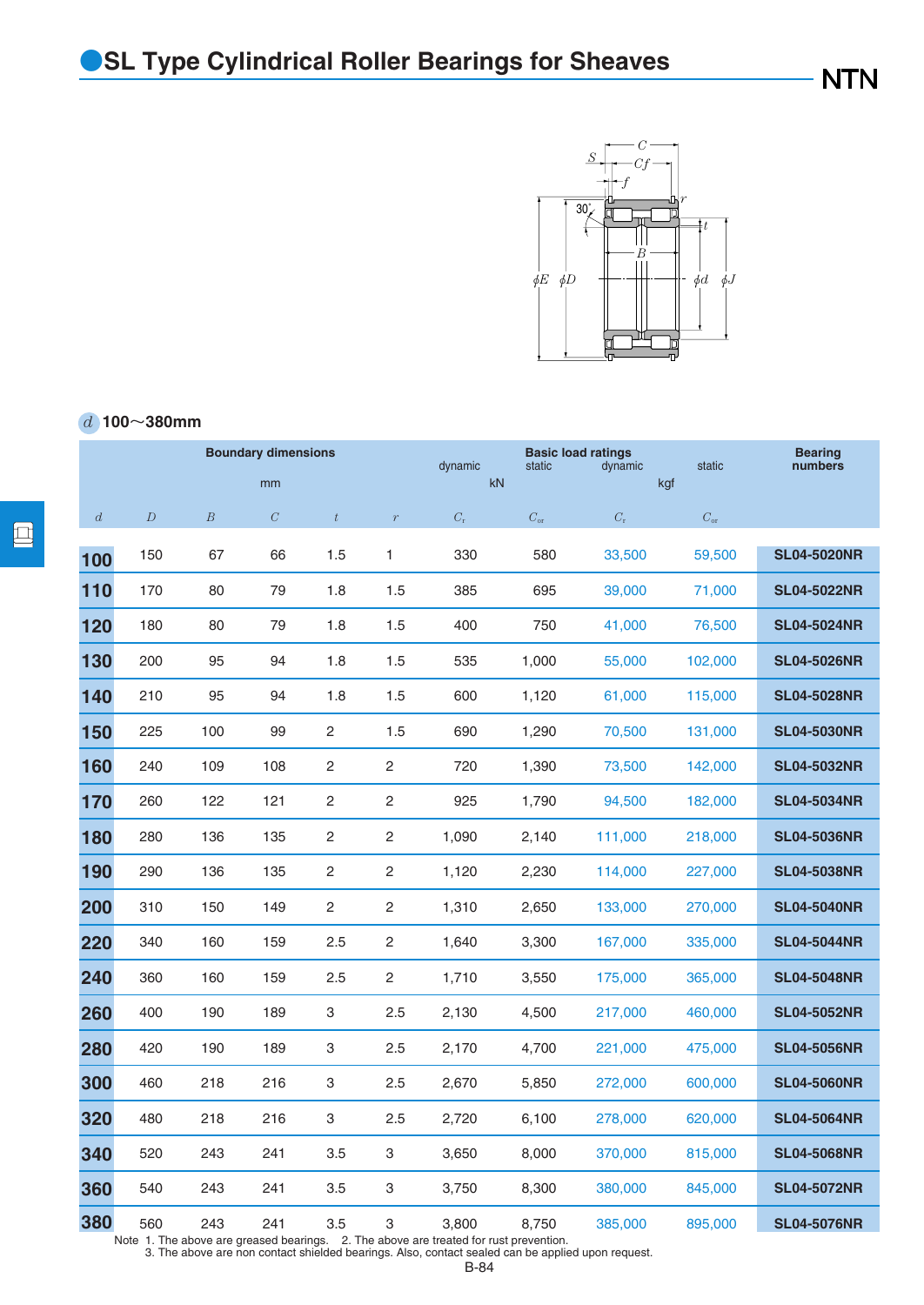## **OSL Type Cylindrical Roller Bearings for Sheaves**



|                 |                | <b>Dimensions</b> |     |                  | <b>Abutment and</b><br>fillet dimensions |       |                  |           |
|-----------------|----------------|-------------------|-----|------------------|------------------------------------------|-------|------------------|-----------|
|                 | mm<br>$\cal E$ |                   |     |                  |                                          | mm    |                  | kg        |
| $J_{\parallel}$ | (approx.)      | $f_{-}$           | Сf  | $\boldsymbol{S}$ | $d_{\rm a}$                              | $E_1$ | $Cf_1^{\bullet}$ | (approx.) |
| 118.5           | 156            | 2.5               | 54  | 6                | 106                                      | 180   | 54               | 4.03      |
| 131.5           | 176            | 2.5               | 65  | 7                | 116.5                                    | 200   | 65               | 7         |
| 141.5           | 188            | 3                 | 65  | 7                | 126.5                                    | 210   | 65               | 7.5       |
| 158             | 208            | 3                 | 77  | 8.5              | 136.5                                    | 230   | 77               | 11.4      |
| 167             | 218            | 3                 | 77  | 8.5              | 146.5                                    | 245   | 77               | 12.1      |
| 178             | 233            | 3                 | 81  | 9                | 157                                      | 260   | 81               | 14.6      |
| 191             | 248            | 3                 | 89  | 9.5              | 167                                      | 275   | 89               | 18.2      |
| 203             | 270            | 4                 | 99  | 11               | 177                                      | 300   | 99               | 24.6      |
| 220             | 290            | 4                 | 110 | 12.5             | 187                                      | 320   | 110              | 32.3      |
| 226             | 300            | 4                 | 110 | 12.5             | 197                                      | 330   | 110              | 33.7      |
| 245.5           | 320            | 4                 | 120 | 14.5             | 207                                      | 350   | 120              | 43.5      |
| 260             | 356            | 6                 | 130 | 14.5             | 228.5                                    | 380   | 130              | 55.5      |
| 280.5           | 376            | 6                 | 130 | 14.5             | 248.5                                    | 400   | 130              | 59.5      |
| 315.5           | 416            | 7                 | 154 | 17.5             | 270                                      | 445   | 154              | 90.7      |
| 325             | 436            | 7                 | 154 | 17.5             | 290                                      | 465   | 154              | 96.2      |
| 363             | 480            | 8                 | 176 | 20               | 310                                      | 510   | 176              | 137       |
| 376             | 500            | 8                 | 176 | 20               | 330                                      | 530   | 176              | 144       |
| 406             | 544            | 8                 | 194 | 23.5             | 352                                      | 580   | 194              | 194       |
| 421             | 564            | 10                | 194 | 23.5             | 372                                      | 600   | 194              | 203       |
| 442             | 584            | 10                | 194 | 23.5             | 392                                      | 620   | 194              | 212       |

1 *Cf*1 deviation **SL04-5020NR**~**SL04-5034NR**:-0.1~ -0.5mm **SL04-5036NR**~**SL04-5076NR**:-0.1~ -0.7mm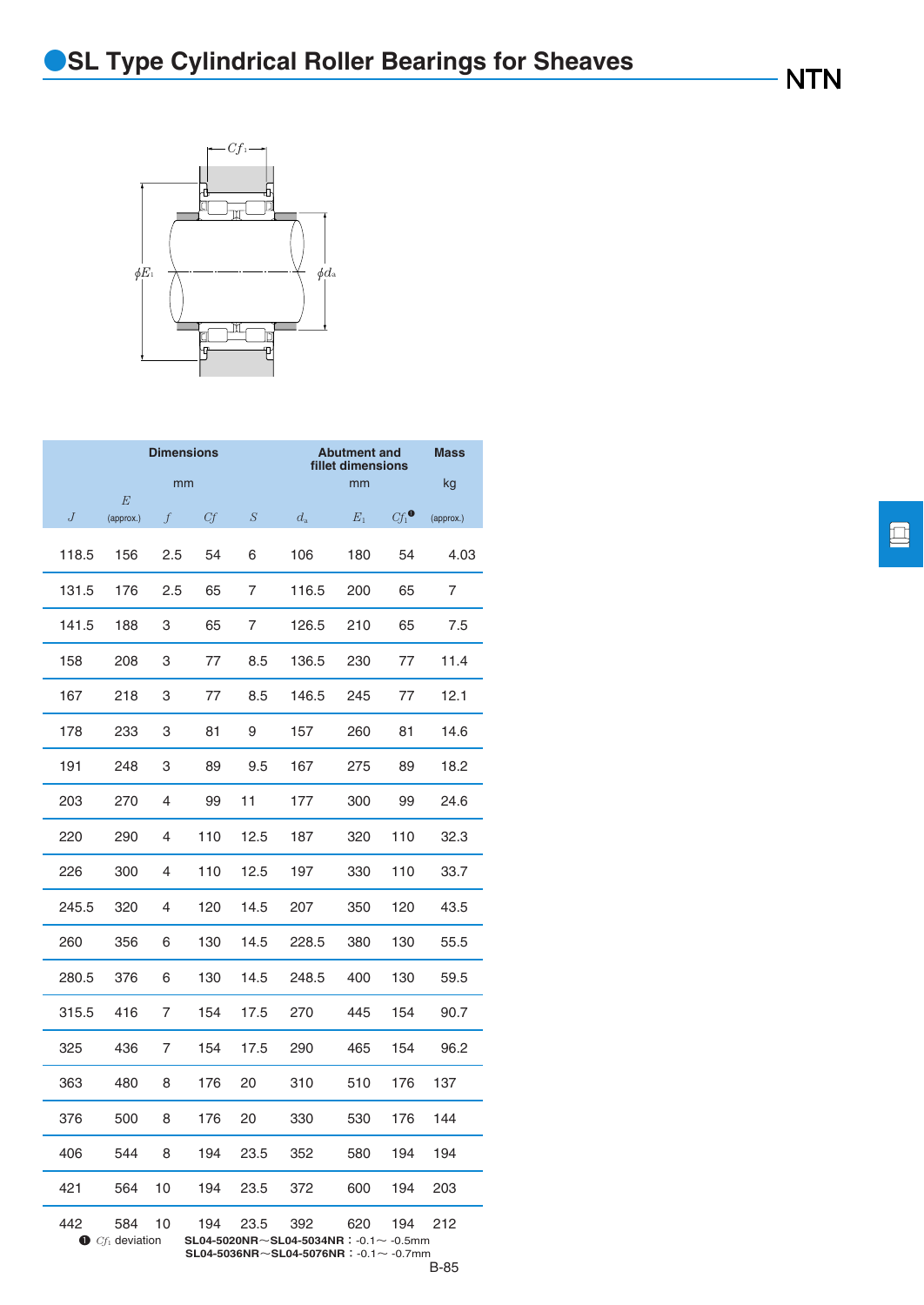

#### *d* **400**~**440mm**

|                |                |                  | <b>Boundary dimensions</b> |     |          | dynamic     | static       | <b>Basic load ratings</b><br>dynamic | static       | <b>Bearing</b><br>numbers |
|----------------|----------------|------------------|----------------------------|-----|----------|-------------|--------------|--------------------------------------|--------------|---------------------------|
|                |                |                  | mm                         |     |          | kN          |              | kgf                                  |              |                           |
| $\mathfrak{a}$ | $\overline{D}$ | $\boldsymbol{B}$ | $\mathcal C$               | t   | $\gamma$ | $C_{\rm r}$ | $C_{\rm or}$ | $C_{r}$                              | $C_{\rm or}$ |                           |
|                | 600            | 272              | 270                        | 3.5 | 3        | 4,250       | 9,950        | 435,000                              | 1,010,000    | <b>SL04-5080NR</b>        |
| 400            |                |                  |                            |     |          |             |              |                                      |              |                           |
| 420            | 620            | 272              | 270                        | 3.5 | 3        | 4,350       | 10,300       | 445,000                              | 1,050,000    | <b>SL04-5084NR</b>        |
| 440            | 650            | 280              | 278                        | 4.5 | 4        | 4,500       | 11,000       | 460,000                              | 1,120,000    | <b>SL04-5088NR</b>        |

Note 1. The above are greased bearings. 2. The above are treated for rust prevention. 3. The above are non contact shielded bearings. Also, contact sealed can be applied upon request.